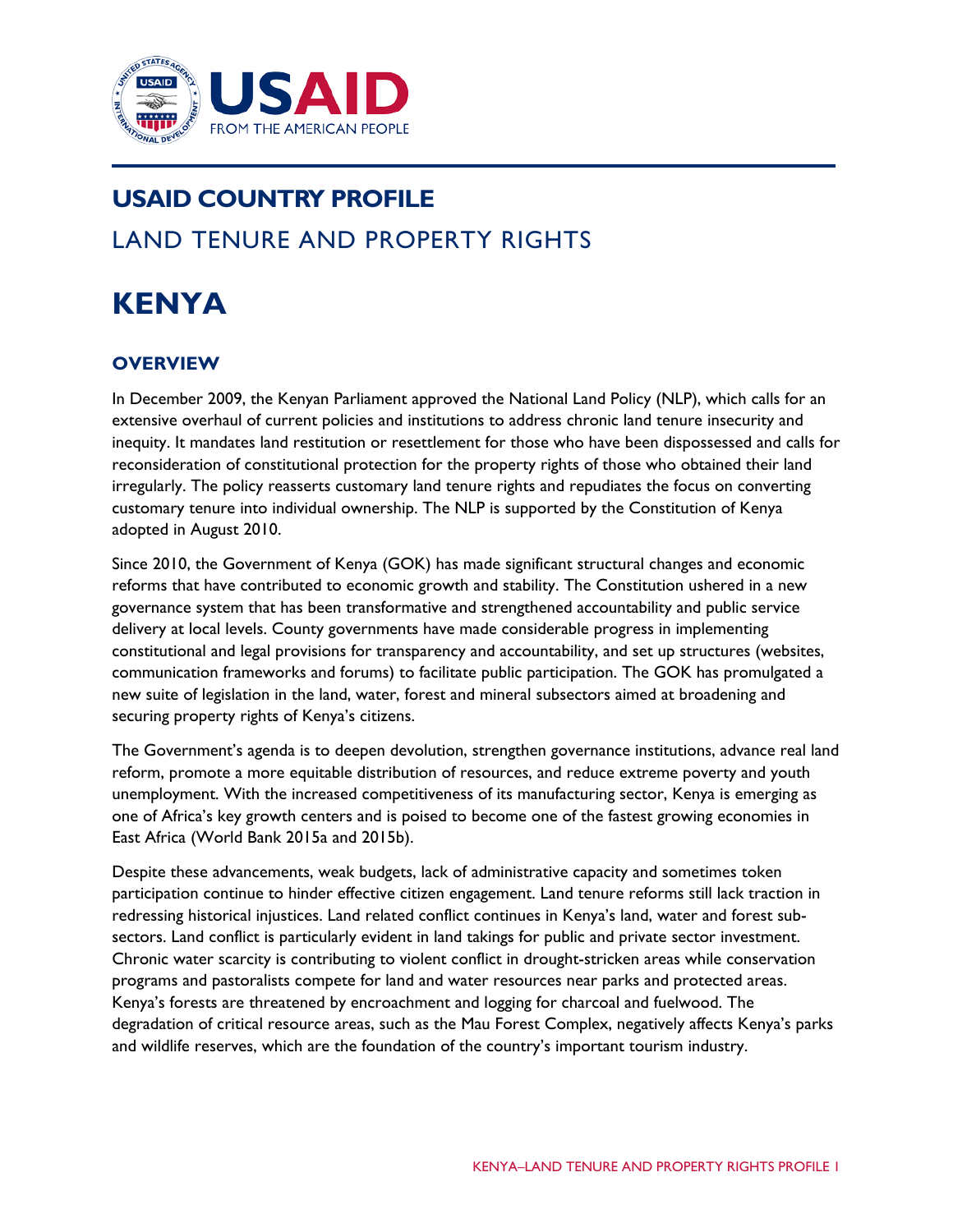# **KEY ISSUES AND INTERVENTION CONSTRAINTS**

- **Secure urban property rights.** The majority of slum-dwellers are rent-paying tenants without tenure security. There is acute housing shortage due to under-investment in low to middle-cost housing, an outdated legal and regulatory framework, and high cost of finance. *Donors should support a property rights regime that encourages home or apartment ownership, formalizes leases, encourages low cost lending, and clarifies and enforces landlord-renter rights and obligations. They should further assist in developing a land information system that broadly informs the public of real estate offerings and prices, increases the security of transactions, and cracks down on speculation.*
- **Address land inequality.** Land distribution is skewed by well-documented illegal appropriations of public land by elites during the 1980s and 1990s. The NLP and Constitution include key principles on redressing these illegal acquisitions. Cases are being brought to the courts for redress, and public takings are being increasingly scrutinized. *Donors should provide support where needed with land inventorying, informing citizens of due process, negotiating return of assets to rightful owners, advocacy and caseload management, and with formal and informal conflict and dispute resolution.*
- **Secure land rights for the poor.** Kenya in the past decade has taken great strides to overhaul colonial legislation. While more legal reform lies ahead, the emphasis will switch from drafting law to implementing regulations. The legal framework in urban contexts is complex and difficult to understand or enforce. *Donors should assist with support for consultation, legal drafting, assessments, advocacy, impact monitoring in an effort to simplify and harmonize the legal framework and help people understand new laws and regulations, with a goal of improving tenure security.*
- **Assist with decentralizing land rights, survey and mapping.** The land registry system makes it difficult to access land cadaster information; the system is still manual and highly centralized. Multiple registrations of single plots of land are common while the slow pace of land transactions encourages extra-legal payments. *Donors should continue to help modernize Kenya's land registries at a central level, extending outward to country level land record offices that require support with equipment, land record management, computerization, and capacity building. They should further support efforts to document and map communally owned land.*
- **Support gender reforms and empowerment.** Constitutional reforms and development of progressive property, marriage and succession legislation have the potential to address gender discrimination. But only time will tell whether the current body of legislation will be successful in curbing discriminatory practices against women, and how the courts will apply the legislation in practice. While current law treats daughters and sons equally, women rarely inherit land, and inherited property or ancestral land is excluded from matrimonial property. *Donors should assist legal reform, public information and awareness, legal aid, and advocacy that empower women's groups and public defenders to ensure that law is acted upon in ways that tangibly secure women's land and resource rights.*
- **Devolve authority for managing water, forests and minerals.** The Constitution commits to safe and sufficient water as a basic human right; this will require governors and county leadership to drive reforms and decentralization, increase the role of well-performing water companies, expand financing for water service provision, and facilitate citizen participation. The Forests Policy 2014 emphasizes community participation in forestry management including the recognition of user rights, strengthening community forestry associations, and introducing benefit-sharing arrangements. New mineral legislation places the onus on newly established county governments to promote sustainable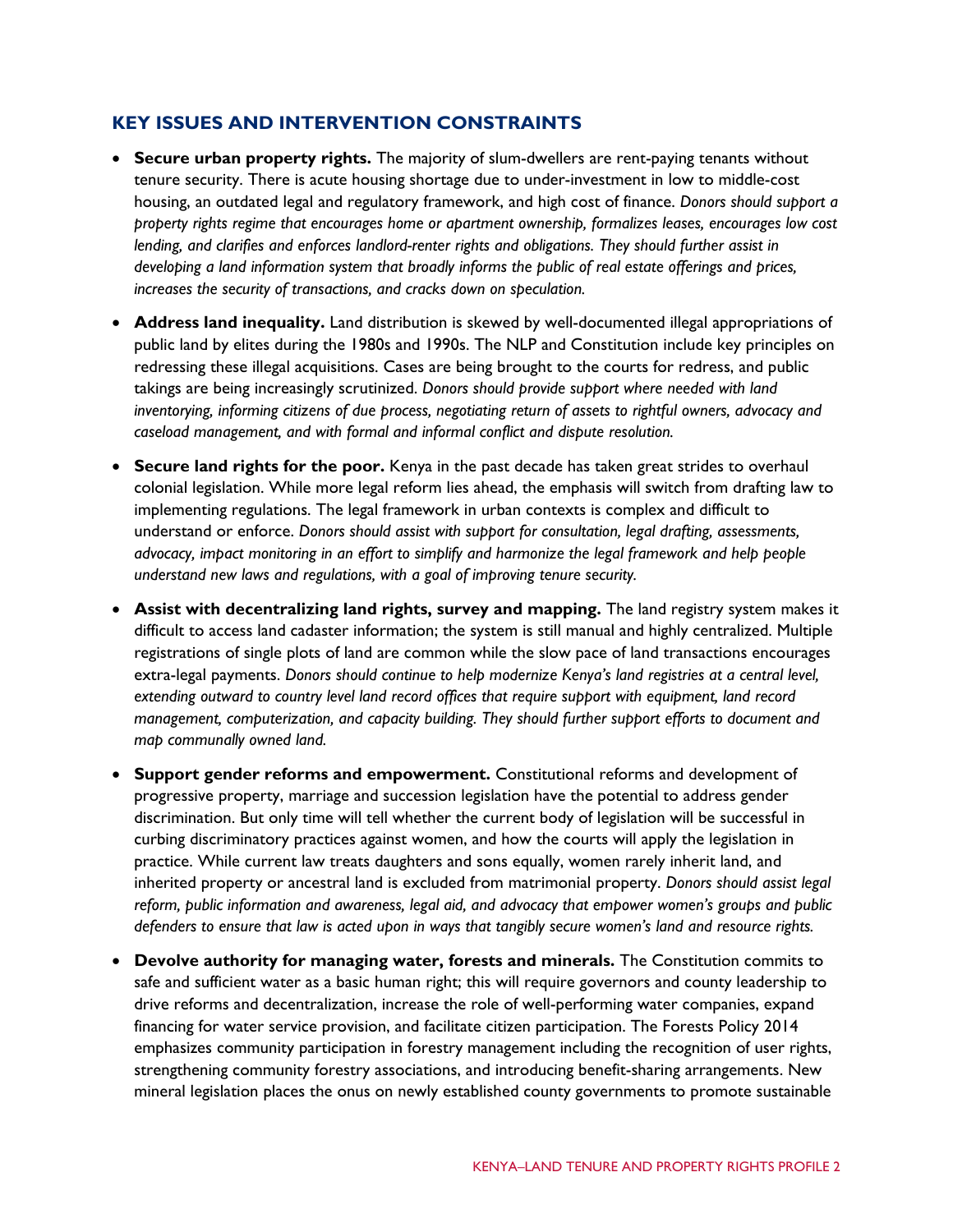governance and benefit sharing in the oil and extractive industries. *Donors should assist government in ongoing efforts to devolve authority to newly formed county governments, formulate regulations, build new partnerships, leverage private sector capital, engage communities in participatory management, ensure that benefit sharing is achieved and compensation is paid, and champion technical schools to train local youth in skills for the water, forest and oil sectors. They should further strengthen the capacity of county governments to undertake these massive reforms and change the way business is done consistent with the 2010 Constitutional mandate.*

• **Manage resources and secure rights to reduce conflict.** Addressing historical land inequities and acquiring land for investment and infrastructure will require difficult and time consuming efforts to balance the interests of Kenya's investors, communities and citizens for the public good. Facilitating beneficial land investment is difficult in an environment where historical injustices have undermined trust and generated conflict. *Donors should assist in promoting full and transparent information, facilitating fair negotiations between investors and landholding individuals and groups, developing contracts that are pro-poor and pro-investment, paying fair and adequate compensation for land takings, and providing due recourse for those affected in disagreements or disputes.*

FOR MORE RECENT LITERATURE:

www.land-links.org/kenya

Revised February 2017

Keywords: Kenya, tenure, community, land law, land reform, property rights, land conflicts, water rights, mineral rights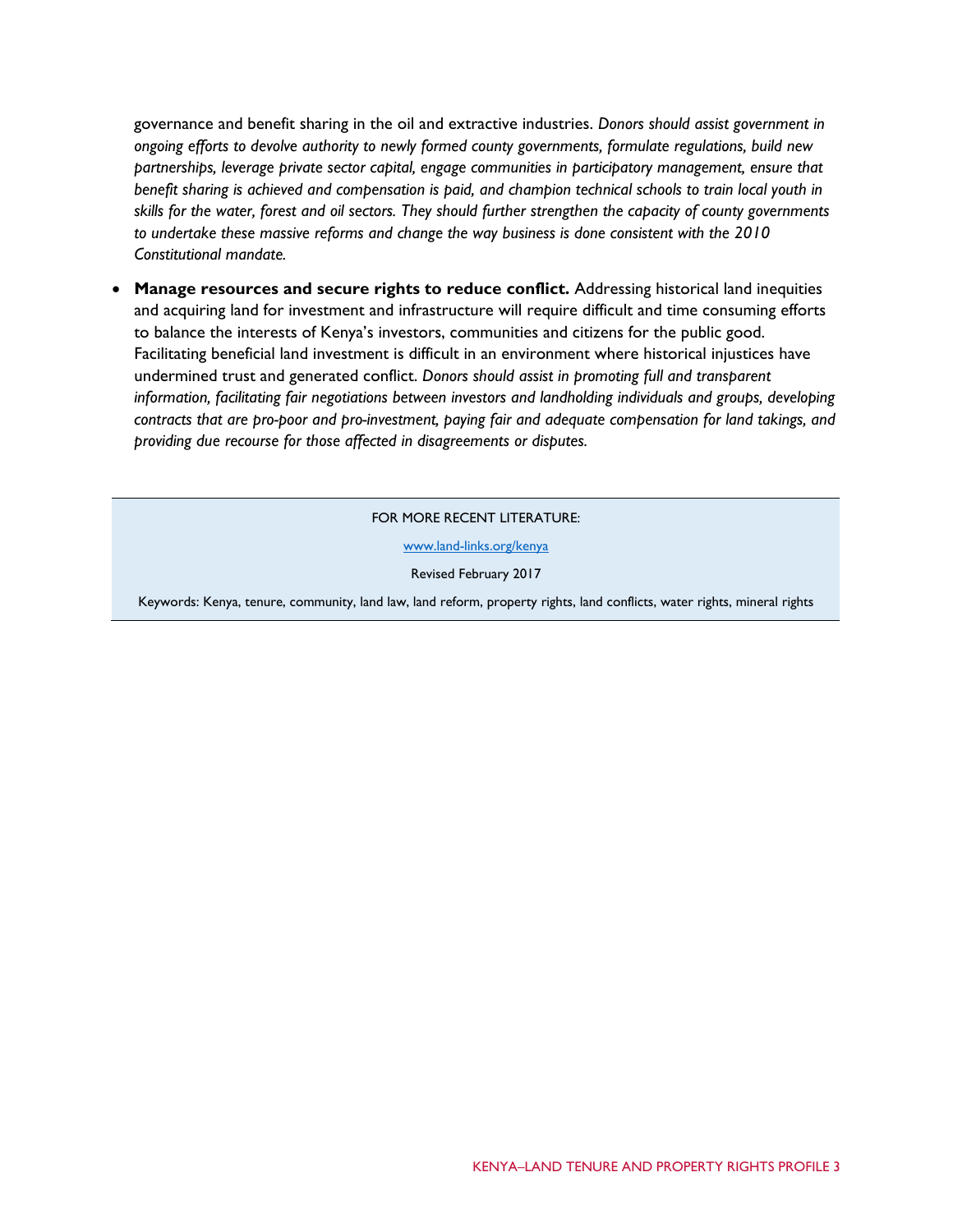## **SUMMARY**

Land and politics have long been entwined in Kenya. Insecure land rights and inequitable access to land and natural resources contributed to the 2007 election related violence. This violence, in part, reflected grievances related to decades of corruption in the land sector, forced evictions and use of land as an object of patronage to engender support and consolidate political power.

Kenya's population of 45.5 m in 2014 is growing at 2.6 percent per year. Its economy grew by 5.3 percent in 2014 and is projected to grow between 5.4 percent and 5.7 percent in 2015 and 2016, supported by lower energy costs, a stable macroeconomic environment, strong infrastructure spending, an improved business environment, increasing exports and stronger regional integration. Economic growth was broad-based with all sectors (agriculture, manufacturing and service) contributing, with notable growth in infrastructure spending and strong consumer demand.

Kenya met some of its Millennium Development Goals (MDG) targets including reduced child mortality, near universal primary school enrollment and narrower gender gaps in education. Kenya has the potential to

| <b>Box 1. Macro Indicators</b>                                                                                                             |           |              |
|--------------------------------------------------------------------------------------------------------------------------------------------|-----------|--------------|
|                                                                                                                                            | Year      | <b>Score</b> |
| Population, total                                                                                                                          | 2014      | 45,545,980   |
| Population growth (annual %)                                                                                                               | 2014      | 2.6          |
| Population density (people per sq. km)                                                                                                     | 2014      | 79           |
| Total labor force (millions)                                                                                                               | 2013 est. | 19.67        |
| Labor force in agriculture (000 persons)                                                                                                   |           |              |
| Rural population (% of total population)                                                                                                   | 2014      | 75           |
| GNI, Atlas method (current US \$) (million)                                                                                                | 2014      | 58,086.2     |
| GNI per capita, Atlas method (current US \$)                                                                                               | 2014      | 1,280        |
| GNI per capita, PPP (current international \$)                                                                                             | 2014      | 2,940        |
| GDP at market prices (current US \$) (millions)                                                                                            | 2014      | 60,936.5     |
| GDP growth (annual %)                                                                                                                      | 2014      | 5.3          |
| Foreign Direct Investment (current US \$) (millions)                                                                                       | 2014      | 944.3        |
| Poverty headcount ratio at national poverty lines (%                                                                                       |           |              |
| of population)                                                                                                                             |           |              |
| Inflation, GDP deflator (annual %)                                                                                                         | 2014      | 7.5          |
| Domestic credit provided by financial sector (% GDP)                                                                                       | 2014      | 44.6         |
| Agriculture, value added (% GDP)                                                                                                           | 2014      | 30.3         |
| Life expectancy at birth, total (years)                                                                                                    | 2013      | 61           |
| Improved water source (% of population with access)                                                                                        | 2015      | 63           |
| Improved sanitation facilities (% of population with                                                                                       |           |              |
| access)                                                                                                                                    | 2015      | 30           |
| Prevalence of undernourishment (%, 3-year average)                                                                                         | 2013      | 24           |
| Primary completion rate (gross intake rate), total (%)                                                                                     |           |              |
| Surface area (sq. km)                                                                                                                      | 2014      | 580,370      |
| Forest area (sq. km)                                                                                                                       | 2015      | 44,130       |
| Forest area (% of land area)                                                                                                               | 2013      | 7.6          |
| Annual rate of forest loss (% of forest area)                                                                                              | 2010-15   | 0.9          |
| Arable land (1000 ha)                                                                                                                      | 2013      | 5,800.0      |
| Terrestrial and marine protected areas (% of total                                                                                         |           |              |
| territorial area)                                                                                                                          | 2012      | 11.6         |
| Agricultural area (1000 ha)                                                                                                                | 2013      | 27,630.0     |
| Total area equipped for irrigation (1000 ha)                                                                                               | 2013      | 150.6        |
| Crop production index $(2004-2006 = 100)$                                                                                                  | 2013      | 127.0        |
| Livestock production index $(2004-2006 = 100)$                                                                                             | 2013      | 117.8        |
| Ores and metals exports (% of merchandise exports)<br>Sources: World Bank Development Indicators 2016a;<br><b>FAOSTAT, and Index Mundi</b> | 2013      | 2.2          |
|                                                                                                                                            |           |              |

become one of Africa's success stories due to its growing and youthful population, a dynamic private sector, and new constitutional and legislative reforms. Achieving this promise will require addressing challenges of poverty, inequality, governance, and low productivity (World Bank 2015a and 2015b).

Still, Kenya faces significant challenges. Nearly half its population lives below the poverty line or is unable to meet daily nutritional requirements. It ranks 145<sup>th</sup> among 187 countries in the UNDP's Human Development index. Three-quarters of the population live in rural areas where agriculture is the mainstay of livelihoods, but that population is concentrated on medium- to high-quality land representing less than 20 percent of the country's total land area. High population growth and land use pressure are increasing the vulnerability of young people and women to poverty. Only 46 percent of the rural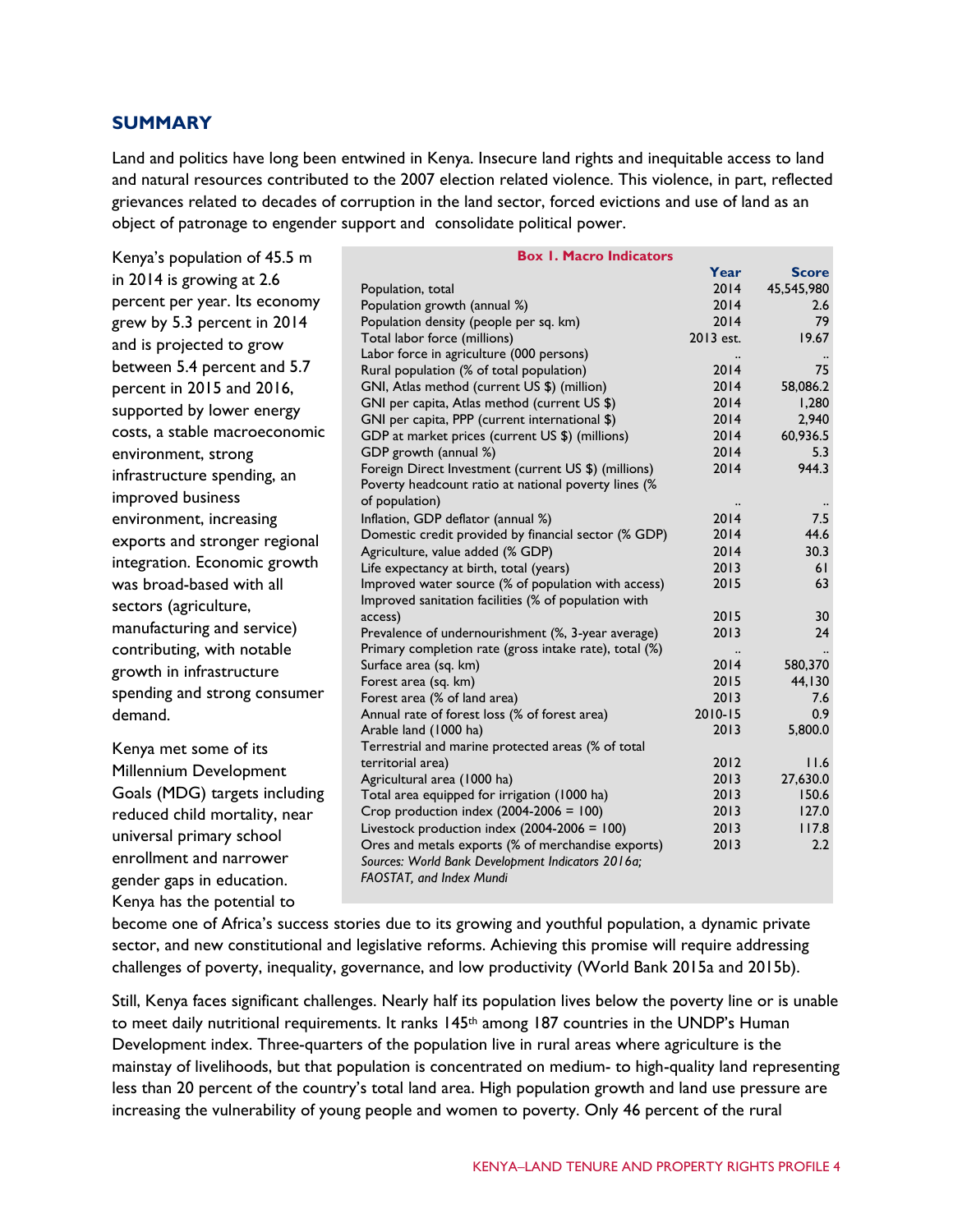population has access to clean water and the pace of deforestation, soil erosion and domestic and industrial population have intensified in recent decades. While the 2010 Constitution ensures the right to adequate food, 24 percent of the population is undernourished and cereal imports comprise onethird of the country's needs. Climate change is a major challenge; drought and floods have increased in frequency and intensity over the past decade, dampening crop and livestock productivity (IFAD 2016).

# **1. LAND**

## **LAND USE**

Kenya covers an area of 580,370 square kilometers. Of its total land area (56.9 million ha excluding inland water bodies) in 2013, 48.5 percent was agricultural land (arable land plus land under "permanent crops" and "permanent pastures"), 10.2 percent was arable, 0.9 percent was permanent cropland (mainly coffee, tea and horticulture), 37.4 percent was permanent meadows and pastures, and 7.6 percent was forested. Only 150,600 ha was equipped for irrigation in 2012 or 0.5 percent of agricultural area. Terrestrial protected areas encompassed 11.6 percent of Kenya's land area in 2012 (Knoema 2016). An estimated 25 percent of Kenya's 45.5 million people live in urban areas, highlighting the importance of land access for rural livelihoods.

Kenya's economy is largely dependent on agriculture and tourism. Agriculture accounts for about 30.3 percent of GDP and 69 percent of the total economically active population gains its livelihood from agriculture. Of the total value of agricultural production of \$11.5 billion in 2012, crop and livestock production comprised 64.1 percent and 35.9 percent respectively; of total crop value, cereal production comprised only 25.5 percent (Knoema 2016). Crop production as measured by the crop production index over the period 2004-06 to 2013 (Box 1) barely exceeded population growth while livestock production lagged, increasing dependency on food imports to meet food security needs.

The country is a world leader in the export of tea, coffee and horticultural products. The dairy sector is among the best developed in Africa and the Kenya Highlands are one of the continent's most successful agricultural production regions. Agriculture accounted for 58 percent of Kenya's exports of \$5.22 billion in 2013; top exports include tea (\$915 m), refined petroleum (\$680 m), cut flowers (\$642 m), coffee (\$209 m) and legumes (\$162 m). Kenya is the world's leading exporter of black tea, providing income and employment to 600,000 smallholder households and 150,000 workers on tea estates (USDA 2013). Kenya is the largest supplier of cut flowers to the European Union; its shipments were estimated to reach 120,000 tons in 2014, accounting for approximately one-third of cut flowers sold in the European Union, and over 30 percent of the global cut-flower market (Bloomberg Business 2015). Coffee is primarily produced, processed, and marketed through cooperatives. Up to six million Kenyans are employed directly or indirectly in the coffee industry (Wikipedia 2016).

The livestock sector contributes an estimated 12 percent to total GDP and 47 percent to agricultural GDP. The livestock population is concentrated in the Arid and Semi-Arid Lands (ASALs) (75 percent of total surface area) where the livestock sector accounts for 90 percent of employment and more than 95 percent of family incomes. These areas have the highest incidence of poverty and very low access to basic social services (FAO 2005).

Pastoralists in Boran, Gabra and Garri in the border areas of northern Kenya and southern Ethiopia have long relied on moving herds between dry and wet season pastures based on primary and secondary rights of use negotiated with different pastoral groups in order to regulate sharing of water and pasture.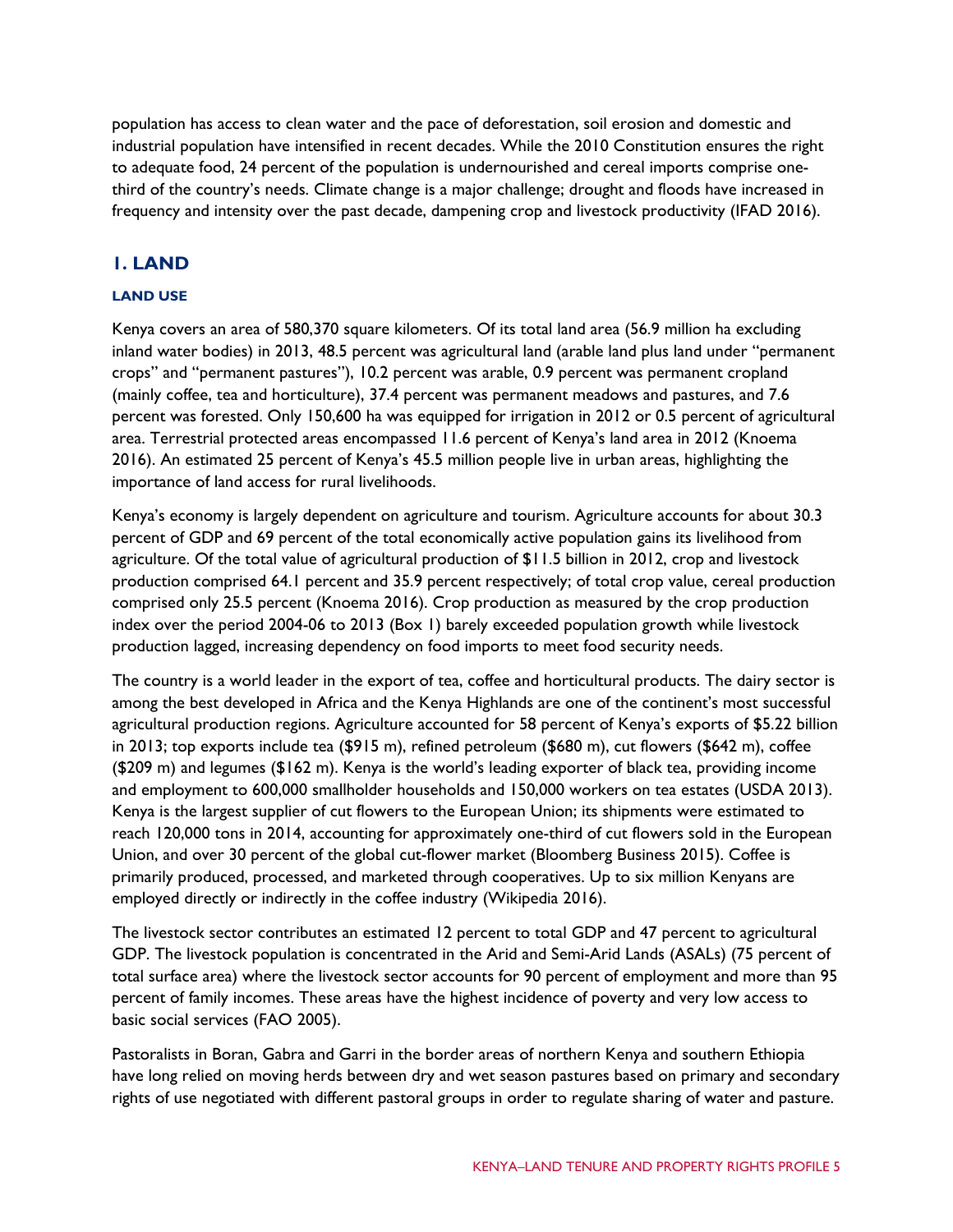For decades, the viability of these systems has been weakened by state policies that have failed to recognize the legitimate right of pastoralists to rangeland resources. Thousands of pastoralists have been forced into urban centers and alternative livelihoods because of perceptions that pastoralism is linked to backwardness and poverty. Conflict has escalated, traditional rules and practices have eroded and pastoral livelihoods have been weakened as a result (Pavanello and Levine 2011). Kenya's Community Land Bill offers a new approach to securing the rights of pastoralists to land, grazing and water through devolved governance and greater influence over decisions affecting their livelihood (Letai 2014).

Kenya's estimates of livestock numbers and the contributions of livestock to the economy have increased in recent years. A study by IGAD and the Kenya Bureau of Statistics in 2011 showed that

| <b>Box 2. Land Tenure Indicators</b>                                                |                      | <b>INVESTOCK S. COTTLE IDULIOIT LO</b> |
|-------------------------------------------------------------------------------------|----------------------|----------------------------------------|
|                                                                                     | <b>Score</b>         | Kenya's GDP was more than              |
| Millennium Challenge Corporation Scorebook, 2015                                    |                      | two and half times larger than         |
| - Land Rights and Access (Range 0-1; 1=best)                                        | 0.77                 |                                        |
| International Property Rights Index, 2015                                           |                      | the 2008 official estimate.            |
| - Physical Property Rights Score (Range: 0-10; 0=worst)                             | 4.5                  | Kenya's livestock numbers wer          |
| World Economic Forum's Global Competitiveness Index, 2015-2016                      | $\frac{3.9}{4.2}$    | underestimated because the siz         |
| - Property Rights (Range: I-7; I=poorly defined/not protected by                    |                      | of herds was not known, had no         |
| law)                                                                                |                      |                                        |
| - Ease of Access to Loans (Range: 1-7; 1=impossible)                                | 3.4                  | been enumerated for decades,           |
| - Legal Rights Index (Range: 0-12; 12=best)                                         | 7                    | and were based on official sales       |
| International Fund for Agricultural Development, Rural Poverty                      |                      | records which missed livestock         |
| Report, 2001                                                                        |                      |                                        |
| - Gini Concentration of Holdings, 1981-1990 (Range: 0-1; 0=equal                    |                      | that was informally traded or          |
| distribution)<br>International Fund for Agricultural Development, Rural Sector      |                      | directly consumed. In 2009, a          |
| Performance Assessment, 2007                                                        |                      | new livestock population censu         |
| - Access to Land, 2007 (Range: 1-6; 1=unsatisfactory access)                        |                      | was undertaken and it estimate         |
| CIPE and IEA, Kenya Property Market Scorecard, 2011 (Range: 0=low                   |                      |                                        |
| to $7 = high$ )                                                                     |                      | Kenya's livestock numbers at           |
| - Property rights clearly defined and protected by law                              | 3.41                 | 17.5 million cattle (versus 13.5       |
| - Citizens can challenge legality of government takings                             | 3.4                  | officially in 2008), 17.1 million      |
| - Ease of obtaining a bank loan                                                     | 3.95                 |                                        |
| World Bank Group, Doing Business Survey, 2016                                       |                      | sheep (versus 9.9 m official), 27      |
| - Registering Property-Overall World Ranking (Range: 1-181; 1=Best)                 | 115                  | m goats (versus 14.5 m official),      |
| - Quality of Land Administration (Range: 0-30; 0=lowest quality)                    | 15                   | 3.0 m camels (versus 1.1 m             |
| World Bank Group, World Development Indicators, 2016                                |                      | official), 1.8 m. donkeys (versus      |
| - CPIA property rights and rule-based governance rating (2014)                      | 3.0                  |                                        |
| $(1 = low to 6 = high)$                                                             |                      | 0.8 m official), 335 k pigs (versu     |
| - Registering Property-Number of Procedures (2015)                                  | 9                    | 330 k official), and 31.8 m            |
| - Registering Property-Days Required                                                | 61                   | chickens (versus 29.6 m official)      |
| World Bank Group, World Development Indicators, 1998                                |                      | Based on these new estimates,          |
| - Percentage of Population with Secure Tenure                                       | $\ddot{\phantom{0}}$ |                                        |
| Heritage Foundation, 2016                                                           |                      | agriculture and forestry are           |
| - Index of Economic Freedom-Property Rights (Range 0-100; 0=no<br>private property) | 57.5                 | Kenya's most important sector:         |
| Economic Freedom of the World Index, 2015 (2013 data)                               |                      | in terms of production, and            |
| - Legal System and Security of Property Rights (Range 0-10;0=lowest                 | 4.98                 |                                        |
| degree of economic freedom)                                                         |                      | livestock provides about 45            |
| - Protection of Property Rights (Range 0-10; 0=lowest degree of                     | 5.35                 | percent of output from these           |
| protection)                                                                         |                      | sectors combined (ICPALD               |
| - Legal Enforcement of Contracts (Range 0-10; 0=lowest degree of                    | 4.09                 | $2013$ ).                              |
| protection)                                                                         |                      |                                        |
| - Regulatory Costs of the Sale of Real Property (Range 0-10;                        | 7.23                 | Unfortunately, wildlife numbers        |
| 0=highest amount of restrictions)                                                   |                      |                                        |
|                                                                                     |                      | have drastically declined. Using       |

**I** livestock's contribution to va's GDP was more than and half times larger than 2008 official estimate. va's livestock numbers were erestimated because the size erds was not known, had not n enumerated for decades. were based on official sales ords which missed livestock was informally traded or ctly consumed. In 2009, a livestock population census undertaken and it estimated va's livestock numbers at million cattle (versus 13.5 m ially in 2008), 17.1 million sheep (versus 9.9 m official), 27.7 pats (versus 14.5 m official), 3.0 m camels (versus 1.1 m ial), 1.8 m. donkeys (versus m official), 335 k pigs (versus k official), and 31.8 m kens (versus 29.6 m official). ed on these new estimates, culture and forestry are ya's most important sectors erms of production, and tock provides about 45 ent of output from these ors combined (ICPALD 3). ortunately, wildlife numbers

remote sensing data to analyze changing land use patterns between 1980 and 2013, Nyamasyo and Kihima (2014) documented a noticeable increase in size of farmland and settlement; a decline in forest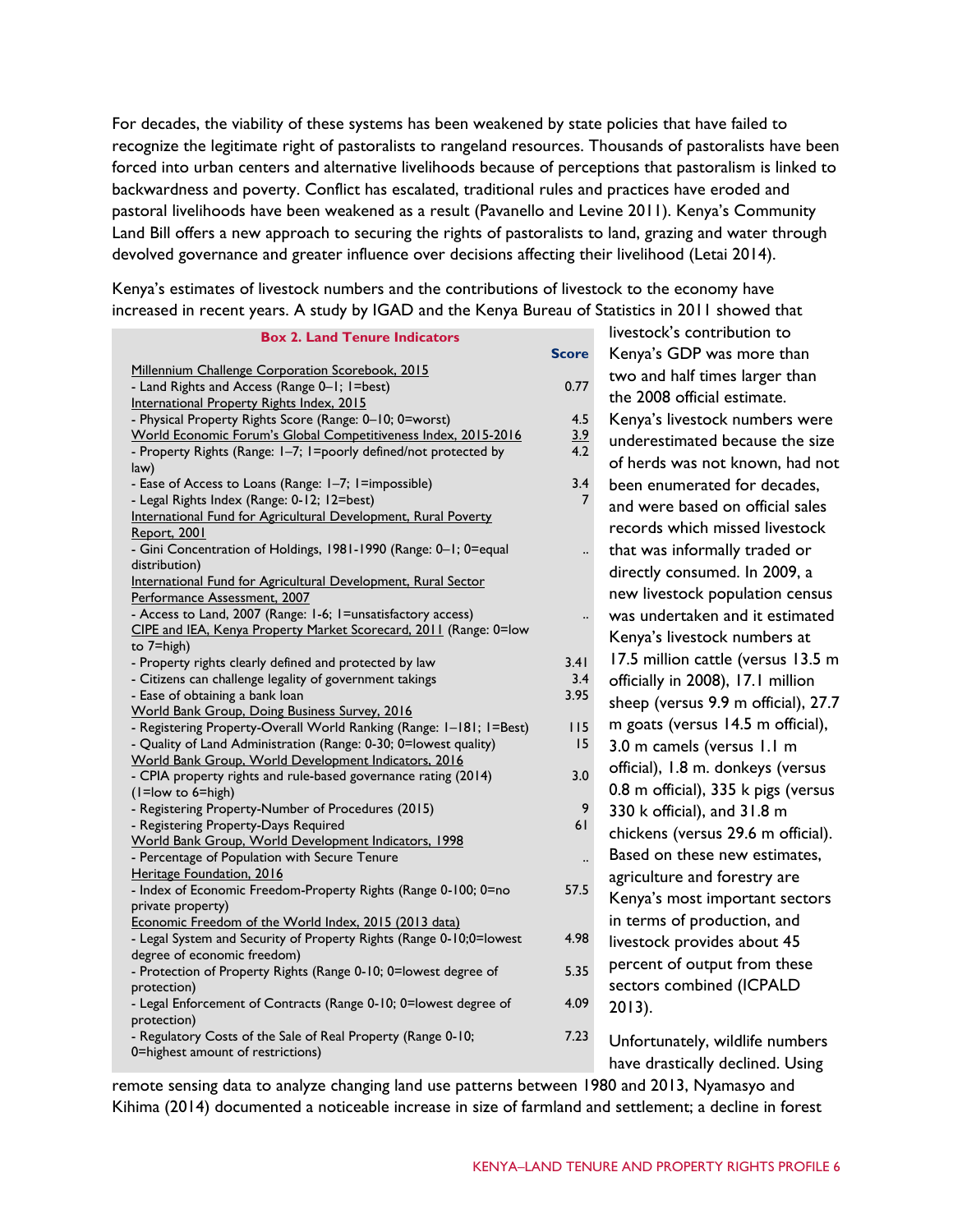land, grassland, wetland and woodland; and a decline in wildlife numbers due to habitat destruction, human-wildlife conflict, land degradation, and displacement of wildlife by livestock.

#### **LAND DISTRIBUTION**

Approximately 17 percent of Kenya's total land area is suitable for rainfed agriculture. Kenya's agricultural potential spans seven agro-climatic zones determined by climate, hydrology and terrain (Kenya Land Alliance 2000; Orodho 2006):

| Agro-Ecological<br><b>Zones</b> | <b>Potential Land Use</b>                                                                                              | Area<br>$(000)$ ha) | Percentage of<br><b>Total Land</b> |
|---------------------------------|------------------------------------------------------------------------------------------------------------------------|---------------------|------------------------------------|
| $1-111$                         | Medium to high: agriculture, livestock (intensive), forestry and water<br>catchment                                    | 8,600               |                                    |
| IV-V                            | Marginal to medium: agriculture (drought-tolerant crops), forestry,<br>livestock (ranching), and wildlife conservation | l I.500             | 20                                 |
| VI-VII                          | Marginal: livestock (extensive pastoralism) and wildlife conservation                                                  | 37,400              | 65                                 |
|                                 |                                                                                                                        | 57,500              | 100                                |

Intensive cultivation is prevalent in the high-potential highlands where rainfall is above 1,200 mm annually and soils are rich. Common crops include tea, coffee, sugarcane, maize and wheat. Approximately 75 percent of the population lives in medium to high potential areas of zones I-III. Semi-arid land (zones IV-V) covers about 20 percent of the entire land area and is inhabited by 20 percent of the population. The ASAL area, which includes agro-ecological zones IV to VII, is approximately 49 million hectares (ha). It covers most parts of the northern, eastern, and southern margins of the central Kenya highlands. The arid area, which covers 60 percent of the total land is inhabited by 10 percent of the population. In the ASAL, incidences of crop failure are common; the predominant land use systems are ranching, wildlife conservation and pastoralism. Despite the appearance of land shortage, large areas of prime land are idle and owned by absentee land owners (Kenya Land Alliance 2000).

Land distribution is very much skewed because of well-documented illegal appropriations of public land by elites during the late 1980s and 1990s. In rural areas, three prominent extended families of past presidents hold significant amounts of land (McLaren 2009). Most of these large holdings are concentrated within the 17 percent of the country that is arable. More than half of the arable land in the country is in the hands of only 20 percent of the population. This has left 13 percent of the population absolutely landless while another 67 percent holds, on average, less than a half ha per person. However, determining land ownership concentration is difficult because the land is held in different names and widely distributed among numerous family members (Namwaya 2011).

In Nairobi, five percent of the land is providing housing for 75 percent of the city's population. Over half of the total urban population lives in extremely dense informal settlements. The majority of slumdwellers (92 percent) are rent-paying tenants with varying levels of tenure security. The buildings they occupy are owned by absentee landowners who provide extremely poor housing units without basic services (Oxfam Great Britain 2009; World Bank 2008; *Economist* 2007). The urban housing shortage is high and affordable rental housing is limited due to under-investment in low and middle-cost housing; an outdated legal framework; uncoordinated policy; and the high cost of finance. High rates of urbanization and escalation of housing costs and prices have made provision of housing, infrastructure and community facilities one of Kenya's daunting challenges (McLaren 2009).

Tenure in informal settlements is varied. One study compared tenure systems between three informal settlements of Nairobi – Kibera, Mukuru Kwa Njenga, and Mathare. Kibera, an Islamic (communal) tenure system, allows ownership of structures and use for residence and building purposes but prohibits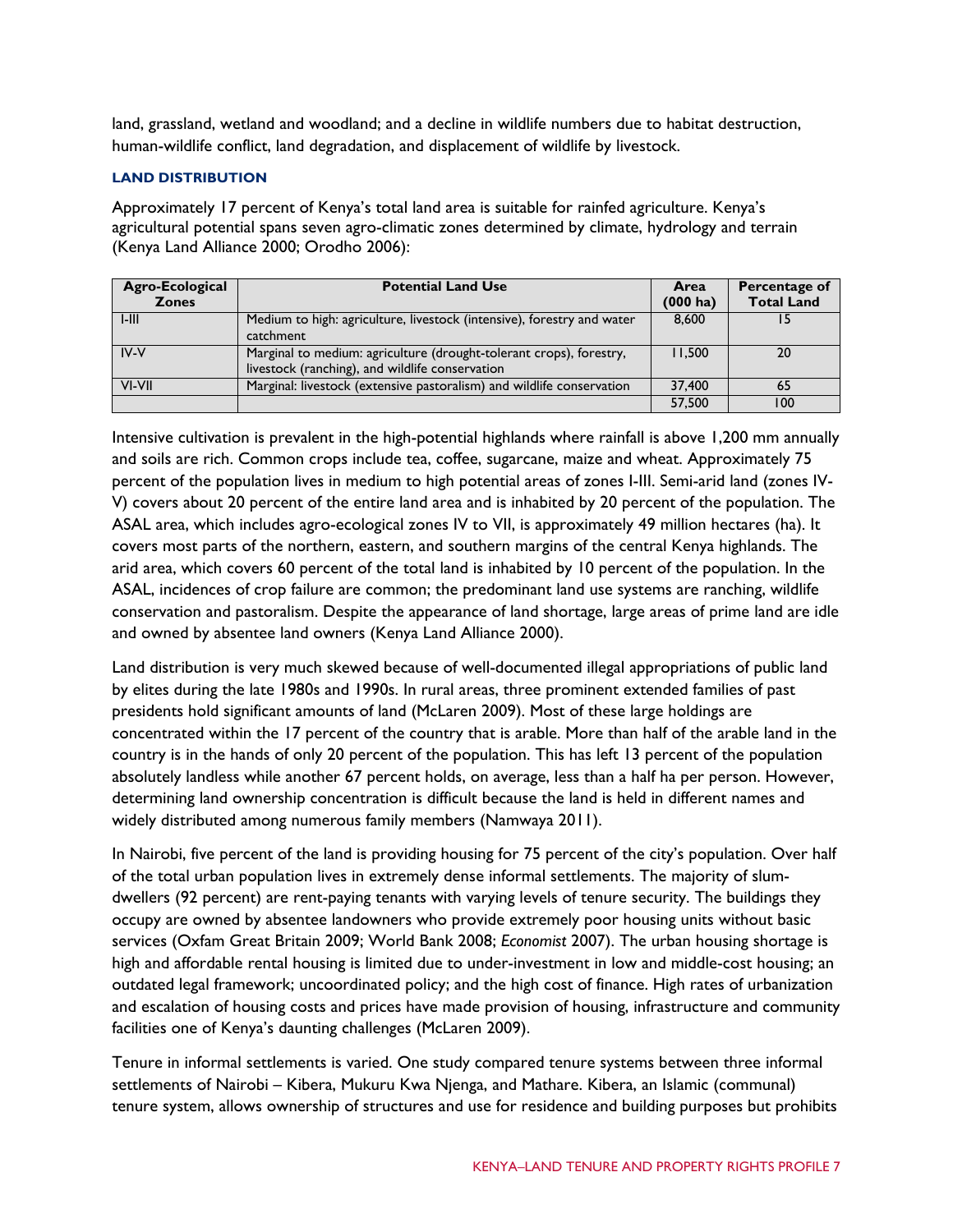sale of community land or leasing outside the community. Mukuru Kwa Njenga consists of two tenure types. In the first, land is administered by an administrative chief who, along with a headman, allocates plots, collects rents, and decides on transfers; plot owners may rent out structures and bequeath property to heirs. In the second type, land is managed by five self-help groups with elected officials who are the land administrators. Shareholders can sell their shares to third parties with approval of the group. In Mathare, one landlord holds a lease from the government; tenants have written contracts and legal security of tenure. However, their rights are limited to occupation and inheritance; leasing is restricted to original residents and their decedents. In all three, land markets are restricted and security of tenure derives from group membership (Siakilo 2014).

Land inequality as measured by the Gini coefficient was 0.612 based on reported size of ownership in 1997. Nationally, there was a 36 percent increase in the Gini over the period 1997–2005/6 to about 0.83 for landholdings in the entire population. The increase in the Gini is linked to worsening inequality, which was marked in the Coast and Nyanza provinces and in rapidly-growing urban areas (World Bank 2008; Oxfam Great Britain 2009).

#### **LEGAL FRAMEWORK**

The NLP, adopted in December 2009, called for the replacement of a patchwork of often incompatible laws from the colonial period. The policy: 1) recognizes and protects customary rights to land; 2) outlines principles of sustainable land use and provides productivity and conservation targets and guidelines; 3) calls for reform of land management institutions to ensure devolution of power, increased participation and representation, justice, equity, and sustainability; 4) calls for the establishment of the National Land Commission (NLC), District Land Boards, and Community Land Boards; 5) calls for the development of a legal and institutional framework to handle land restitution and resettlement for those who have been dispossessed; and 6) calls for reconsideration of constitutional protection for the property rights of those who obtained their land irregularly. While transformative in intent, the policy objectives enshrined in the NLP will only be fulfilled through enactment and enforcement of new laws and regulations which continues to be a work in process. The NLP also focuses heavily on agrarian land issues and places less emphasis on urban areas (GOK 2009b; USAID/Kenya 2009a; Hilhorst and Porchet 2012).

Chapter 10, Art. 62, of the Constitution states that "all land in Kenya belongs to the people of Kenya, collectively as a nation, as communities and as individuals." Land is classified as public land, private land and community land. Since passage of the NLP in 2009, Kenya has undertaken an extensive overhaul of legislation governing these different land categories (Table 1).

Following promulgation of the 2010 Constitution, the National Constitution Implementation Commission, in consultation with the Ministry of Lands, identified seven bills for proposed enactment the Land Bill, the Registration Bill, the Environment and Land Court Bill, the Kenya National Land Commission Bill, the Matrimonial Property Bill, the Private Land Bill and the Community Land Bill. Six of these bills have been legislated as Acts of Parliament while the other is in the process of consultation. This new legal framework repeals a collection of colonial and post-colonial statutes that include, among others, The Indian Transfer of Property Act 1882; The Government Lands Act; The Registration of Titles Act; The Land Titles Act; The Registered Land Act; The Wayleaves Act; and The Land Acquisition Act (Chapman et al. 2014). The 1967 Land Control Act governing subdivision, sale, transfer, lease, mortgage or other transfer of interests or rights was not repealed but is implemented by the Land Control Regulations 2012.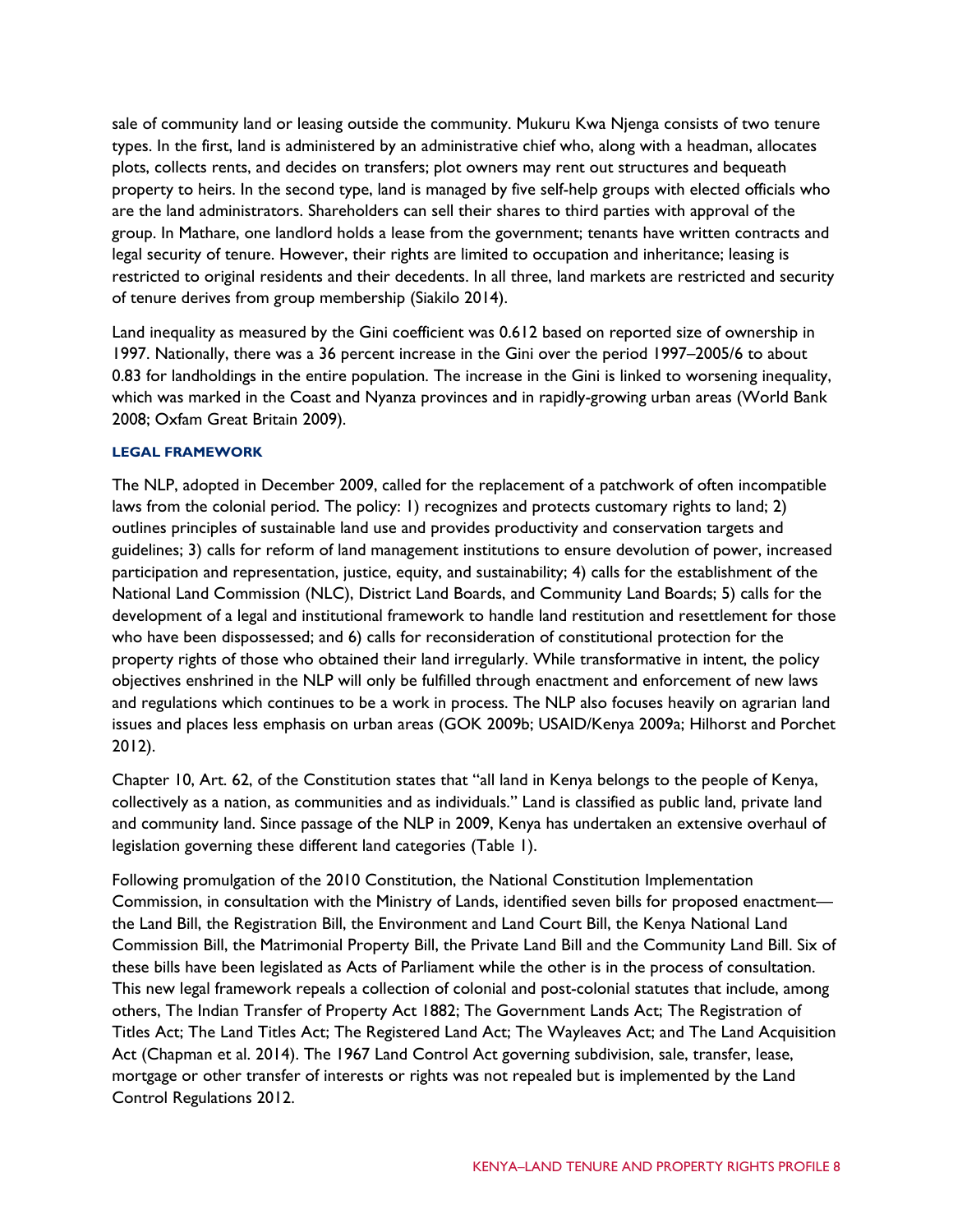Between independence and 1990, land tenure reform was effectively thwarted by the executive. However, the 1990s and beyond began a new era of land tenure reform. The Njonjo Land Commission was appointed in 1999 to review the land law systems of Kenya and develop principles for a National Land Policy. The Ndung'u Land Commission of 2003 was an inquiry into the illegal/irregular allocation of public land and revealed a serious crisis in land grabbing by well-connected individuals. Both the NLP and Constitution implemented the findings of the Njonjo and Ndung'u Commissions. In 2011, the Environment and Land Court Act was enacted to establish the Court. On April 25 and 26, 2012, Parliament passed three bills—The 2012 Land Act, The 2012 Land Registration Act, and The 2012 National Land Commission Act that, along with anticipated legislation, promise to fundamentally transform land tenure relations in Kenya (Wakoko, n.d.):

- **The 2012 Land Act.** Governs the management and administration of public, private and community land according to principles of: 1) equitable access to land and security of land rights; 2) sustainable and productive management of land resources; 3) transparent and cost effective land administration; 4) elimination of gender discrimination in land and property law, customs, and practice; 5) encouragement to settle land disputes through recognized local community initiatives; 6) promotion of accountable, democratic and participatory decision making; 7) affording equal opportunities to members of all ethnic groups; and 8) non-discrimination and protection of the marginalized. The Act further provides for land allocation and land settlement; creation of a Land Settlement Fund; and an assessment of the economic viability of minimum and maximum acreages regarding private land for various land zones in the country.
- **The 2012 Registration Act.** Applies to registration of interests in all public, private, and community land. The Act defines powers of the Chief Land Registrar and other Land Registrars and provides for survey and mapping, certificates of title, and protection of persons receiving land. It further makes special provisions for the registration of leases and charges, places certain restrictions on dispositions regarding interests in land, and provides for registration of rights regarding cotenancy, partition, and easements.
- **The 2012 National Land Commission Act.** Provides for the administration, structure, operations, powers, and responsibilities of the NLC. The Commission is empowered to manage public lands on behalf of national and county governments, recommend national land policy to national government, encourage the application of traditional dispute resolution mechanisms, advise the national government on land registration, and recommend legislation for investigating and adjudicating claims arising from historical land injustices.
- **The 2016 Community Land Act.** Deals with the recognition, protection and registration of community lands, development of community land registers, outlines the nature of community land titles and rights associated with these, discusses the conversion of land and the special rights and entitlements associated with community land. The Bill also addresses the management of natural resources on community lands and dispute resolutions processes associated with grievances on community lands.
- **The 2016 Land Laws (Amendment) Act.** Aimed at resolving routine conflicts between the Ministry of Lands, Housing and Physical Planning and the NLC. It also contains provisions for receiving, investigating, and recommending solutions to claims on historical injustices, managing evictions, and curbing limits on minimum and maximum land holdings.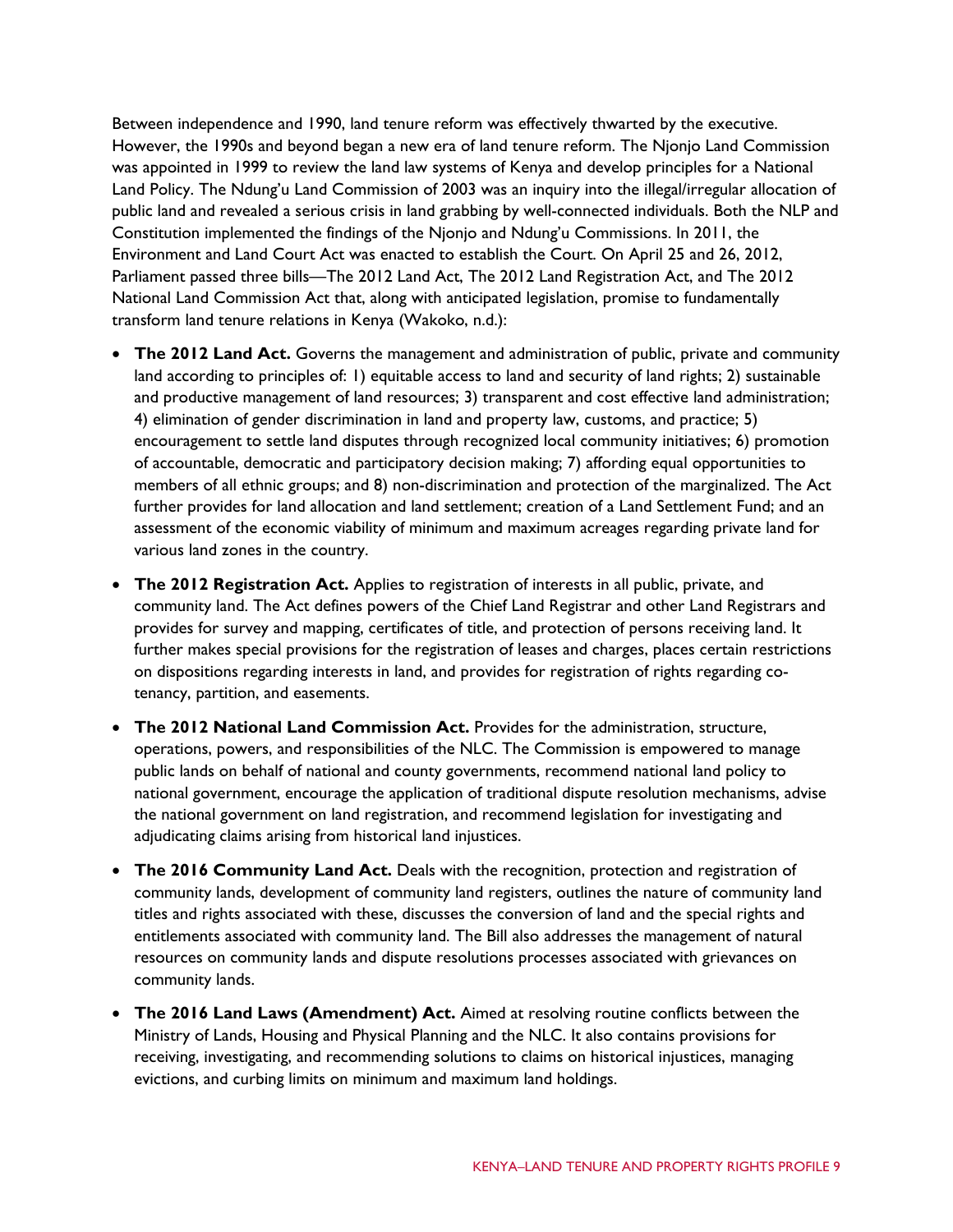Implementing regulations for these laws still need to be enacted. Parliament is currently seeking stakeholder input on the following (LDGI 2015):

• **Physical Planning Bill 2015.** Supports planning, use, and regulation to guide development of urban and rural spaces.

Until the late 1990s, the statutory framework for administering land in pastoral areas was driven by a modernization ethic. The Land (Representatives) Act (Cap 287) of 1968 advocated for promoting development of rangelands via group ranches to: improve productivity through increased off-take; increase earning capacity of pastoralists; avoid landlessness by allocating land to individual ranchers; control environmental degradation; and enable modernization of livestock husbandry. Government envisioned parceling trust land (for a definition see Table 2 below) into ranches with freehold titles held by groups of pastoralists sharing ranch infrastructure. Despite these intentions, group ranches did not successfully commercialize beef production, and problems with shared ownership led to widespread subdivision into individual plots. Few succeeded in the form intended (Veit 2011a; Letai 2014).

A number of group ranches have evolved into new governance structures for land use management, notably trusts and conservancies. For example, The National Rangeland Trust (NRT) was established in 2004 to develop resilient community conservancies, secure peace and conserve natural resources. It does so by raising funds for the conservancies, providing them advice, supporting them with training, and brokering agreements between conservancies and investors. NRT's highest governing body is the Council of Elders comprised of chairs of the conservancies joined by members representing county councils, local wildlife forums, the Kenya Wildlife Service and the private sector. Community conservancies are legally recognized institutions, registered as not-for-profit companies, and run by democratically elected boards. The NRT is comprised of 33 conservancies, covering 44,000 km2, and 400,000 people. Examples include Lekurruki Conservation Trust located on 11,950 ha on Lekurruki Group Ranch in Laikipia North District; Namunyak Wildlife Conservation Trust located on 394,000 ha comprising six group ranches in Samburu East District; and Kalama Community Conservancy located on 46,100 ha at Gir Gir Group Ranch in Samburu East District (Northern Rangeland Trust, N.D.). With assistance of the NRT, the communities are engaged in programs aimed at improving governance, livelihoods, community enterprise development (including ecotourism), peace and security, wildlife management, and rangeland development.<sup>[1](#page-9-0)</sup>

Another example is Il Ngwesi Group Ranch located in Laikipia District which was awarded the UNDP's Equator Prize in 2002[.2](#page-9-1) The Ranch, 8,645 ha in size, is owned by many Maasai villages who have scaled back their livestock, are actively protecting wildlife and have opened a small lodge. All profits brought in by tourists are divided among the local community and help support nearly five hundred households and their schools, cattle dips, water supplies and other group ranch operations. One of the pioneering and

<span id="page-9-1"></span><span id="page-9-0"></span><sup>&</sup>lt;sup>1</sup> Includes land use planning (mapping wet and dry season grazing areas, settlements, infrastructure, water points, schools and conservancy resources); rotational grazing (grazing committees, grazing plans, and monitoring of grazing patterns); bunched grazing (livestock concentrated tightly for a set period of time then moved to let the land recover); rehabilitation (clearing of invasive plant species, stabilizing gully erosion, and reseeding); and institution building (organization of grazing committees and grazing bylaws agreed upon across all conservancies).  $2$  The Equator Prize is awarded biennially by the UNDP to recognize and advance local sustainable development solutions for people, nature and resilient communities.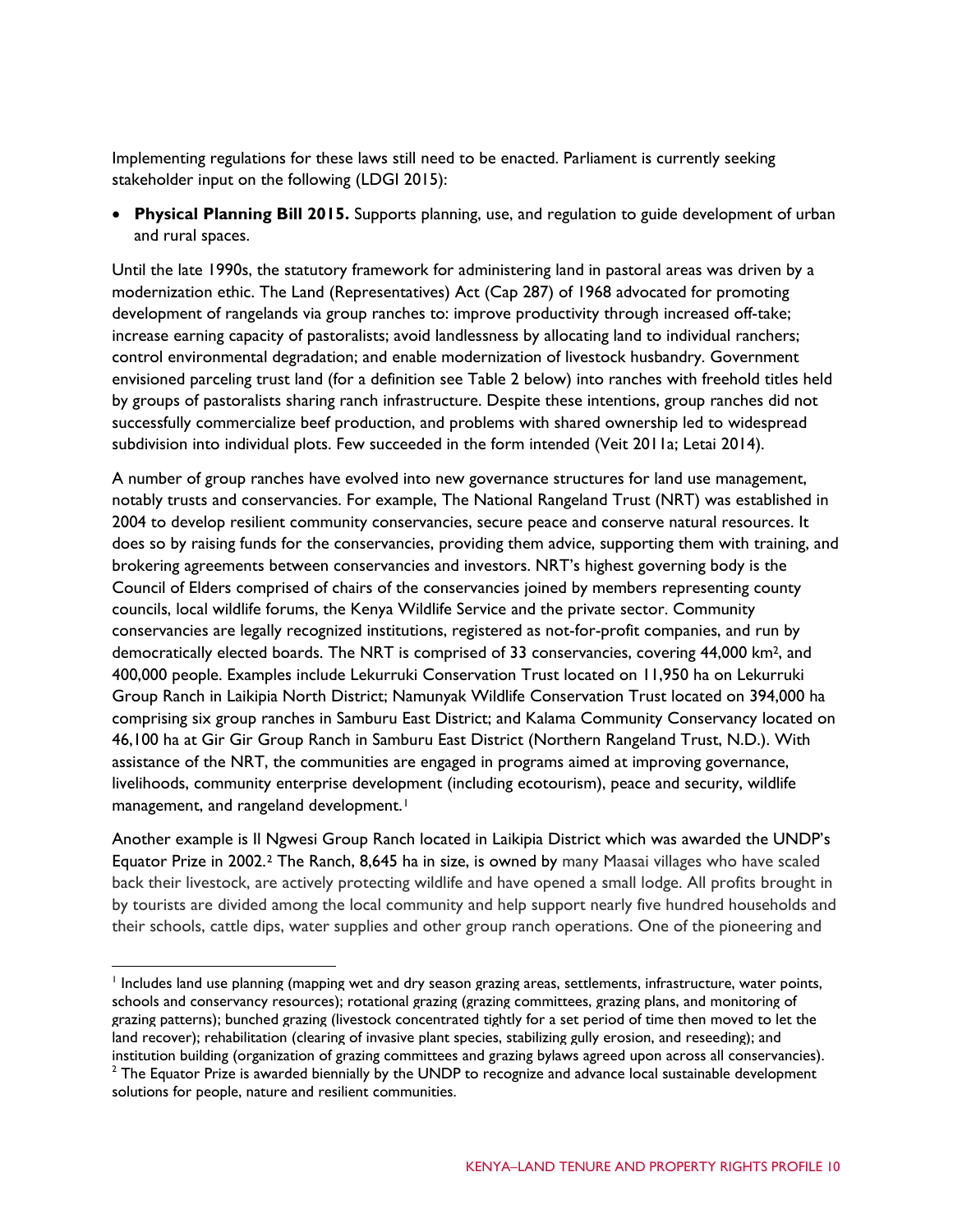most successful of Kenya's Maasai-owned ecotourism initiatives, Il Ngwesi has served as a model for replication across the country. In addition to freshwater management and education, ecotourism revenues have been invested in targeted health interventions. The group is a lead partner in a health campaign (offering awareness-raising, testing and counseling for HIV/AIDS, malaria and tuberculosis) targeting thirteen local group ranches for a combined population of 40,000 people (UNDP 2012).

Since the late 1990s, Kenya has begun to recognize the benefits of pastoralism and community rights over land and resources. Both the Constitution and the NLP lay down clear and concrete guidelines for securing community land. The emphasis should now be on implementing regulations and enforcement. There also remain gaps and uncertainties. It is yet to be seen how this new body of legislation will handle the urban land tenure issues identified in the previous section. The passage, in 2016, of the Community Land Act should help reduce risks for marginalized populations in coastal and pastoral areas by creating a process to recognize and protect their lands. For example, the new Act takes into consideration the customs and practices of pastoral communities so long as these are consistent with other applicable law.

#### **TENURE TYPES**

The NLP designates all land in Kenya as public, private (freehold or leasehold tenure), or community/trust land, which is held and managed by a specific community.

#### **SECURING LAND RIGHTS**

The most common method of obtaining land rights in Kenya is through inheritance, followed by purchase. Land leasing is common in some rural areas. The vast majority of leases are fixed rent; sharecropping is rare (Yamano et al. 2009). Any person (citizen or foreigner) can apply for and be allocated land in urban areas. Foreign individuals and companies may acquire land under a renewable leasehold from the government or landowners for investment purposes (GOK 2009b). Membership in a community through kinship ties and common descent is the primary basis for acquiring customary rights to land. Loss of membership means loss of access, which is particularly difficult for women whose membership depends on their relationship to male members (Odhiambo 2006). Throughout Kenya, security of tenure under both customary and statutory systems has been undermined by arbitrary decision-making, corruption, land takings, and lack of redress for those who have lost land through violence or public takings. County councils charged with protection of customary rights in rural areas have in many cases abused the trust bestowed on them and presided over the expropriation of these lands without regard to their constitutional mandate (Odhiambo 2006; Wakhungu et al. 2008).

Kenya's economy is gradually transitioning toward greater security of land and resource rights as evidenced by the major legal reforms undertaken since 2010 (see previous section), although enforcement and real state protection remains a challenge. It's Economic Freedom score of 57.5 is on par with the region and is slightly above the world average. Economic development nevertheless remains constrained by weak rule of law, corruption, and a judicial system that is vulnerable to political influence (The Heritage Foundation 2016).

There is also a lack of awareness of the rules related to property rights and legal processes that inhibits property rights protection. The legal framework is too complex and difficult for most Kenyans to understand. Formal ownership is constrained by land speculation, corruption, political interference and abuse of power. Levels of ownership of urban property is low due to high real estate costs, leaving most people dependent on informal renting. Even where formal lease contracts exist, legal jargon may make it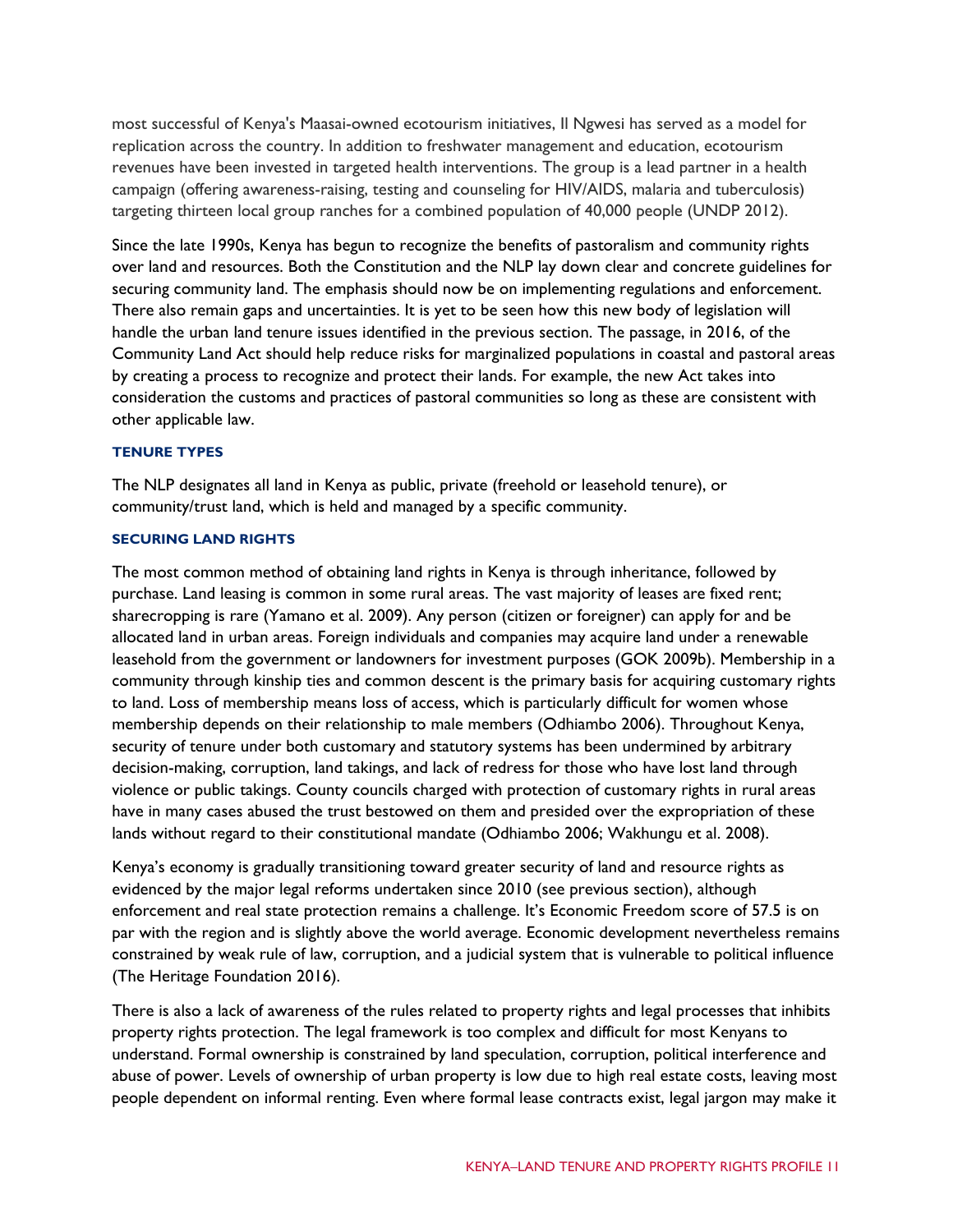difficult for many people to understand lease terms and to negotiate for better terms. This contributes to exploitation by property owners. Illegal evictions and neglect of property service by landlords results in abuse of tenant rights. Most tenants lack basic services due to the high costs involved. While the NLP is aimed at rationalizing all the various laws under one policy, its implementation is yet to be fully realized. Simplification of laws and greater efforts to help the public understand them would go a long way to improving tenure insecurity (CIPE and IAE 2011).

The land registry system also makes it difficult to access land cadaster information. The system is still manual and highly centralized despite efforts at decentralization. Multiple registrations of single plots of land are common while the slow pace of formal land transactions encourages extra-legal payments (CIPE and IAE 2011). However, the land registry of Nairobi has recently gone through a full digitization of its records and is now developing new electronic services for its customers. The speed of property transfers is increasing because of improved electronic documents management and the introduction of a unified form for registration (World Bank 2016b).

The indicators in Box 2 thus tell a fairly consistent story—Kenya is gradually emerging from a period in the 1990s to the late 2000s marked by tenure insecurity, political instability and violence, and heading towards a new era of property rights freedom and legal reform. But as most indicators suggest, Kenya still has a long way to go before tenure security for the majority of Kenya's urban and rural population is achieved. The difficult task of devolving power, formalizing rights and providing protection remain, posing ongoing challenges for years to come.

#### **INTRA-HOUSEHOLD RIGHTS TO LAND AND GENDER DIFFERENCES**

Despite the fact that 89 percent of Kenya's subsistence labor is provided by women, and 32 percent of households are headed by women,

only 1 percent of land titles are held by women alone and another 5 percent are held by women jointly with men. Women are hindered from enjoying full land and property rights by cultural beliefs, lack of awareness, discrimination, an expensive legal system, fear of reprisal or being ostracized, lack of official representation in decision making bodies, and family laws that are gender insensitive or have entrenched discrimination (FIDA-Kenya 2013).

Kenya is a patriarchal society; women are marginalized in most aspects of their lives. Women are particularly vulnerable in cases of divorce given a legal system that makes it difficult for them to obtain

| <b>OECD: Social Institutions and Gender Index (SIGI), Restricted</b><br>Resources and Assets, 2014 (Range: 0-1; 0=no inequality)<br>.2257<br>- Women have equal and secure access to land use, control and<br>ownership (Range: 0-1; 0=no discrimination)<br>0.5<br>- Women have equal and secure access to non-land assets use,<br>control and ownership (Range: 0-1; 0=no discrimination)<br>0.5<br>- Women have equal access to financial services (Range: 0-1;<br>0=no discrimination)<br>0.5<br>FAO: Gender and Land Rights Database, 2011-2012 |
|------------------------------------------------------------------------------------------------------------------------------------------------------------------------------------------------------------------------------------------------------------------------------------------------------------------------------------------------------------------------------------------------------------------------------------------------------------------------------------------------------------------------------------------------------|
|                                                                                                                                                                                                                                                                                                                                                                                                                                                                                                                                                      |
|                                                                                                                                                                                                                                                                                                                                                                                                                                                                                                                                                      |
|                                                                                                                                                                                                                                                                                                                                                                                                                                                                                                                                                      |
|                                                                                                                                                                                                                                                                                                                                                                                                                                                                                                                                                      |
|                                                                                                                                                                                                                                                                                                                                                                                                                                                                                                                                                      |
|                                                                                                                                                                                                                                                                                                                                                                                                                                                                                                                                                      |
|                                                                                                                                                                                                                                                                                                                                                                                                                                                                                                                                                      |
|                                                                                                                                                                                                                                                                                                                                                                                                                                                                                                                                                      |
|                                                                                                                                                                                                                                                                                                                                                                                                                                                                                                                                                      |
| Percentage of Female Holders of Agricultural Land                                                                                                                                                                                                                                                                                                                                                                                                                                                                                                    |
| Percentage share of agricultural land area held by                                                                                                                                                                                                                                                                                                                                                                                                                                                                                                   |
| women                                                                                                                                                                                                                                                                                                                                                                                                                                                                                                                                                |
| Percentage share of agricultural land held jointly with                                                                                                                                                                                                                                                                                                                                                                                                                                                                                              |
| men                                                                                                                                                                                                                                                                                                                                                                                                                                                                                                                                                  |
|                                                                                                                                                                                                                                                                                                                                                                                                                                                                                                                                                      |
| Source:                                                                                                                                                                                                                                                                                                                                                                                                                                                                                                                                              |
|                                                                                                                                                                                                                                                                                                                                                                                                                                                                                                                                                      |
| OECD, 2014, SIGI,                                                                                                                                                                                                                                                                                                                                                                                                                                                                                                                                    |
| http://www.genderindex.org/country/kenya.                                                                                                                                                                                                                                                                                                                                                                                                                                                                                                            |
|                                                                                                                                                                                                                                                                                                                                                                                                                                                                                                                                                      |
| FAO. 2015a. Gender and Land Rights Database. Rome:                                                                                                                                                                                                                                                                                                                                                                                                                                                                                                   |

**Box 3. Land and Gender Indicators**

[http://www.fao.org/gender-landrights-database/data](http://www.fao.org/gender-landrights-database/data-map/statistics/en/?sta_id=1169)[map/statistics/en/?sta\\_id=1169](http://www.fao.org/gender-landrights-database/data-map/statistics/en/?sta_id=1169)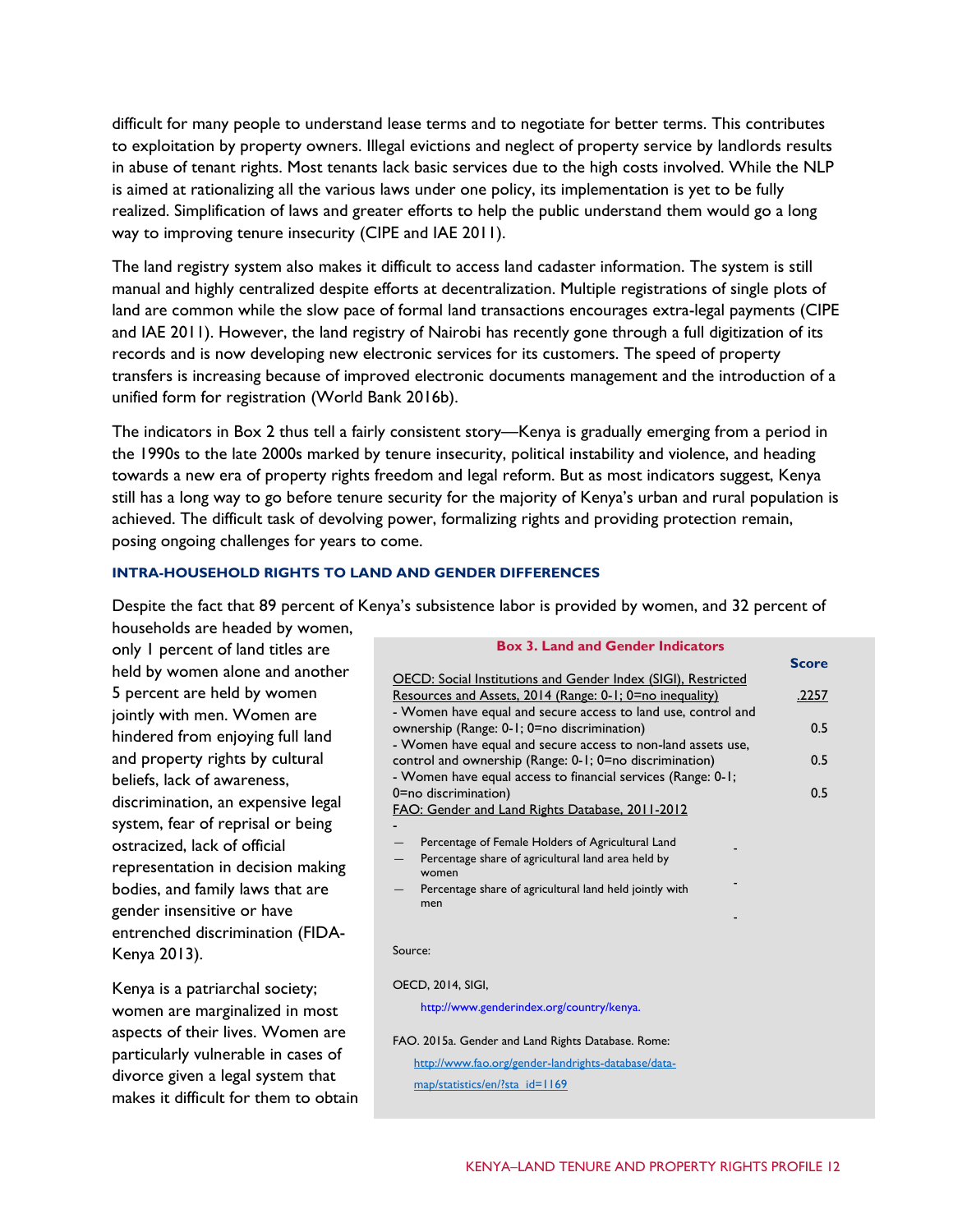their rightful share of property. Widows and their children are often evicted from their homes. Lack of alternative housing and livelihood options often means that widows and their children migrate to urban slums where they eke out a sub-standard living (FIDA-Kenya; IWHRC 2008). Fear of dispossession renders them vulnerable to domestic violence or abusive relationships. Women are further excluded from decision making processes as men hold the vast majority of seats in institutions that adjudicate land rights. As a result, women must often rely on men for their welfare (FIDA-Kenya; IWHRC 2008).

Kenya's 2010 Constitution provides a Bill of Rights that: recognizes the right of women to equal treatment under the law; prohibits gender-based discrimination; and requires that women make up at least one-third of the members of elected or appointed political bodies. The National Land Commission Act of 2012 prohibits gender discrimination in law, custom and practice. The Land Act of 2012 prohibits culturally biased practices that hinder women's participation in the control of land. The Land Registration Act of 2012 creates a presumption that spouses shall hold land as joint tenants, that women will participate in settlement processes, and that a sale or charge is void without consent of the spouse (FIDA-Kenya 2013).

Beyond these Acts, a new set of marriage laws—Matrimonial Property Act of 2013 and Marriage Act of 2014—have been enacted. The Matrimonial Property Act provides some clarity on spousal rights, in particular by defining women's contribution for domestic work and child care, but it remains to be seen how the courts will apply the Act (Gaafar 2014). Despite the Law of Succession's Act intestate provisions treating daughters and sons equally, women rarely inherit land. Further, the Succession Act and Matrimonial Act allow for exclusion of inherited property or ancestral land from matrimonial property (Gaafar 2014). Women in Kenya are granted a "life interest" in property rather than full ownership, which prevents them from using it as collateral for bank loans or disposing it as they see fit. In the event of her husband's death, this "interest" disappears upon her remarriage. Even when women acquire assets in their own name, their husbands often act as intermediaries (OECD 2014).

Customary tenure and community rights to land are legally recognized in the Constitution and under the Community Land Act "women, men, youth, minority, persons with disabilities and marginalized groups have the right to equal treatment in all dealings in community land (Article 30(1)). The Community Land Act goes on to prohibit direct and indirect discrimination based on race, gender, marital status, ethnic or social origin, color, age, disability, religion or culture.

Although the Land Act creates an Environment and Land Court for determining and protecting land rights, only time will tell whether it will be successful in curbing discriminatory practices against women (OECD 2014). However, the principles established in the Constitution and the recent enactment of progressive property, marriage and succession legislation gives teeth to challenges of gender discrimination. These new laws have the potential to affect long term positive change. But, until they are proven to be effective, women's customary rights to property in Kenya remains severely limited.

#### **LAND ADMINISTRATION AND INSTITUTIONS**

Land administration since independence in 1963 was implemented under the Ministry responsible for land (now the Ministry of Lands, Housing and Urban Development) through four departments: Lands, Surveys, Land Adjudication and Physical Planning. The NLP called for a new devolved structure of land administration comprising democratically elected Community Land Management Boards (CLMBs) responsible for managing community lands and approving all transactions, and District Land Boards (DLBs) assuming district-level responsibilities of the Ministry of Land (GOK 2009b, Siriba and Mwenda 2013). The 2010 Constitution also provides for a decentralized two-tier government consisting of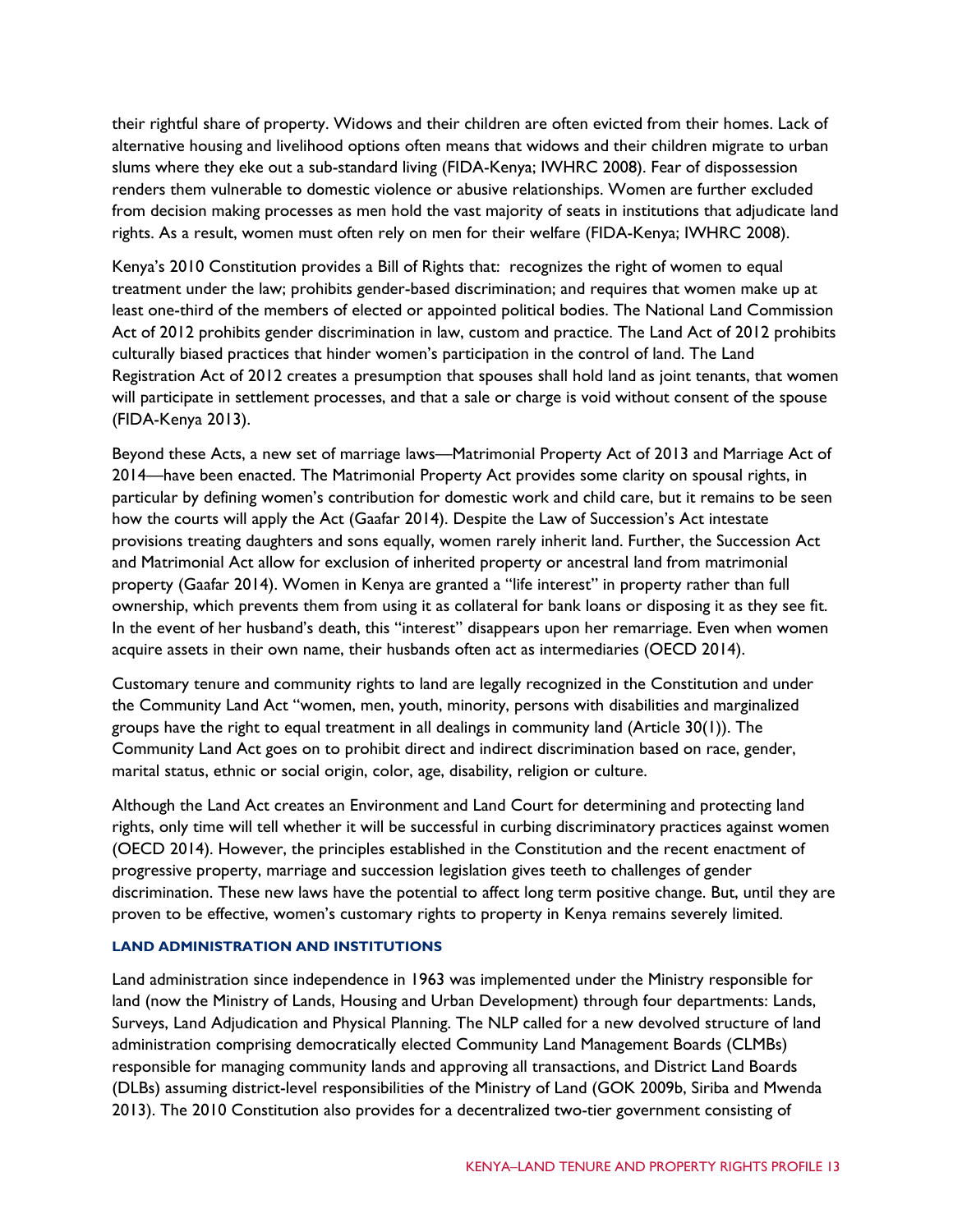National and County governments (Siriba and Mwenda 2013). The 2012 legislation, in particular the National Land Commission Act, envisioned a NLC establishing county offices, and county governments carrying out the functions of physical planning, land surveying, mapping, land adjudication, consolidation, and settlement (Siriba and Mwenda 2013).

The NLP further recommends the strengthening of surveying and mapping systems; computerized land information at national and local levels; a National Spatial Data Infrastructure to integrate and standardize spatial datasets maintained by different agencies; and the documentation and mapping of communally owned land (the largest percentage in rural areas) which has not been registered or mapped (Siriba et al. 2011).

The constitutional requirement to decentralize powers to the county level creates significant challenges. A 2016 survey looked into the status of public land management by public institutions holding large tracts of land and CLMBs. Only 77 percent of the institutions interviewed were aware of the extent of their land holdings; of these only 41 percent had documentation verifying ownership. Of CLMBs surveyed, most lacked geo-referenced maps and corresponding registration status verifying their land inventory. Despite provisions in the Constitution and Land Act, there has been a resurgence of attempts to irregularly or illegally acquire land; CLMBs repossessing land is one of several strategies being adopted to address this issue (LDGI 2016a). Beyond staff recruitment, rationalization, reorganization of land registries, and computerization of records, other interventions could improve service delivery and reduce rent seeking. These include the following: fully staffed customer care desks, holding officers accountable for timely and regular reporting, sporadic inspection visits by senior officials, adherence to service charter timelines, equipment (computers, typewriters and photocopiers), and basic induction and change management courses to cultivate a customer service attitude (LDGI 2016b).

While existing land laws may be suitable for sedentary use if well enforced, they certainly do not address the needs of pastoralists for extensive dry season mobility, or deal with livestock corridors that overlap private land. However, it's possible to predict where pastoralists will be at any given time or during drought periods and so it is possible to map and record their traditional spatial and temporal land rights in registries and on land administration maps (Lengoiboni et al. 2010).

#### **LAND MARKETS AND INVESTMENTS**

In Kenya, 85 percent of the population depends on agriculture yet 88 percent hold less than 3 ha of land. Friction ensues between state, communities, and investors because of two interlinked factors: the disappearance of large tracts of public land and the enormous wealth accumulated by Kenya's wealthy elites. Public land and "trust" (community) land bore the brunt of irregular and illegal land acquisition facilitated by government abuse of power, a highly centralized land administration system, and political patronage (O'Brien 2011; Makutsa 2010).

Under the Land Control Act, local Land Control Boards (LCBs) must approve all transactions in agricultural land, including sale, lease, mortgage, and subdivision. They have wide discretion over whether or not to approve a transaction, with an option to appeal to the Provincial and then to the Central Land Control Body (Ellis 2007). Land transactions are often a cumbersome process. In some cases, a single parcel is allocated to multiple people, proper records not kept, people may have to rely on real estate agents for information, buyers may pay for land that doesn't exist, and the time/cost associated with formalizing rights is substantial (Kariuki and Nzioki 2011). Registering land transfers requires nine procedures and takes approximately 61 days (Box 2). As a result, many land sales and transfers are not reported to the Land Control Boards (World Bank 2009b). NLP proposals to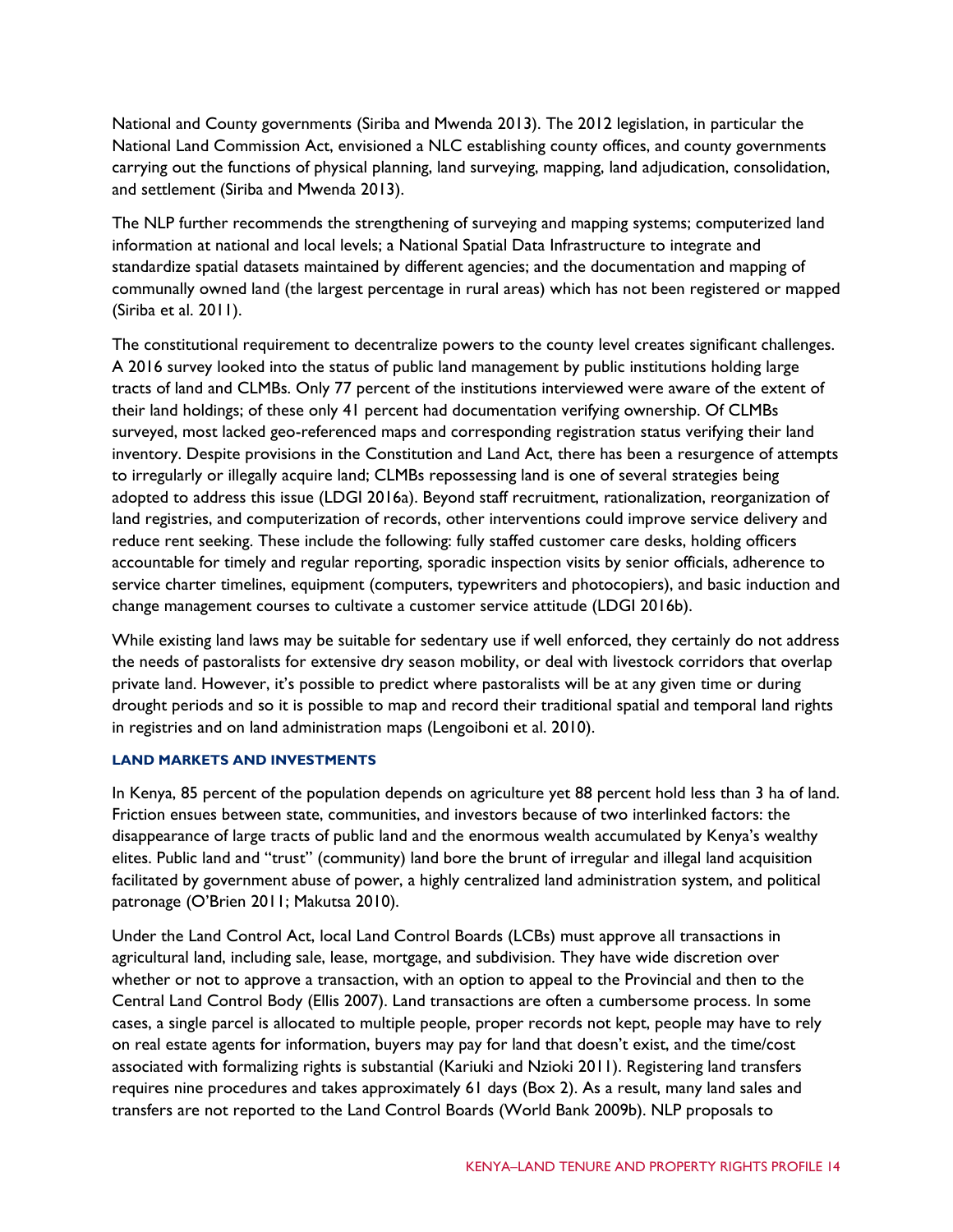decentralize land registries, expand registration, and devolve authority would facilitate a more efficient land market, but as shown earlier, would also entail significant challenges.

The Land Control Act prohibits the transfer of land to foreigners, but it conflicts with the Investment Promotion Act that empowers the Kenya Investment Authority to provide an investment certificate to foreign interests if a land-based investment creates employment for Kenyans; offers new skills or technology for Kenyans; contributes tax revenues; increases foreign exchange; or utilizes domestic raw materials and services (Makutsa 2010). Investors are usually given long-term leases up to 99 years. Under the new Land Commission Act, the NLC is charged with administering public land to control against fraudulent acquisitions. Nevertheless, the present land governance system is inadequate to cope with increasing pressure on land resources (Nolte and Väth 2013).

The Yala wetlands and Tana River Delta are focal areas for large scale investment. The Tana River Delta covers an area of about 130,000 ha in a triangle extending from Garsen in the north, Kipini in the east to the Milindi road in the south and west. Large scale investments targeting the Delta and surrounding area exceed 500,000 ha (Makutsa 2010). Investments include G4 Industries proposing to grow crambe, castor and sunflower on 28,911 ha<sup>3</sup>; the Emirate of Qatar is engaged in horticulture production on 40,000 ha, and Mat International Limited is interested in acquiring 30,000 ha (plus 90,000 ha in adjacent districts) for sugar cane production. There are also local lease arrangements—Mumias Sugar Company was granted a license to convert wetlands into sugar cane production;[4](#page-14-1) 40,000 ha was allocated to Tana & Athi Rivers Development Authority to grow rice and maize; and Jatropha Kenya Ltd, a subsidiary of an Italian company, leased 50,000 ha to grow jatropha for biofuel extraction (Otieno 2014). The Yala wetlands, located on the north-eastern shore of Lake Victoria, is under the custody of the Siaya and Bondo County councils. In 2003, Dominion Farms Ltd acquired 6,900 ha of 17,500 ha of wetlands under the Yala Swamp Integrated Development Project for a period of 25 years (FIAN International 2010).

These and other investments have met with protests over loss of ancestral land rights, disruption of livelihoods, poor working conditions and inadequate compensation. In Tana Delta Region, between August 2012 and February 2013, widespread violence that erupted between two warring communities and multinational investors claimed the lives of over 200 people and displaced more than 1000 people.

Foreign land leases promise enhanced production, employment, technology, capital, and infrastructure. However, these benefits are only possible if the deals structured are participatory and transparent. The NLP, while addressing leases and land investment, has otherwise ignored requirements related to local stakeholder participation in the management of foreign-held land leases (Otieno 2014). When interviewed about their perceptions to land deals, 60 percent of people in one study felt that wellmanaged leases could offer economic benefits, but also feared displacement. Those interviewed expressed preferences for leases: where communities would negotiate size and price; that provide formal contract employment rather than casual work; and, that last for 15 years or less to avoid conflicts between developers and descendants. Future land leases could be improved by considering local opinions on lease durations, sizes, renewability and the provision of compensation (Otieno 2014).

In Kenya, medium-scale farms control 0.84 million ha while large scale-farms control 0.69 million ha. The remaining 2.63 million ha is controlled by smallholder farms. There is a strong inverse correlation

<span id="page-14-1"></span><span id="page-14-0"></span><sup>&</sup>lt;sup>3</sup> Crambe and castor are oilseed crops that yield oil (and derivatives) which are used in industrial applications. <sup>4</sup> In 2006, the Tana and Athi Rivers Development Authority (TARDA) entered into a private venture (Tana Integrated Sugar Project) with Kenya's Mumias Sugar Company Ltd to develop 20,000 ha of irrigated sugarcane in the lower Tana Delta. In 2007, TARDA sold the lease to Mumias and retained a 15 percent stake (WRI 2013).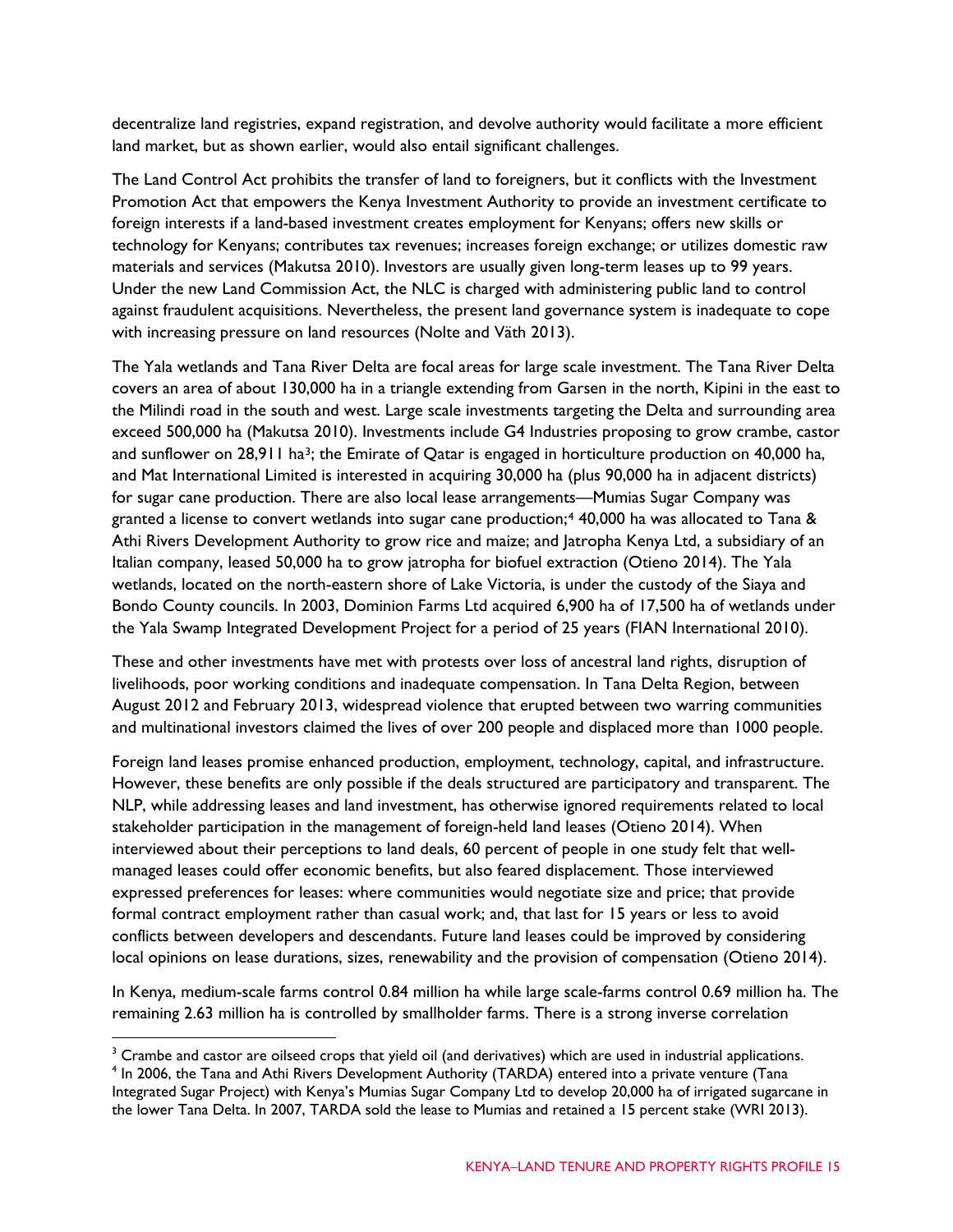between landholding size and proportion of land under cultivation. The rise of medium-scale farms reflects a rising demand for prime land by more affluent people. Income growth in urban areas is contributing to land scarcity and higher land prices (KLA and MSU 2014). One study shows that farm productivity and incomes rise with population density up to 600-650 persons per km2, but beyond this threshold, rising population is associated with sharp declines in farm productivity, income and asset wealth. About 14 percent of Kenya's rural population exceeds this threshold, thus underscoring the urgency to correct land inequality that contributes to rural poverty (Jayne and Muyanga 2012).

## **COMPULSORY ACQUISITION OF PRIVATE PROPERTY RIGHTS BY GOVERNMENT**

The Government's power to compulsorily acquire land for public purposes is authorized by Article 40(3)(b) of the 2010 Constitution, while the procedures are provided in the Land Acquisition Act of 1968. Property can be acquired subject to prompt payment of compensation, and citizens have rights of redress through the courts. Government has considerable authority to restrict rights via zoning regulations, land use plans, sub-division policy and other land use restrictions (Veit 2011b). Precipitated by land grabs by wealthy and political elites prior to 2010, the National Land Commission Act 2012 empowered the Commission to manage the acquisition of all public land and all unregistered community land on behalf of county governments (Doshi et al. 2014).

The Compulsory Acquisition Procedure is as follows: (1) the Minister of Lands directs the Commissioner of Lands to identify land to be acquired (no public participation); (2) the Commissioner publishes a notice of intention in the Kenya Gazette; (3) the Commissioner publishes a notice of inquiry to hear claims for compensation; (4) the Commissioner convenes a public inquiry on compensation (land, houses, trees, crops, structures and fixed improvements are eligible, and property owners are compensated with land or paid at market price); (5) the Commissioner awards compensation; and (6) the Government takes possession of the land. Aggrieved persons can petition the court prior to the award of compensation (Veit 2009).

Despite well-established procedures, the GOK has carried out large-scale forced evictions of informal urban settlements for decades. Forced evictions also occur in forest areas, purportedly in the interest of forest conservation and preservation (AI n.d.; AI 2007; Mutai 2010). And, land takings by political elites and for agricultural investment have disenfranchised the land, assets and livelihoods of indigenous populations.

While legal reforms since 2010 have muted these powers or subjected them to greater scrutiny, compulsory land acquisition is still contributing to land related conflict. Developers are concerned over the exercise of private land restrictions on economic growth and development while those impacted by land takings are concerned about compensation for property lost and due recourse. There is need to strike a balance between these competing interests in Kenya's politically charged land debate; mechanisms for doing so include establishment of a high jurisdictional standard, development of strong and clear public purpose requirements, rigorous cost-benefit analysis to justify takings, and democratizing expropriation procedures (Veit 2011b).

#### **LAND DISPUTES AND CONFLICTS**

Land disputes were a source of conflict in the aftermath of the post-election violence experienced in Kenya in early 2008. The Kenya National Dialogue and Reconciliation process identified land reform as key to long-term peace and reconciliation, and the Truth, Justice and Reconciliation Commission was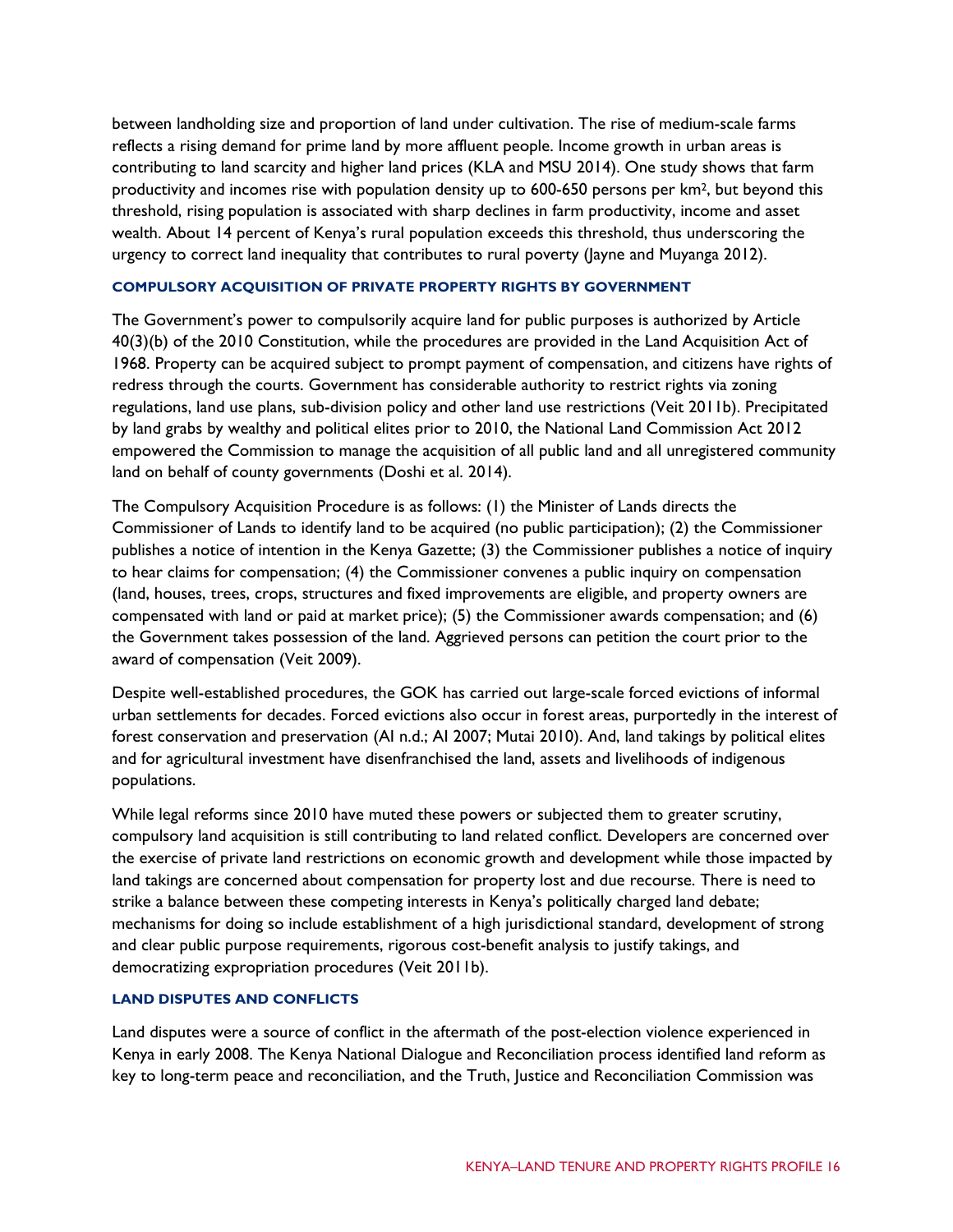mandated to examine historical land injustices and the illegal or irregular acquisition of land, especially as these relate to conflict or violence (Yamano and Deininger 2005; Huggins 2008).

Tensions also exist between pastoralists living on land that traverses or abuts parks, ranches and protected areas, and the owners and administrators of these areas. Up to 90 percent of wildlife is located outside protected areas increasing the risk of human-wildlife conflict (Nyamwaro 2006). The challenge to conservation is how to enhance co-existence between people and wild animals, particularly as people infringe on wildlife habitat. The main wildlife problems include: crop damage, competition for water and grazing, livestock predation, disease and human fatalities. There are two basic approaches to managing human-wildlife conflict: 1) prevention including forced removal of people or wildlife, use of barriers, employing scaring tactics, and killing or translocating problem animals; and 2) changing the attitudes of affected communities to wildlife and conservation institutions by ensuring that people are active participants in, and enjoy tangible benefits from, wildlife management (Makindi et al. 2014).

The Kenya Wildlife Service (KWS) implements a scheme to share revenue generated from park entrance fees to encourage community participation in wildlife conservation but there have been concerns about lack of transparency and equitable distribution of funds. It also provides compensation to landowners who support wildlife on their land and for property destroyed but the compensation is usually insufficient or not proportional to the loss (Nyamwaro 2006; Makindi et al. 2014). In one study of Tsavo Conservation Area, respondents recommended the following remedies: a) enclose animals in the conservation area via an electric fence; b) have KWS compensate for damaged property and human injury but with caveats (done quickly, procedures shortened, and pay compensation for crops and trees); c) encourage KWS to be more vigilant in managing wildlife; d) increase payments for wildlife protection; and f) educate communities and create conservation awareness (Makindi et al. 2014). Although important, these recommendations depend on scarce public funds and government oversight in managing conflict, and ignore the potential role of trusts, conservancies and other forms of land use interventions in leveraging private sector funding, strengthening public-private partnership and increasing incentives for wildlife protection.

#### **Box 4. Land Conflict Case Studies**

- 1. **Displacement in Kenya's Coast Region.** "[T]housands of people from Kenya's Coastal region face ongoing displacement and forced evictions. According to the Kenya Red Cross, violent raids in…Lamu County have killed 65 people and displaced nearly 800 families in the last month…. [E]xperts and political observers fear that the incidents could fuel old tension over land and trigger violence between communities that live there" (Klos 2014).
- 2. **Maasai Takes Case of Disposed Land to Kenya's Superior Court.** "In April 2010, 52 petitioners representing the Maasai community…filed suit in Kenya Superior Court to recover 30,000 acres of Mau Narok…that was appropriated under British Colonialism and continues to be occupied…. Maasai men, women and children have been threatened, beaten, jailed and killed in an effort to settle the issue outside of court. The trial for the return of ancestral land to the Maasai people was heard in Kenyan Court in December 2012 (MERC 2014a, 2014b).
- 3. **African Human Rights Commission Condemns Expulsion.** "The Kenyan government evicted the Endorois people from their homes at Lake Bogoria in the 1970s to make way for a national reserve and tourist facilities…. [T]he Commission found that this eviction, with minimal compensation, violated the Endorois' right as an indigenous people…and ordered Kenya to restore…their historic land and to compensate them" (Human Rights Watch 2010).
- 4. **Kenyan Wind Power Project Cancelled Due to Land Disputes.** "A \$144 million Kenya wind power project...has been cancelled due to opposition from local landowners and farmers...Kinangop's 60.8 megawatt (MW) project in Nyandarua County in central Kenya…was hobbled by disputes with residents over compensation… [and being] …forced to sell their land" (Obulutsa 2016).
- 5. **State Cancels Controversial Deal with Land Company.** "The government has nullified the controversial acquisition of 3,000 acres by Kenya Electricity Company from Ng'ati farmers' co-operative….The development will affect plans by the company to explore geothermal power….[T]he deal was shrouded in controversy" (Standard Media  $2016$ ).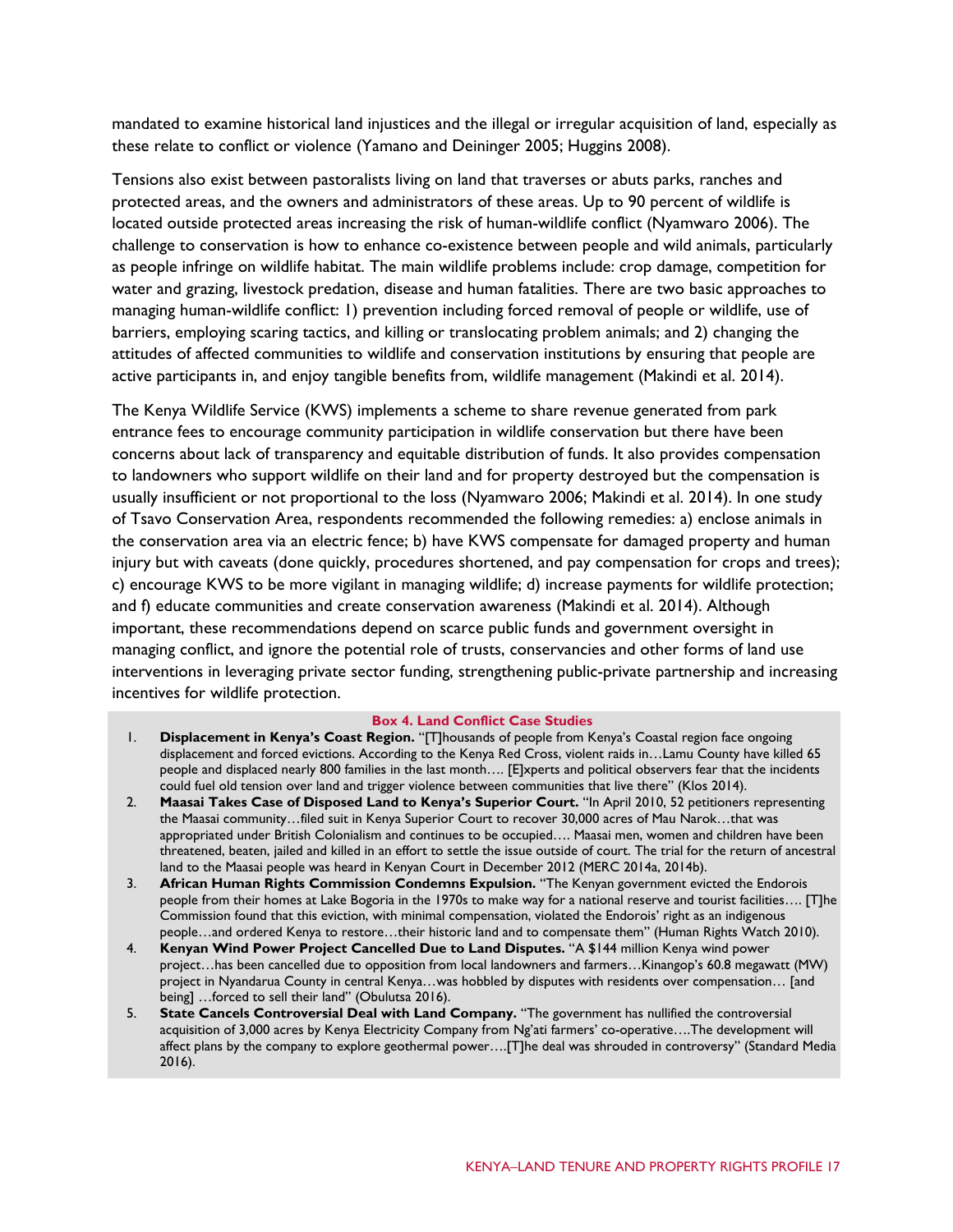Climate change and growing land scarcity are contributing to increasing conflict over land and water resources. In 2012, clashes broke out between the Pokomo (predominantly sedentary farmers and fishermen) and Orma (nomadic pastoralists) communities in southeast Tana River County with death tolls estimated at over 100. As a result of loss of livelihoods, the Pokomo spread into areas they did not originally occupy, while the Orma face dwindling supplies of pasture and water so have moved closer to the banks of the Tana. Compounding this tension, the National Environment Management Authority in 2011 licensed three major projects converting 100,000 ha of wetlands to large-scale bio-fuel production leading to displacement of both communities (Asaka 2012). Women pastoralists and agro pastoralist societies are negatively impacted in two ways: while typically not land owners, as the owners of the home and garden plots they risk loss of property; and suffer from assault and beatings that result from raids, eviction and displacement (Young and Sing'Oei 2011).

New provisions anchored in the NLP are intended to help reduce land related conflict: the NLC is supposed to manage all public land; there is a prohibition on freehold titles to foreigners, conversion of freehold titles and 999-year leases to 99-year leases; an investigation of historical injustices and establishment of mechanisms for resolving post-1895 land claims should be established; and repossession of public land grabbed or acquired illegally should move forward (Kamakia 2015). Still as indicated in Box 4, the scale of historical redress is massive, and creates a huge challenge in balancing community interests and rights with the needs of private and public investment.

### **KEY LAND ISSUES AND GOVERNMENT INTERVENTIONS**

The new Constitution and NLP ushered in a new governance system that aims to strengthen accountability and public service delivery at local levels. County governments are implementing constitutional and legal provisions for transparency and accountability, and setting up structures (websites, communication frameworks and forums) to facilitate public participation.

Both the NLP and Constitution implemented the Ndung'u Commission findings on the illegal/irregular allocation of public land and addressed the issues of land grabbing by wealthy and political elites. In 2011, the Environment and Land Court Act was enacted to establish the Court. In 2012, Parliament passed the 2012 Land Act, the 2012 Land Registration Act, and the 2012 National Land Commission Act which fundamentally transform land tenure relations in Kenya. The NLC has been established and begun work on developing a land management and administration system that is equitable, efficient, and costeffective. This work has been followed up with the passage of the Community Land Act and the Land Laws (Amendment) Act.

The Government has also been busy decentralizing and improving the effectiveness of its land administration and justice systems with support of donors. However, while transformative in substance and scope, the reforms are nonetheless relatively new and in the early stages of implementation. Ongoing reform efforts should be expected as land tenure reforms, decentralization and devolution is implemented, tested, and learned from.

#### **DONOR INTERVENTIONS**

Civil society has been very engaged in land related research and advocacy. The Swedish International Development Cooperation Agency (SIDA) works with a number of advocacy groups including the Federation of Female Lawyers and the Kenya League of Women Voters in combatting discrimination in political decision-making and inheritance of land and property. The UK's Department for International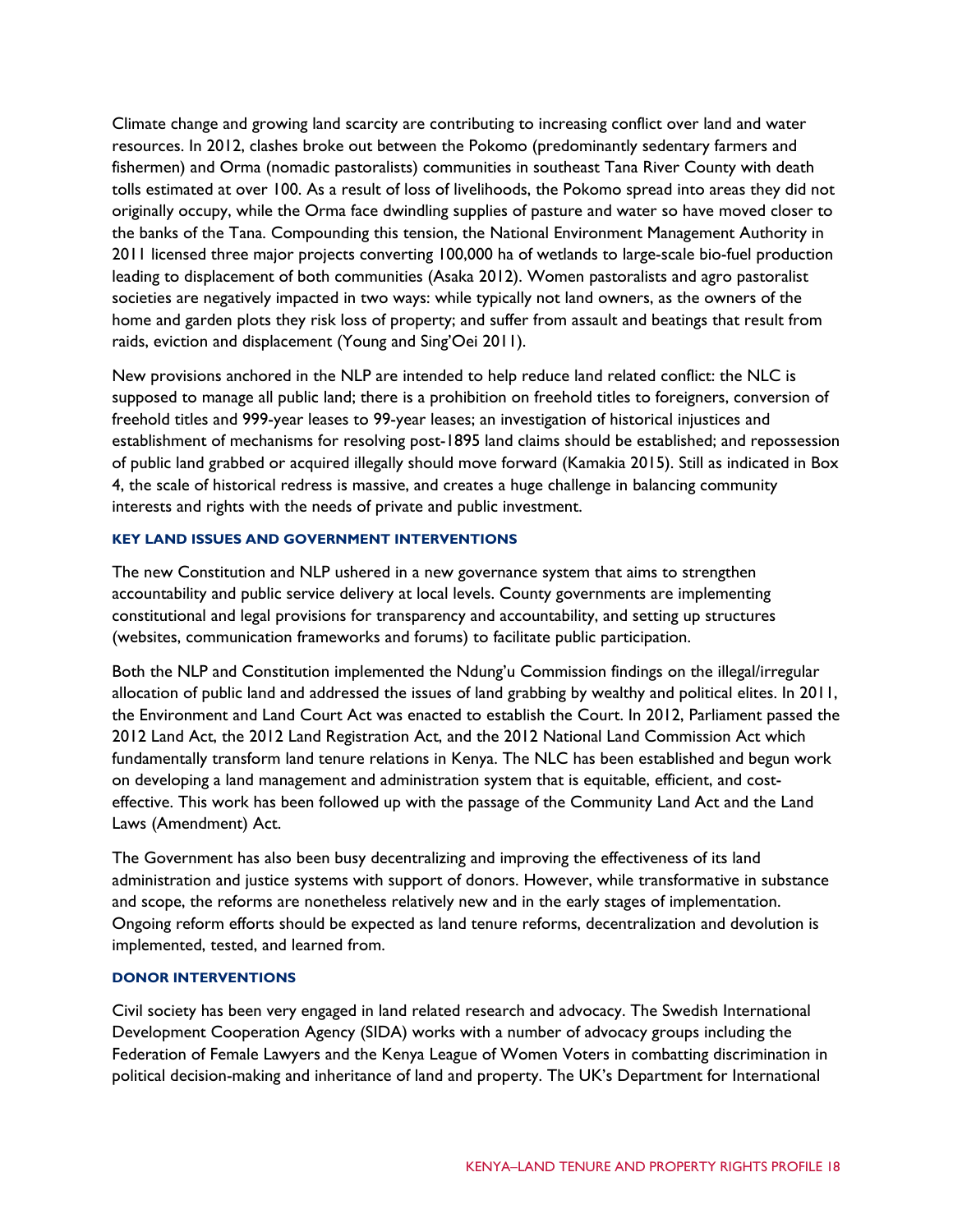Development (DFID), once the major supporter of land policy and reform in Kenya, discontinued its support for land reform in its 2011-2015 plan "due to difficulties in achieving results" (DFID 2012).

Since 2008, USAID has emerged as the main donor working with government and civil society in advancing the principles of the 2009 NLP and 2010 Constitution. USAID conducted a review of the draft NLP in 2008, followed by ongoing support with land reform implementation through multiple projects:

- **Supporting GOK Reform Efforts through the Kenya Transition Initiative, 2008-2013.** assisted a wide range of government and civil society actors with grants. It provided support for organization of files and records, land transaction processing, and Constitutional and land law training in the Nakuru, Trans Nzoia and Kilifi District Offices; helped in modernizing the Kajiado and Thika Lands Registries to improve data and land records storage and management; assisted multiple actors with land research, legal advocacy and public information and awareness raising; and worked with Parliament to create a more transparent process for drafting land reform legislation and helped establish the NLC (USAID 2014a, 2014b).
- **Securing Rights to Land and Natural Resources and Livelihoods in the Kiguna, Boni and Dodori Reserves and Surrounding Areas (SECURE) project, 2009-2013.** The region is home to three national reserves that incorporate 2,500 km2 of coastal ecosystems managed by local communities. But land speculation and illegal land transactions are rampant. The project worked closely with the Land Reform Transformation Unit of the Ministry of Lands to design a participatory Community Land Rights Recognition (CLLR) Model that lays out steps to register community land and to protect customary institutions against arbitrary abuses of power by local elites and administrators (USAID 2011).
- **Enhancing Customary Justice Systems in the Mau Forest (Justice) project, 2010-2013.** Piloted an approach for improving women's access to customary justice in Ol Posimoru. The project delivered a training curriculum to targeted groups on civic education, legal literacy, rights and responsibilities related to land and forest resources; facilitated community conversations with target groups; and engaged in public information and education activities to reach the broader community. A follow on project in 2013 was intended to share approach, results and lessons learned and explore opportunities for broader application throughout Kenya (USAID 2013; Landesa 2013)
- **SERVIR: Implementation of the Land Administration Domain Model for Kenya, 2014- 2015.** Support is provided to Dedan Kimathi University of Technology to develop a prototype of a web-based, GIS-driven land administration system that allows citizens, professionals and government to obtain land related information. Such system once developed by 2015 will be used to promote land use systems and policies that improve resilience to climate change (USAID 2015a). A 2016 paper discusses the process of developing the model (Kuria et al. 2016).
- **Feed the Futures' Resilience and Economic Growth in the Arid Lands – Accelerated Growth (REGAL-AG) project, 2013-2017,** and **Resilience and Economic Growth in the Arid Lands-Improved Resilience (REGAL IR) project, 2012-2017.** Facilitate behavior change and improve the enabling environment by working with pastoral communities to advocate for improved national policies that will expand access to critical services and markets. Through 2014, the program trained more than 1,300 pastoralists on land use and tenure systems to improve environmental management (USAID 2014c).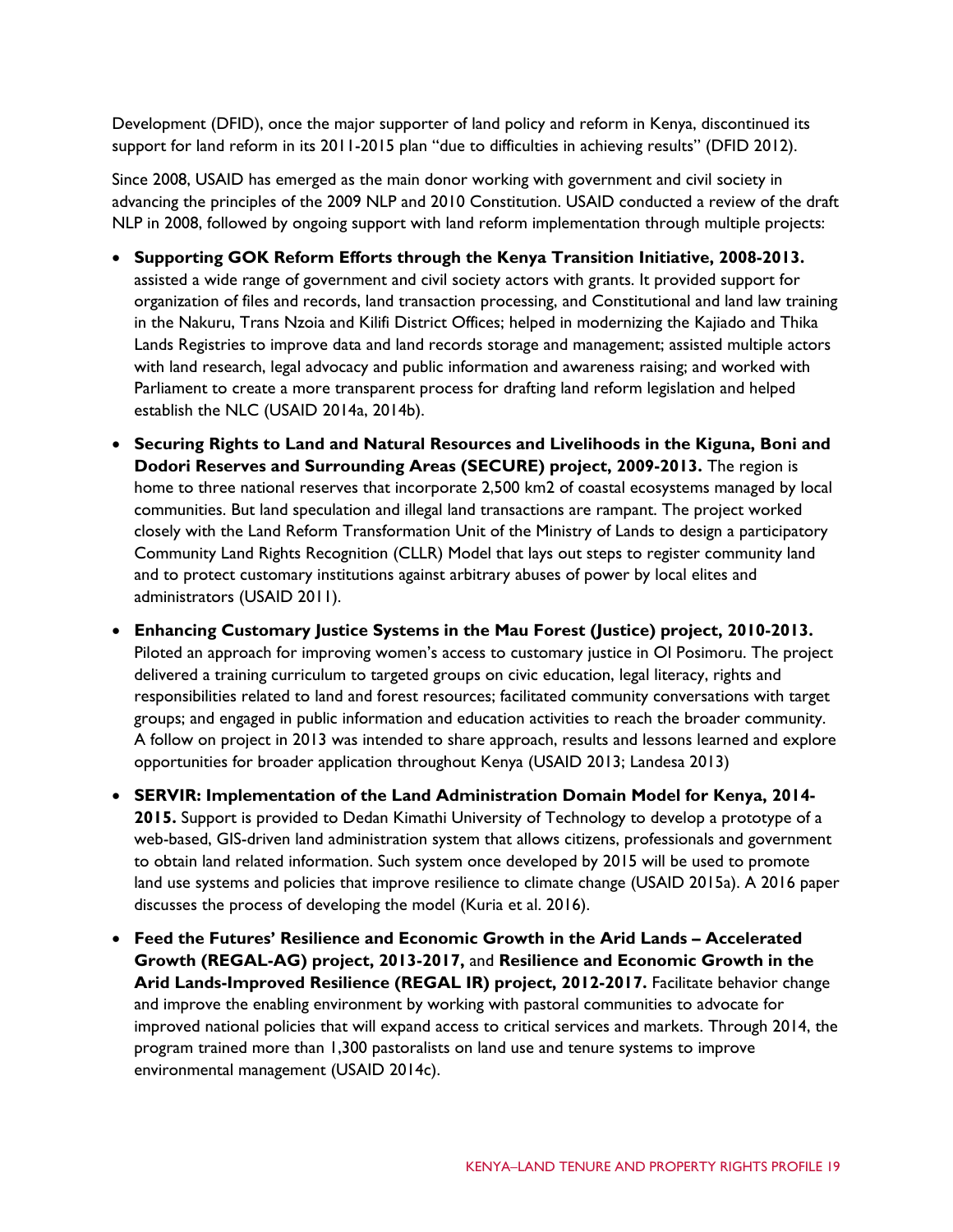# **2. FRESHWATER (LAKES, RIVERS, GROUNDWATER)**

## **RESOURCE QUANTITY, QUALITY, USE AND DISTRIBUTION**

Most of Kenya's water originates from five water towers: Mau Forest Complex, Aberdare range, Mount Kenya, Mount Elgon and the Cherengani Hills. There are six main catchments in the country used as the unit for water resources management by the Water Resources Management Authority (WRMA). Average rainfall is 630 millimeters, but varies significantly both temporally and spatially. Inland water bodies, mainly 9 large lakes, cover 11,230 km2 (FAO 2015a). Successfully storing and distributing water resources has been a challenge, increasing vulnerability to climate change (UNEP 2010). Overall, availability of water is in short supply and growing scarcer with growth in population and industry.

Total estimated renewable freshwater resources are 20.2 billion m3/year, and renewable ground water resources are 3.5 billion m<sup>3</sup>/year, but there is a 3.0 billion m<sup>3</sup>/year overlap between surface water and groundwater, which results in total internal renewable resources of 20.7 m<sup>3</sup>/year. Adding inflows of water from Ethiopia's Lake Omo (10.0 billion m<sup>3</sup>/year) increases total renewable water resources to 30.7 billion m3/year, or 692 m3/year per-capita in 2014. Per capita water consumption is projected to fall below the absolute water scarcity threshold of 500 m<sup>3</sup>/year by 2030 due to population increase, underscoring Kenya's strong need to carefully manage water for basic needs. In 2013, water permits distributed by the WRMA allocated a total volume of 5.1 billion m3/year, of which 64 percent is directed towards agriculture use, 22 percent towards municipalities, and 14 percent towards industry (FAO 2015a).

Kenya's irrigation potential is between 353,060 ha and 1,341,900 ha depending on the source. In 2010, approximately 144,100 ha were equipped for full irrigation (70 percent surface, 22 percent sprinkler, and 8 percent localized), and 6,470 ha for spate irrigation, totaling 150,600 ha.[5](#page-19-0) There are two major types of formal schemes: 1) private irrigation schemes comprised of community based schemes managed by water users' associations, cooperatives and self-help groups (43 percent of total irrigated area); and commercial farms using modern irrigation technology (39 percent of total irrigated area); and 2) publicly owned irrigation schemes (18 percent of total irrigated area) that include national schemes managed by government or co-managed with farmers' organizations; and institutional schemes managed by Regional Development Authorities and Agricultural Development Corporations, among others. Most infrastructure is old and dilapidated; investment is low due to insufficient financing and inadequate to meet the Governments Vision 2030 objectives. Increasing water availability for agriculture will require construction of more storage reservoirs, agricultural rainwater harvesting, direct use of wastewater, and exploitation of groundwater for irrigation (FAO 2015a).

#### **LEGAL FRAMEWORK**

The Water Act of 2002 provided the framework for Kenya's water use and management. It separated the management of water resources from the provision of water services, separated policy making from day-to-day administration and regulation, decentralized functions to lower level state agencies, and involved non-governmental entities in the management of water resources and provision of water services (Mumma 2005).

<span id="page-19-0"></span><sup>&</sup>lt;sup>5</sup> Localized irrigation is the slow application of water to the soil through mechanical devices located along the water delivery line. Different types include drip, jet spray, and micro-sprinkler irrigation (Savva and Frenken 2002). Spate irrigation uses [seasonal floods](https://en.wikipedia.org/wiki/Flooding) of rivers, streams, ponds and lakes to fill water storage canals (Wikipedia).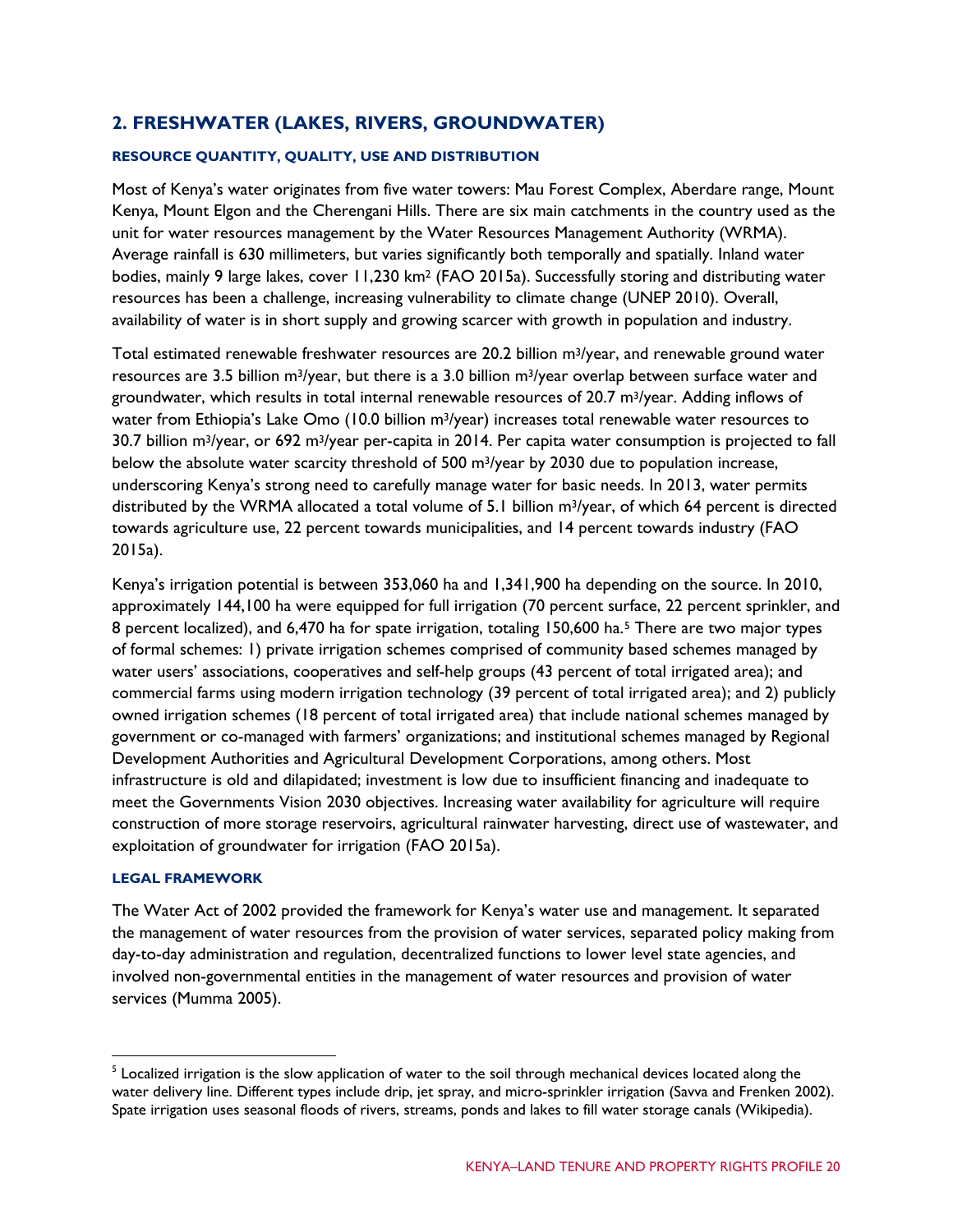The Water Bill 2014, which repeals the 2002 Water Act, confirms the right to water; allocates responsibility to county governments for development and management of water services; distinguishes between national public works and county water infrastructure; transfer of assets, rights, liabilities, obligations, and agreements from Water Services Boards to either Country service providers or proposed Water Works Development Boards; licenses water service providers by a national regulator; provides water services on a cost-recovery basis; and envisions county-level water services providers (World Bank 2013; GoK 2014b). These structures are still very much in transition and are being actively debated.

Kenya's 2010 Constitution calls for access to safe and sufficient water for all Kenyans as a basic human right, and assigns responsibility for water supply and sanitation provision to 47 newly established counties (World Bank 2013). The Draft Water Policy 2012 confirms these provisions in the Constitution and calls for equitable distribution of water and sanitation services, devolved/decentralized water services and optimization of self-financing (ESRC n.d.).

The irrigation sub-sector is governed by the 1966 Irrigation Act (Chapter 347) which is out of step with the 2010 Constitution which called for increased accountability and public service delivery at local levels. The 2015 Irrigation Bill proposes to repeal the Irrigation Act and align existing irrigation laws with the Constitution, specifically, county irrigation development units should be established within each county to: implement irrigation policy; formulate and implement county irrigation strategy; develop an irrigation database and integrate systematic monitoring and evaluation of the sub-sector; provide technical (surveys, designs, supervision of construction), financial and other support services; identify communitybased smallholder schemes for implementation; undertake rehabilitation of existing irrigation schemes; build capacity of farmers and support establishment of viable farmer organizations to develop and manage irrigation schemes; participate in conflict resolution within irrigation schemes; and set up measures to implement adaptation and mitigation to climate change, all in line with standards and policy (GoK 2015b). It also proposes taking over small irrigation schemes (< 1,000 ha) from the national government; abolishing the National Irrigation Board; and creating a National Irrigation Development Service to assume the roles of the agency and absorb its staff (GoK 2015b, Business Daily 2015).

In addition, a 2015 Draft National Irrigation Policy is being prepared that will adopt principles of integrated water resources management, environment management plans, and agriculture water management strategy (FAO 2015a).

#### **TENURE ISSUES**

The Water Act of 2002 vests all rights to water in the State. Water users must acquire a water permit except for: (1) minor uses of water resources for domestic purposes; (2) use of underground water in places where there is no stress on the resource; and (3) use of water drawn from artificial dams or channels. Water is allocated by the WRMA, which establishes a regional office and appoints an advisory committee in each catchment area to advise on water resource management issues, including the allocation of permits. Irrigation water permits extend for 5 years. The rate is based on the amount of surface area to be irrigated (Mumma 2005; FAO 2005).

Community self-help water systems are registered under an informal registration system operated by the Ministry in charge of community development. These systems are not legal entities and operate outside the Water Act of 2002. Women and children are generally responsible for domestic water collection and management, but women are often not part of community water associations (Were et al. 2006; Mumma 2005).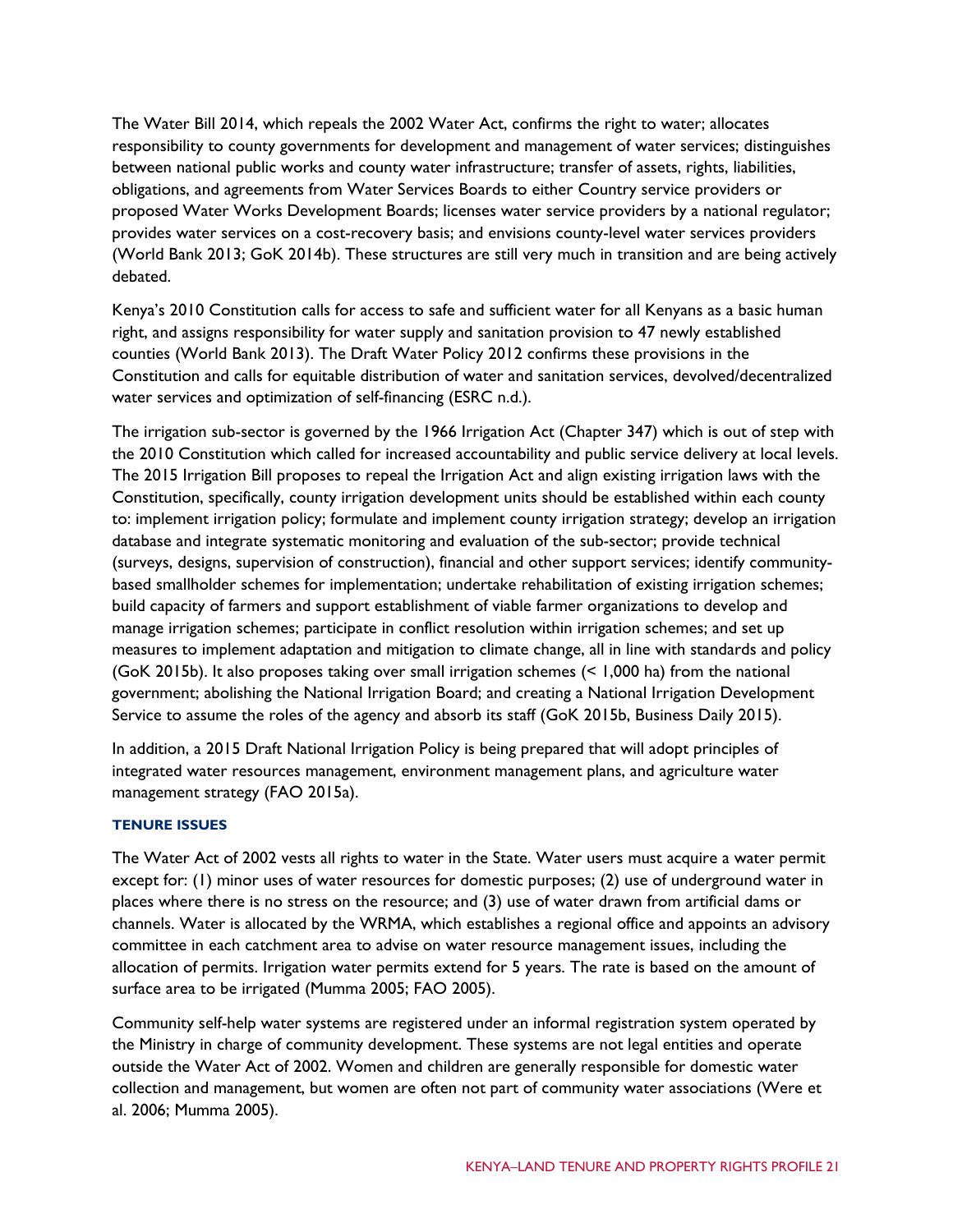The 2010 Constitution calls for devolution of powers and responsibilities for water and sanitation services delivery, but the sector has been slow in making headway. This is perhaps understandable as the draft policy was prepared in 2012 before the county governments came into being. However, the Water Bill 2014 was developed after county governments came into place and the same criticisms apply (Oyugi 2015; ESRC n.d.).

Water governance in the 2002 reforms was characterized by a division of powers and responsibilities between two levels of water resources management (national and river basin) and three levels for water service delivery (national, river basin, and district/municipal). The Water Bill 2014 largely retains this architecture and recycles the same institutions. It also centralizes decision making with the national government operating all apex bodies (the Water Resources Authority, the Water Harvesting Authority, the Water Services Regulator Board and Water Works Board). This approach does not allow for sufficient demand-side input into key sector decisions, nor does it support devolution so risks usurping or limiting the power of county governments. Other concerns related to this law include: omission of sanitation; failure to adequately distinguish functions and responsibilities at national and local levels; creation of multiple institutions whose roles are not clearly identified; and failure to articulate gender issues in the delivery of water and sanitation services (Oyugi 2015; ESRC n.d.).

Aligning legislation with the 2010 Constitution brings to the fore some important policy uncertainties: new institutional structures embodied in legislation and their roles and responsibilities; promoting real devolution to county level government; mechanisms to charge for water; and the future of water services boards. To address these concerns the government has three options to consider: a) maintain the status quo as stipulated under the Water Act 2002 (regional Water Services Boards as asset holding authorities); b) create a single national entity responsible for national public works and investment in water services; or c) devolve country-level investment functions to the county level. Regardless of the option chosen, past experience has shown that processes are likely to take a long time to implement; the matter of asset transfers is immediate particularly with regard to how new infrastructure is funded (Heymans et al. 2013).

#### **GOVERNMENT ADMINISTRATION AND INSTITUTIONS**

The Ministry of Environment, Water and Natural Resources is the successor to three Ministries: Ministry of Water, Ministry of Wildlife and Forestry, and Ministry of Environment & Mineral Resources. It does not have responsibility over mining which falls under the authority of the Ministry of Mines, and irrigation which falls under the authority of the Ministry of Agriculture, Livestock and Fisheries (MALF). The Ministry is responsible for policies and programs aimed at improving, maintaining, protecting, conserving and managing the richness of Kenya's natural resources including water, forestry, wildlife and environment. It is also tasked with ensuring good access to clean, safe, adequate and reliable water supply. It includes oversight of the Kenya Water Institute, Lake Basin Development Authority, National Water Conservation and Pipeline Corporation, Tana and Athi River Development Authority, Water Appeals Tribunal, Water Catchment Conservation Agency, Water Resources Management Authority, Water Services Board, Water Services Regulatory Board, and Water Services Trust Fund.

Overall responsibility for irrigation water management lies with the MALF, replacing the former Ministry of Water and Irrigation. Within MALF, the Irrigation and Drainage Directorate (IDD) is responsible for the coordination of irrigation and specifically smallholder irrigation. The National Irrigation Board formed in 1966 through the Irrigation Act (cap. 347) is responsible for the development of national irrigation schemes and the promotion of smallholder irrigation. Six Regional Development Authorities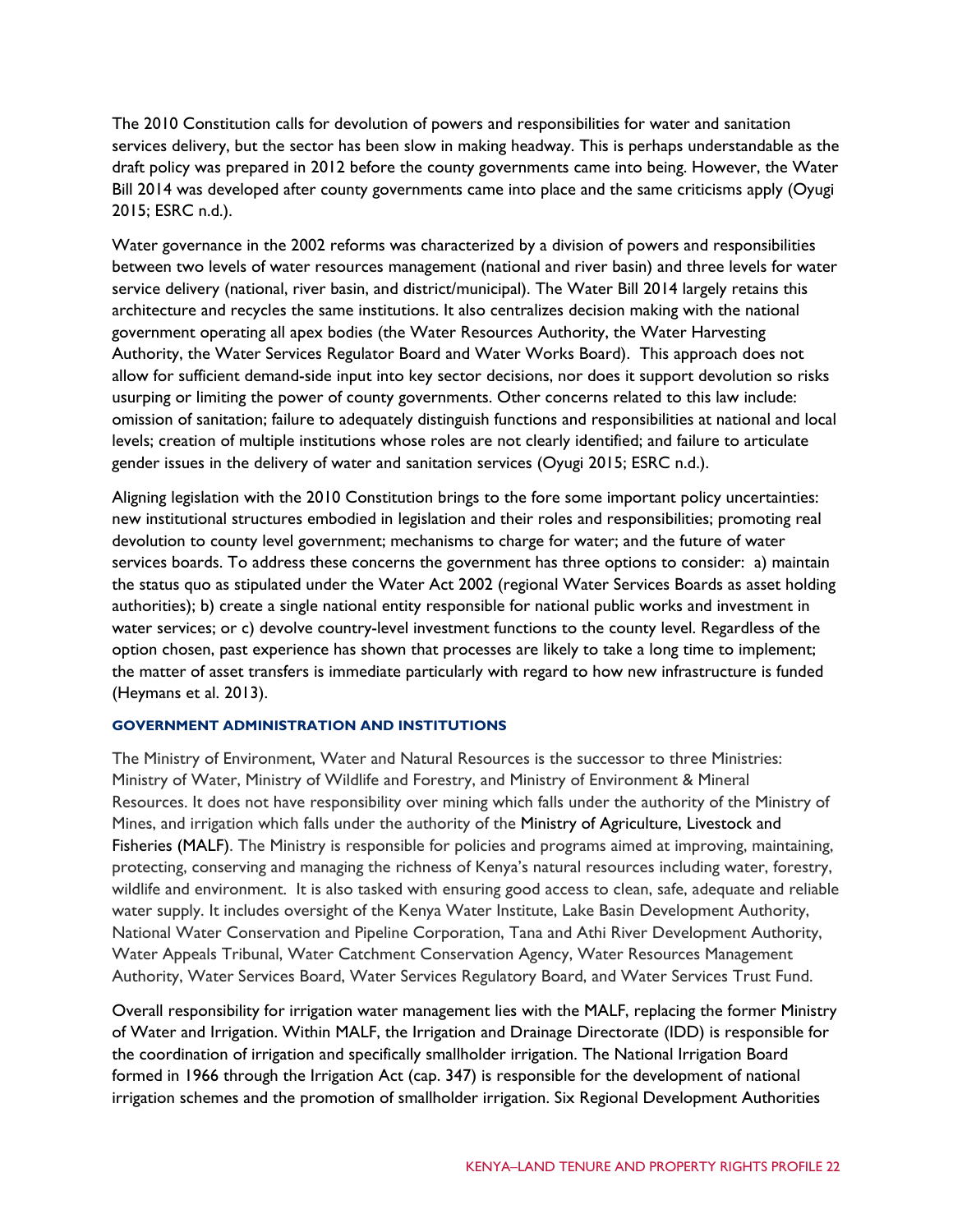(RDAs), based on the main river basins of the country, have responsibility to plan, coordinate, and promote investment for integrated natural resource use, including irrigation projects. There is therefore duplication between the MALF and the RDAs (FAO 2015a).

The Water Resources Management Authority (WARMA) is responsible for allocation of water and delivery of water permits. The 2010 Constitution devolves planning and implementation to local counties at least for the projects they finance but this is not yet fully in place (FAO 2015a).

#### **GOVERNMENT REFORMS, INTERVENTIONS AND INVESTMENTS**

The government is aligning its legal framework governing water with the Constitution, while also adjusting its institutional framework to devolve more authority to newly formed county governments.

Kenya is making progress with improving access to clean water and sanitation. In 2015, 63 percent of the population had access to improved drinking water (82 percent urban versus 57 percent rural) and 30 percent to improved sanitation facilities (31 percent urban versus 30 percent rural) (World Bank 2016a). While the Constitution commits to safe and sufficient water as a basic human right, rapidly expanding clean water for all Kenyans poses a huge challenge given Kenya's increasing water scarcity and population growth. Forward progress will require governors and county leadership to aggressively drive reforms and decentralization, increasing the role of well-performing water companies, expanding financing for water service provision, and increasing accountability and compliance—all with some urgency and at risk of supply disruption (Heymans et al. 2013).

#### **DONOR INTERVENTIONS AND INVESTMENTS**

Numerous public and private foundations are working to expand clean water and sanitation services for the poor and expanding water supply in urban and rural areas including the Water Project, Water.org, WaterAID UK, Charity:Water, Blue Planet Network, Lifewater, Project Humanity and Water4, among many others.

The World Bank provided financing for the Building Capacity for Sustainable Land Management (SLM) project, 2011 to 2015 to provide training and capacity building for communities in identifying SLM opportunities, developing land use plans through participatory approaches, soil and water conservation technologies, water management, and conservation and utilization of biodiversity. It also supports the Kenya Water Security and Climate Resilience project, 2013 to 2022, to: 1) support water security for economic growth by financing water investments and building a longer-term investment pipeline; 2) build effective water sector institutions and a functioning new legal and institutional framework resulting from alignments with the 2010 Constitution; and 3) building capacity and supporting institutional partnerships for effective basin water management and planning (World Bank 2013). It is working to extend water and sewer connections to informal settlements and hoping to benefit 16,000 households between 2014- 2017 (World Bank 2014).

Numerous bi-lateral donors are also providing support. Swedish SIDA and the World Bank's Global Partnership on Output-Based AID (GPOBA) have teamed to help water service providers access commercial credit from private banks for investments to expand water and sanitation sub-projects in rural areas, with a goal of benefitting 30,000 low-income households between 2014-2018. Germany's GIZ, through the Water Sector Reform Programme (2014-2016) is advising the Ministry of Environment, Water and Natural Resources, the Water Services Regulatory Board, the Water Services Trust Fund, the Water Resource Management Authority and selected water utilities with the Water sector framework, enhancing services by sector institutions and utilities, and developing integrated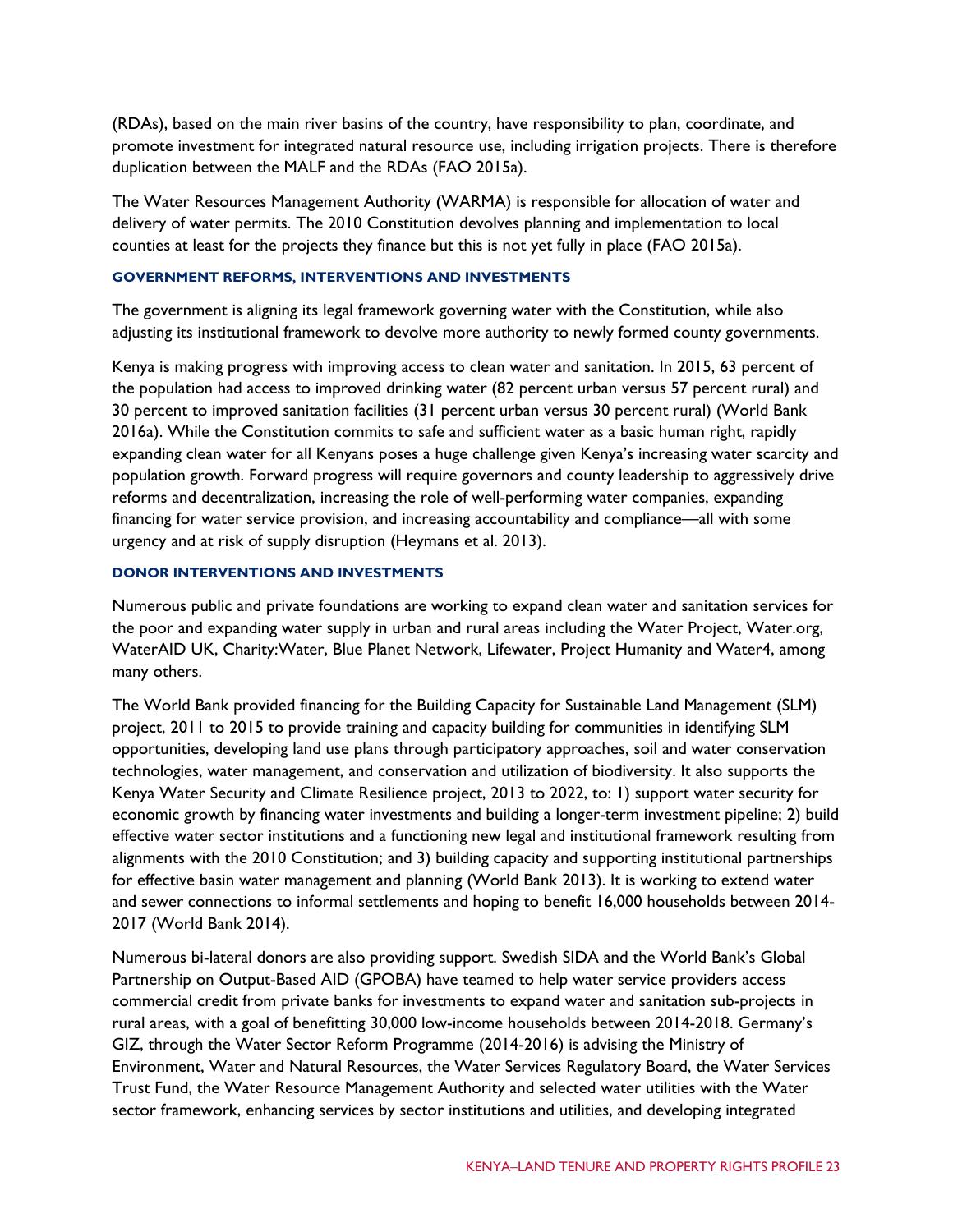water resources management for environmental protection. These efforts are aimed at providing the urban poor with increased and sustainable access to safe drinking water and sanitation and with improving water resources management (GIZ 2014).

USAID's Kenya Arid Lands Disaster Risk Reduction—Water, Sanitization and Hygiene (WASH) program, 2012-2014, integrated and sequenced emergency relief efforts with long term development efforts to increase water storage capacity, improve WASH conditions at health facilities and nutrition centers, and improve access to safe drinking water, point of use water treatment, and good hygiene behaviors to reduce diarrheal diseases. The program is intended to increase community resilience to droughts and flooding while expanding WASH services in order to benefit 160,000 vulnerable people (USAID 2014d, 2014e). USAID's Kenya—Integrated Water, Sanitation, and Hygiene Project, 2015-2020, aims to enable more than 1 million Kenyans across nine counties to gain access to improved WASH services and assist households in gaining access to irrigation and nutrition services.

### **3. TREES AND FORESTS**

#### **RESOURCE QUANTITY, QUALITY, USE AND DISTRIBUTION**

Kenya is endowed with a wide range of forest ecosystems including montane rainforests, savannah woodlands, dry forests, coastal forests and mangroves (GOK 2014a). Kenya in 2015 had 4,413,000 ha of forest land (7.8 percent of all land area), of which 95 percent was naturally regenerated and 5 percent planted. Total forest area declined at an annual rate of 2.8 percent between 1990-2000, but has since expanded at rates of 1.7 percent and 0.9 percent for the 2000-2010 and 2010-2015 periods, respectively (FAO 2015b). However, according to government estimates there has been continued forest loss (GOK 2014a).

Kenya's forests are crucial to the country's social and economic life. Forestry contributes 3.6 percent to Kenya's GDP excluding charcoal and subsistence uses, and supports most sectors of the economy (agriculture, livestock, energy, trade, industry) that cumulatively contribute up to 39 percent of GDP. Forests comprise the country's water towers and catchments where over 75 percent of the renewable surface water originates. The rich biodiversity found in Kenya's thirty-plus parks and wildlife reserves contributes substantially to the country's tourism industry. Forests are also important in the conservation of biodiversity and carbon dioxide sequestration (GOK 2009a; GOK 2014a; Oloo 2010).

Sustainable forest management continues to be hampered by inadequate resources and land use pressure stemming from population settlement and encroachment, poverty, charcoal production, and illegal logging. Policy deficiencies, poor regulation, and corruption by political elites have contributed to habitat and species loss, particularly in the Mau Forest Complex, a critical water catchment and forest area. Consumption of charcoal and fuelwood constitute 75 percent of total energy consumption. In some areas, landowners profit by having charcoal burners clear all the trees, then sell or lease the land for crop production. Forestland depletion has resulted in loss of biodiversity, destruction of water catchments and wildlife habitat, and a decline in production of forest products. While some illegal acquisition of forests has been reversed by government, some of the severely affected areas will take a long time to restore (Ludeki et al. 2006; Oloo 2010).

#### **LEGAL FRAMEWORK**

Kenya's legal framework for forestry consists of the Forests Act 2005 (and new Forest Conservation and Management Bill 2014, which remains under discussion), Forest Charcoal Regulations, Timber Act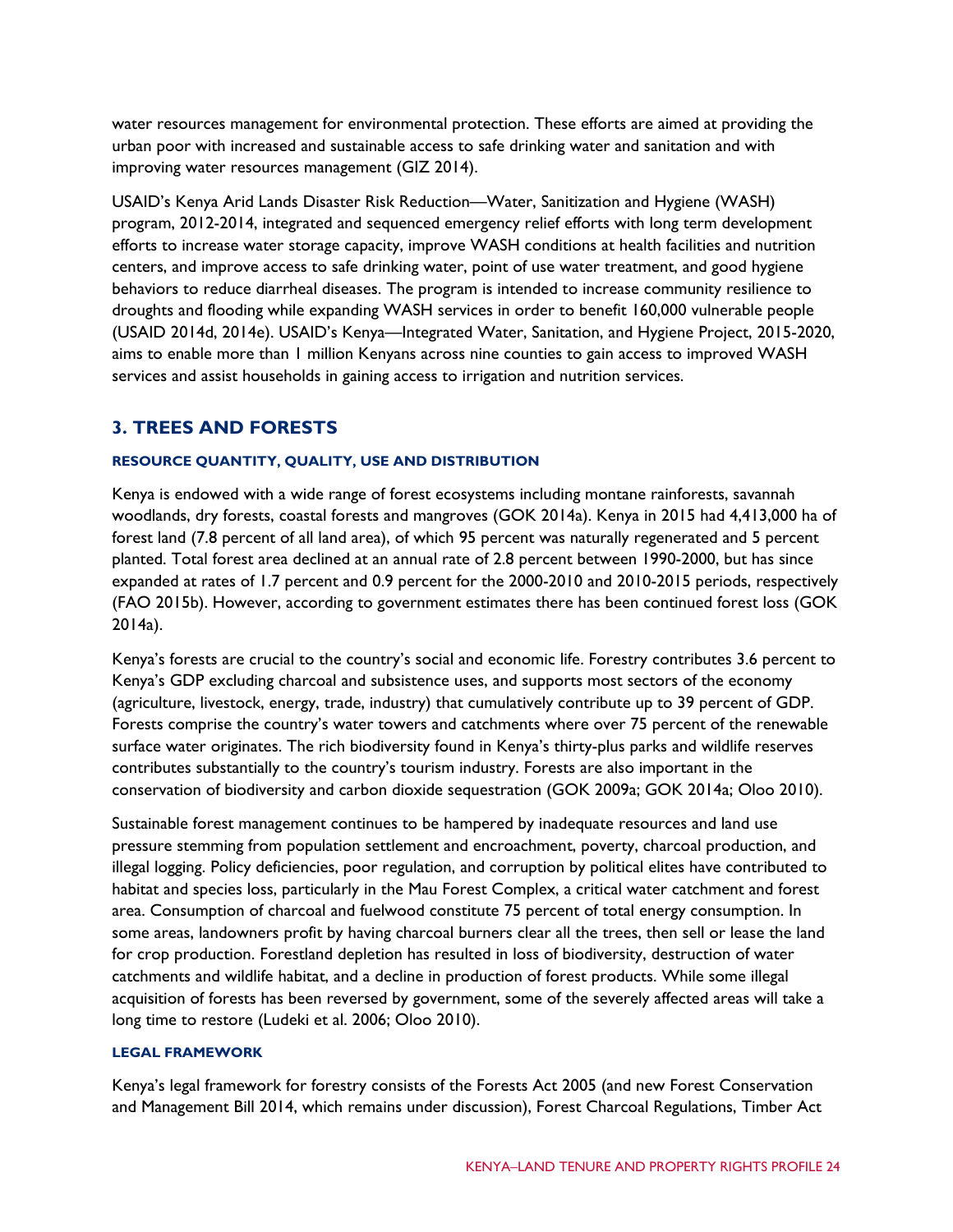1972/Revised 2012, and Environmental Management and Coordination Act 1999. Ownership of forests are categorized by State Forests managed by the Kenya Forest Service, Local Authority Forests, and private forests owned and managed by an individual, association, institution or corporate entity. Tree ownership and use rights depend on the classification of land on which they are planted and whether trees are indigenous or planted (Chapman et al. 2014).

The 2005 Forests Act provides for the: 1) inclusion of management of all types of forests; 2) involvement of adjacent forest communities and stakeholders in forest conservation and management; 3) an ecosystem approach to forest management planning; 4) provision of appropriate incentives to promote sustainable use and management of forest resources; 5) development of a framework for forest legislation; and 6) establishment of the Kenya Forest Service (Ludeki et al. 2006).

Forest management has been constrained by ineffective regulatory mechanisms and inadequate law enforcement. The 2010 Constitution required a new policy framework that encourages stakeholder participation and benefit sharing. There was need for a new policy to reverse the negative impact of a decade long timber and bamboo harvesting ban that negatively impacted employment and investment in the forest industry. Better forest research and education was needed to address low tree crop productivity, limited value added processing of timber products and weak capacity. The Constitution and Vision 2030's mandate to achieve forest cover of at least 10 percent emphasized the need for financial leveraging, commercial forestry, and forestry development in the ASALs (GOK 2014a).

The Forest Policy 2014 framework commits to an integrated approach to forest conservation and management; a livelihood and poverty fighting focus; good governance based on rule of law, effective institutions, transparency, accountability, respect for human rights, and non-discrimination; participatory approaches to ensure that government agencies, county governments, private sector, civil society and communities are involved in planning, implementation and decision making; promotion of private sector engagement in tree growing, wood processing and value added; and founding key decisions in forest management and conservation on research, education and knowledge. It was designed to be consistent with principles of the 2010 Constitution and will be implemented via a new forest act (the Forest Conservation and Management Bill 2014 is under discussion) (GOK 2014a).

## **TENURE ISSUES**

The Forests Act 2005 classifies Kenya's forests into six categories: indigenous forests; farm forests and trees; plantations; dryland forests; local authority forests (i.e., forests found on trust lands and lands under the jurisdiction of local authorities, including urban forests); and private forests (Ludeki et al. 2006). All forests, other than private forests and local authority forests, are vested in the State, unless otherwise provided for by law or contract. Customary rights to forest products are allowed, as long as the products are not offered for sale (Ludeki et al. 2006).

The Act allows for Kenyans and forest communities to participate in the implementation and monitoring of the Forests Act and the management of their forests as members of Community Forest Associations (CFAs); as representatives appointed to the Forest Conservation Committees; as representatives appointed to the Board of the Kenya Forest Service; and as individuals (FAN n.d.). Members of forest communities are encouraged to form associations registered under the Societies Act and apply to participate in forest conservation and management. Under the law, communities are supposed to make up close to 50 percent of representation in the Forest Conservation Committee. The law also provides for community representation on the Board of the Kenya Forest Service (FAN n.d.).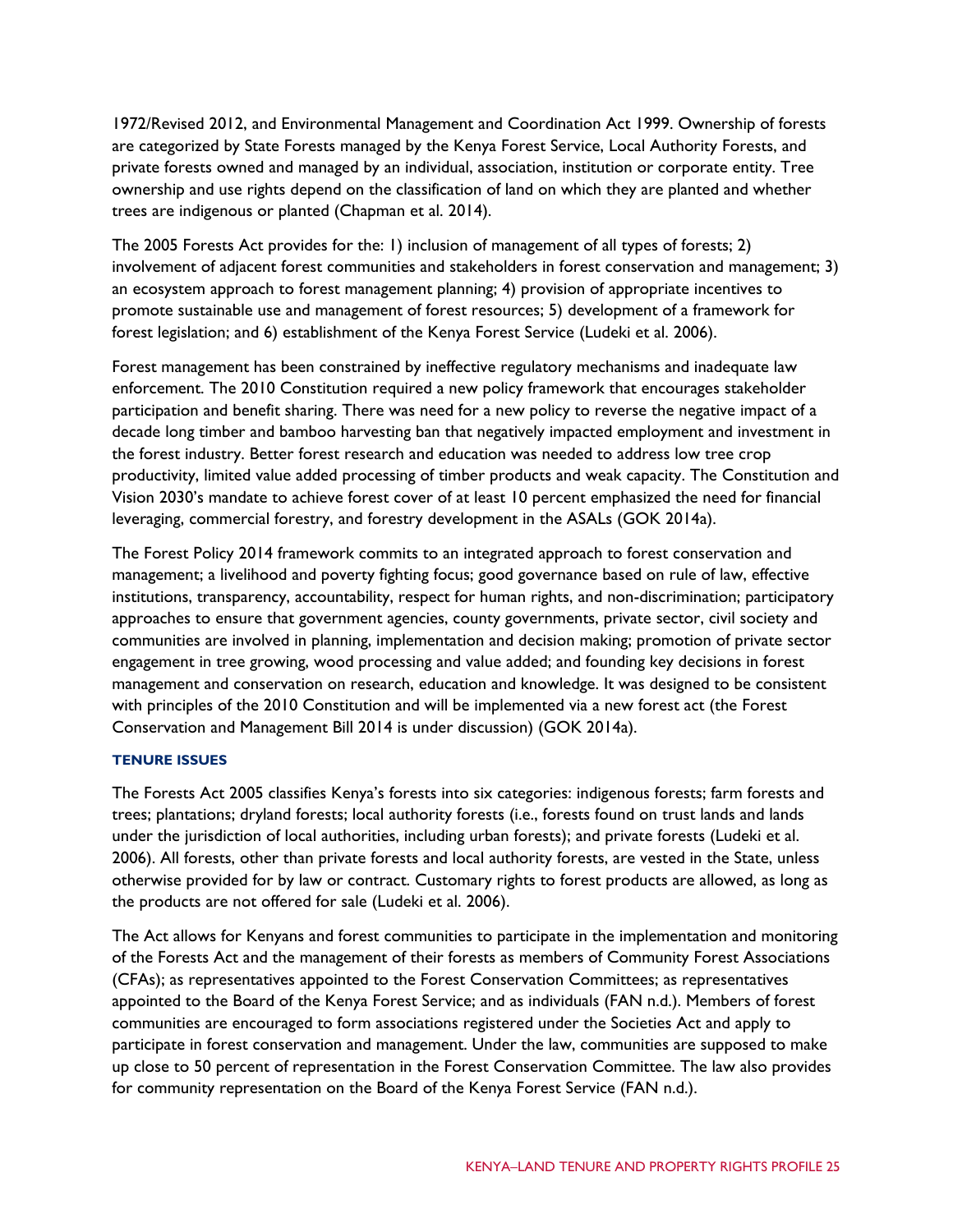Despite women having legal rights, they nonetheless lack de facto ownership in Kenyan culture which negatively impacts forestation projects since insecurity of ownership dominates tenants' decision to cut wood for domestic fuel and those with insecure tenure neglect to plant trees on land over which they have no "real" decision-making power (ADB and ADF 2007).

#### **GOVERNMENT ADMINISTRATION AND INSTITUTIONS**

The Forests Act 2005 establishes the Kenya Forest Service (KFS) as the government agency responsible for forest management (GOK 2005). The Kenya Wildlife Service (KWS) is charged with conserving and managing Kenya's wildlife, and enforcing related laws and regulations. The agency manages National Parks, National Reserves, and National Sanctuaries, in addition to field stations outside protected areas. The National Land Commission Act empowers the NLC to manage public land on behalf of national and county government. With respect to tree and forest ownership in Kenya, the following jurisdictions apply:

Private land is defined by Article 64 of the Constitution as registered land held by any person under freehold or leasehold tenure. According to Section 24 of the Registered Land Act and Section 3 of the Forest Act, the registered owner is entitled to ownership and use of trees subject to overriding interests. Even though the private landowner "owns" the trees, the President under Section 34 of the Forest Act has the powers to declare a tree, species or family of trees protection in the country or in specific areas, in which case a person is prevented from felling, damaging or removing any trees so declared. According to Section 24 of the Forest Act, any land under the jurisdiction of a local authority can be declared a local authority forest where the land is an important catchment area, is in a fragile environment, is rich in biodiversity, has cultural or scientific significance, supports industry, or is a major source of community livelihood. These provisions limit the rights of private ownership intended in the Constitution and risk depriving private landowners prompt and full compensation (Chapman et al. 2014).

#### **GOVERNMENT REFORMS, INTERVENTIONS AND INVESTMENTS**

The Forests Policy 2014 emphasizes community participation in forestry management including the recognition of user rights, strengthening community forestry associations, and introducing benefitsharing arrangements. It also emphasizes the role of both state and non-state actors in the forest sector, and the role of the forest sector in contributing to economic growth and poverty alleviation. However, despite the progress made since the 2010 Constitution, there is much that yet needs to be done in terms of passage of legislation, building the new partnerships envisioned, leveraging private sector capital, and making the necessary investments.

Participatory forest management (PFM) has only recently been operationalized in Kenya with the introduction of community forest associations (CFAs). One study shows that most CFAs are confederating to manage shared forests with responsibilities for forest protection, monitoring, and management; yet decision making, revenue streams and resource rights remain vested in the KFS. The CFA performs most governance functions autonomously, including crafting resource harvesting rules, choosing leadership and undertaking conflict resolution. This arrangement brings into question whether the new policy framework required by the 2010 Constitution encourages full and adequate benefit sharing. If decision making, revenue sharing and resource rights are too tightly controlled by government, there is risk that schemes become dysfunctional due to inadequate incentives to encourage full participation. The viability of CFAs is also threatened by power struggles and splintering of groups that require support with internal negotiation, conflict resolution and governance (Mogoi et al. 2012). Nonetheless, the benefits to PFM are tangible. One study shows that households operating in PFM areas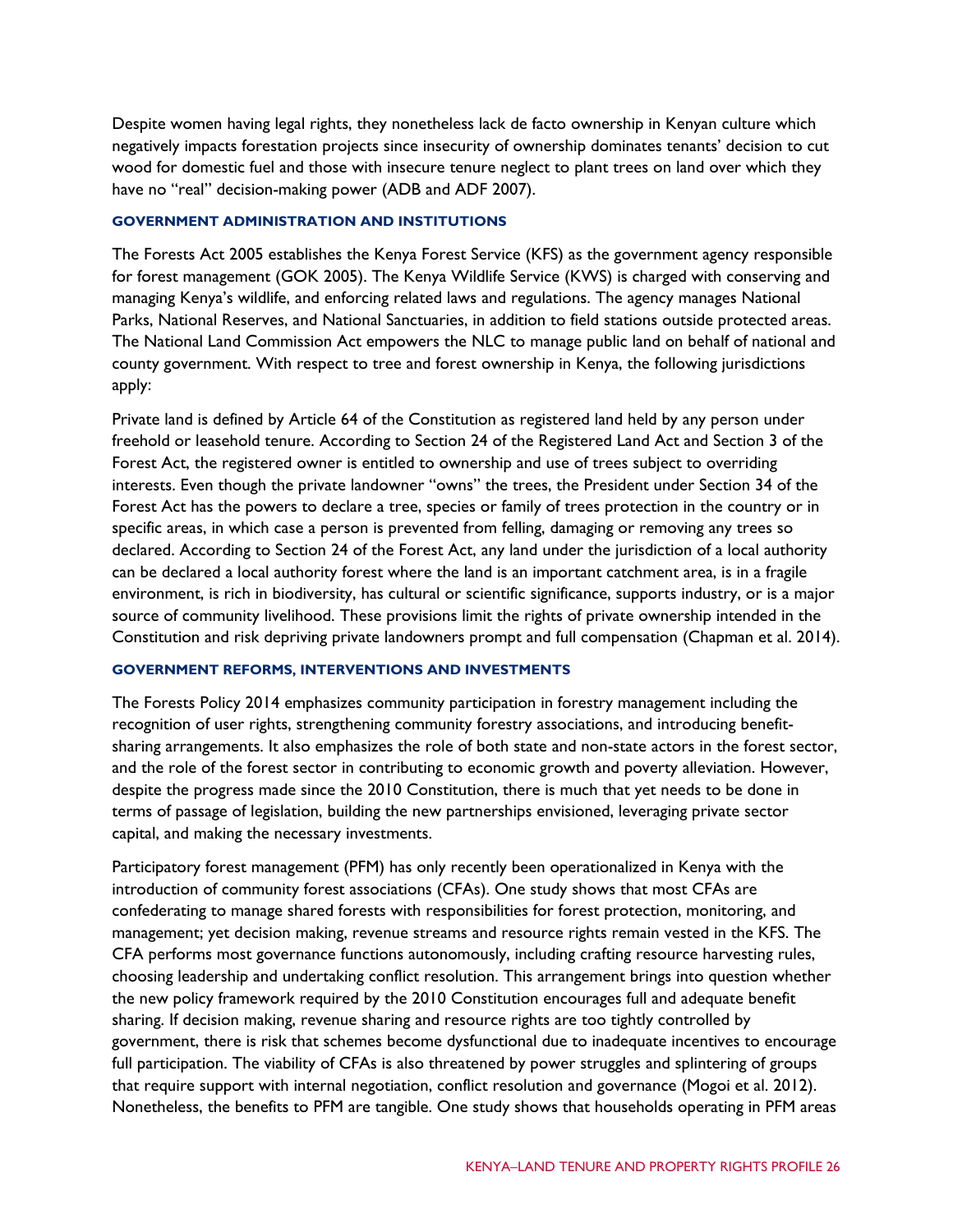had improved wealth, higher levels of education, food reliability and better housing while non-PFM households had persistent food insecurity and were more likely to not have a crop field, animals or a house, or were headed by women (Matiku et al. 2012).

#### **DONOR INTERVENTIONS AND INVESTMENTS**

The Green Belt Movement began as a grassroots tree-planting program to address the challenges of deforestation, soil erosion, and lack of water. It is now a movement with thousands of members and serves as a vehicle for empowering women by both reducing the effects of deforestation and providing a forum for women to be creative and effective leaders (ADB and ADF 2007). In 2006, Kenya's Greenbelt Movement successfully marketed a program to reforest two mountain areas in Kenya as part of an emissions reduction agreement (Oloo 2010).

USAID's Laikipia Biodiversity Conservation program supports the Laikipia Wildlife Forum that helps communities conserve and sustainably use the natural resources on which they depend. The program also promotes innovative strategies for rangeland management, river and wetland management, conservation enterprise development and forest management.

USAID's Collaborative Management of the Mara-Mau (PROMARA) project, 2010-2012, was created in response to an urgent need to protect the Mau Forest Complex which has a history of illegal and irregular land allocations and is critical for biodiversity conservation and ecosystem services. PROMARA focused on enhancing the financial and social benefits associated with conservation via four components: 1) improving land and resource tenure; 2) contributing to restoration and protection of critical catchments, forests and biodiversity; 3) contributing to improvement of livelihoods for catchment residents; and 4) establishing the Mara Outreach Center. USAID's Biodiversity Conservation Program is also helping Kenyans who live around Kenya's national forests and parks to establish conservation-based enterprises that improve the management of rangelands, rivers, wetlands and forests. An estimated 91,722 ha were under improved land management in 2014 (USAID 2010, 2014e, 2015).

In June 2016, the Ministry of Environment and Natural Resources and the German government entered into a two-year partnership to register private forests to ease the pressure of wood harvesting on government forests and to help increase the country's forest cover primarily in Kericho and Nyandarua counties. Government intends to soon gazette the rules for the registration. Private forest owners will benefit from improved access to finance, technical assistance and possible tax rebates on land rates (Mediamax 2016).

In August 2015, FAO and the Swedish-based development cooperation organization, We Effect, agreed to collaborate on forest policy development and capacity building in eight countries including Kenya to strengthen small-scale forest and farm producers' organizations. The Finnish-funded Miti Mingi Maisha Bora (MMMB), 2009-2014 also supported Kenya's forestry sector reform.

## **4. MINERALS**

#### **RESOURCE QUANTITY, QUALITY, USE AND DISTRIBUTION**

In 2013, Kenya played a significant role in the world's production of natural soda ash. Its share of the world's mine production of soda ash amounted to four percent. Other significant mining and mineral processing operations included cement and petroleum refining. In 2012, the Government issued regulations requiring mining companies to cede at least 34 percent of the shares in their new Kenya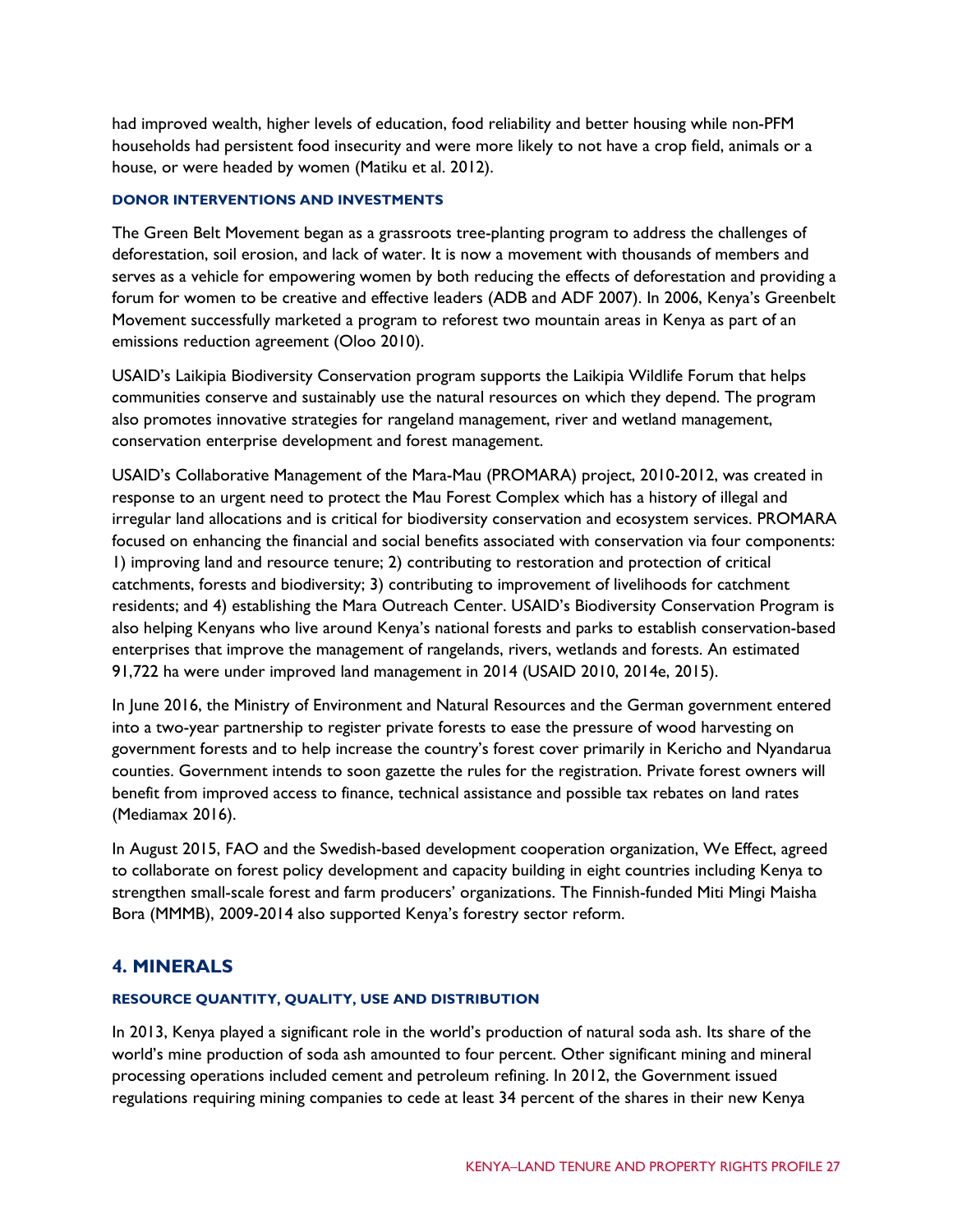operations to domestic companies and investors. The Mining Act 2013 further required a 10 percent free-carried government interest in large mining operations. In August 2013, the government cancelled all exploration, mining and prospecting licenses issued between January 15 and May 15, 2013 due to licenses being issued without proper documentation. The government also increased royalty rates on niobium, rare earths, and titanium minerals to 10 percent from 3 percent; on coal to 8 percent from 4 percent; and on gold to 5 percent from 2.5 percent (Yager 2015).

In 2013, the mining and quarrying sector contributed 0.6 percent to GDP and experienced growth of 7.4 percent. Mineral exports accounted for 2.2 percent of Kenya's total exports. Formal employment in the mining and quarrying sector in 2014 was reported to be 9,414 workers and growing. Artisanal miners accounts for most of Kenya's gold production (Yager 2015).

Tullow Oil plc of the United Kingdom first started exploring in Uganda in 2006, successfully opening the Lake Albert Rift Basin, which has discovered resources of some 1.7 billion barrels of oil. In 2012, Tullow Oil expanded its operations into Kenya. Since then, it has opened up a second new tertiary rift play in the South Lokichar Basin in [Kenya's](https://en.wikipedia.org/wiki/Kenya) [Rift Valley Province](https://en.wikipedia.org/wiki/Rift_Valley_Province) with recoverable resources estimated at 750 million barrels of oil with further exploration potential of up to 1 billion barrels (Tullow Oil n.d.).

#### **LEGAL FRAMEWORK**

With a few exceptions, mining and mineral exploitation is governed by the Mining and Minerals Act of 2014, Mining Regulations of 1969 (Amended), The Petroleum (Exploration and Production) Act (Chapter 308) of 2012, and certain regulations governing exploitation of hydrocarbon resources. Exploitation of diamonds is governed by the revised 2012 Diamond Industry Protection Act (GOK 2015; Reynolds and Flores 2009).

The 2010 Constitution vests ownership of all minerals and mineral oils in the national government which holds and manages them on behalf of Kenya's citizens. It also provides that any granting of agreements for exploitation of natural resources must be ratified by Parliament.

The Mining Act Chapter 306 was first promulgated in 1940 and amended in 2012. The Mining Act 2014 (approved by cabinet in April 2016) vests ownership of mineral resources in the government as the trustee of the people. The Minister administers the right to explore and exploit mineral resources and appoints the Commissioner of Mines and Geology to implement provisions of the Act. Key provisions include:

- Parties must apply for prospecting licenses with the Commissioner, pay prescribed fees, and conduct prospecting activities following approval of licenses;
- All rights are conferred to holders of prospecting and mining licenses in the form of leases. Prospecting licenses are typically valid for one year and renewable for a maximum of five years. Mining leases may be issued for durations between 5 and 21 years and are renewable for durations not exceeding 21 years;
- License holders of prospecting and mining titles must secure access to the land required for prospecting and mining and offer fair compensation to local communities;
- Licensing procedures require consent of local communities, owners and occupiers of the land;
- Licensees are obligated to compensate for any damages, obstructions and inconveniences;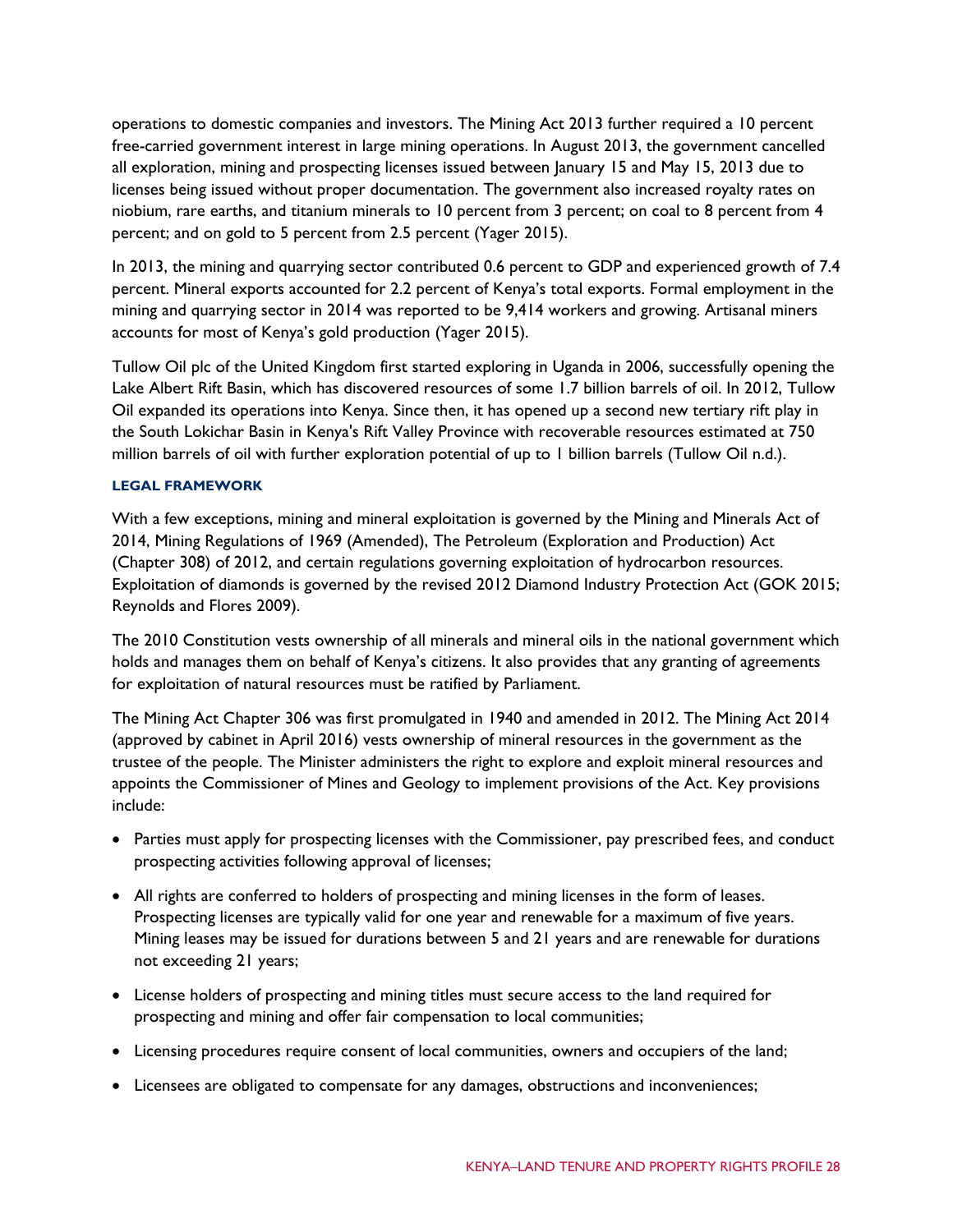• The Act provides tenure security provided that terms and conditions are adhered to, work is fulfilled and timely payment of fees is made (Ministry of Mines 2015a)

### **TENURE ISSUES**

Most of Kenya's mining and mineral processing operations are privately-owned, including the diatomite, fluorspar, gemstone, salt, and soda ash mines, the lime plants, and steel mills. In 2013, Government held a 52 percent share in East Africa Portland Cement Co. Ltd. and a 50 percent share in Kenya Petroleum Refineries Ltd. (Yager 2015).

Kenya's small-scale and artisan miners conduct between 70 and 80 percent of the mining. The primary small-scale mining operations include gemstone mining in the coastal region, gypsum mining at Kajiado, and alluvial gold mining in western and northern Kenya (Amutabi and Lutta-Mukhebi 2001). It is estimated that there are 30,000 people engaged in artisanal mining throughout the country (ICPALD 2013).

There is little research on female miners in Kenya. One study indicated that in Mukibira women were very involved in gold panning, often at great risk. It is estimated that gold panning produces about 5 tons of gold a year from rivers in Kenya. Mukibira, one of the leading sites, has an estimated 2,000 panners, the majority of them women and children. About 10,000 people subsist on the proceeds from these small-scale mining activities (Amutabi and Lutta-Mukhebi 2001).

Since 2012, Kenya has unearthed \$62.4 billion worth of nobium, a rare-earth deposit in Kwale County, and has discovered 750 million barrels of oil reserves noted above. It remains to be seen whether and how the money generated from the development of these resources will be used to address the needs of the poor (Moyo and Gathigah 2014).

Tullow Oil's discovery of oil provides an illustrative example. The 2010 Constitution obligates the state to encourage community engagement in investment projects, mandates that parliament enact legislation that ensures investments benefit local citizens, and requires elected representatives to ratify any grant of a right or concession. However, members of the Nyakach and Turkana communities affected by the Tullow investment cited a lack of adequate and early consultations, which contributed to conflict. The company relied on government officials and local politicians to interact with community members rather than engaging with the communities themselves. The company did not respond effectively to calls for discussions on the exploration process and its implications. While individuals were compensated for damages during the seismic surveys, community members did not fully understand how the rates were determined which led to concerns about whether they were fair. Employment opportunities were offered but only for low skill jobs (ILEG 2015).

These constraints underscore the importance of helping newly established county governments understand their role in promoting sustainable governance in the oil and extractive industries. Recent passage of the Community Land Bill should be a help in terms of securing rights. Also critically important are the provision of basic services including water and sanitation. Integrated county plans should be fast tracked and reflect community interests. Officials need to facilitate public participation and access to information, secure real benefit sharing, promote local entrepreneurship, and champion technical schools to train local youth in the skills needed for the oil sector (ILEG and FoLT 2013).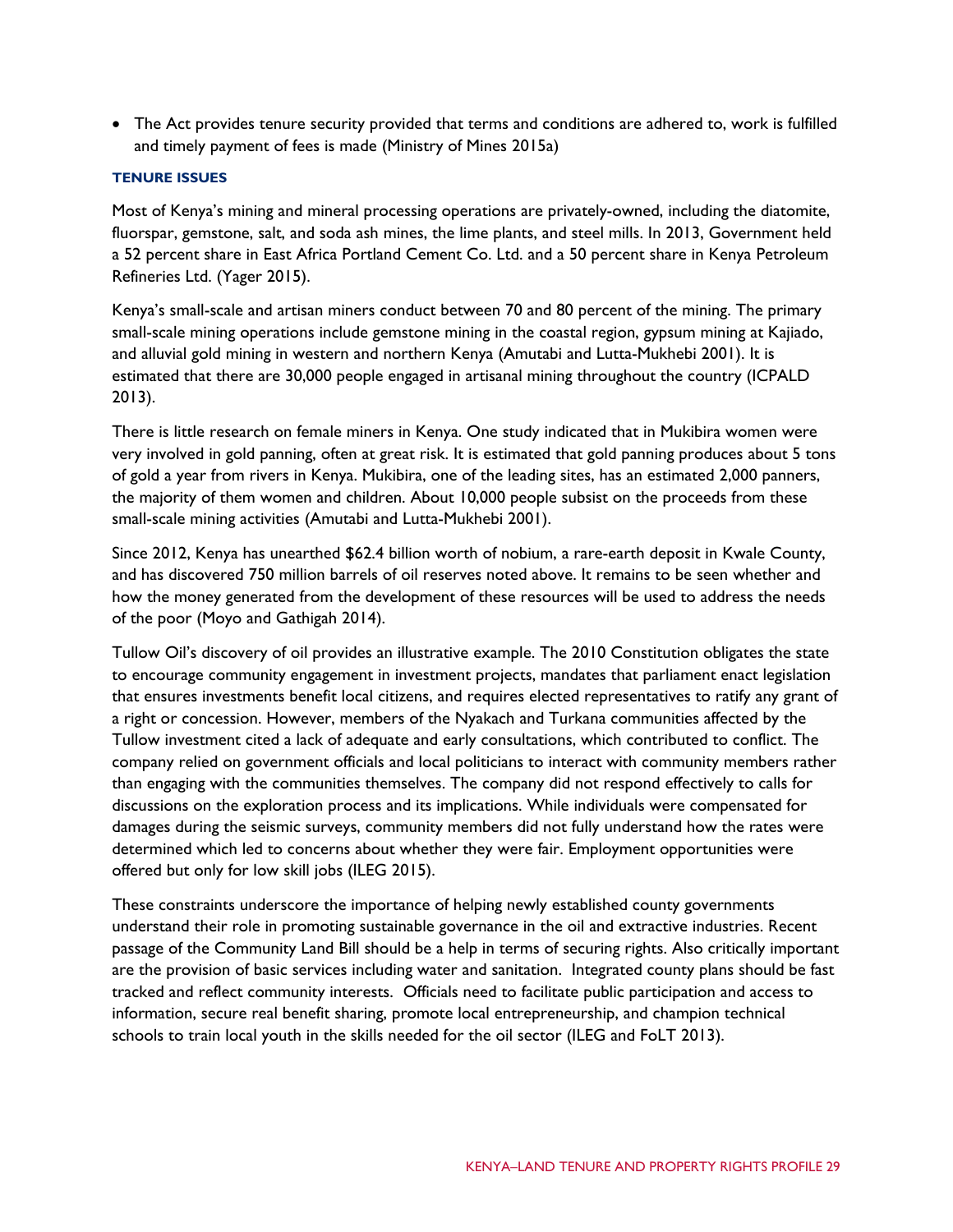#### **GOVERNMENT ADMINISTRATION AND INSTITUTIONS**

A new Ministry of Mines is responsible for mineral exploration and mining policy and management; inventory and mapping of mineral resources; mining and minerals development; policy on the management of quarrying and mining of rocks and industrial minerals; health and safety in mines; policy related to the extractive industry, resources surveying and remote sensing; and maintenance of geological data. The Ministry of Environment, Water and Natural Resources is responsible for environmental policies that minimize the impact of mining activities while the National Environmental Management Authority is responsible for continuous environmental impact assessment, environmental audits and monitoring. The Investment Authority under the Investment Promotion Act 2004 has responsibility for promoting and facilitating mining investment. The NLC is charged with administering transactions related to public land and those involving exploitation of natural resource. It provides approvals of consent for public land and resolves any land matters.

County governments are charged with development of activities within their jurisdictions. Notifications to county governments are required in licensing and their consent is required before any prospecting or mining activity begins (GOK 2015).

#### **GOVERNMENT REFORMS, INTERVENTIONS AND INVESTMENTS**

The new law aims to develop a comprehensive policy framework for regulating the mining sector and an appropriate legal and fiscal framework which are in line with the current global mining trends. The law introduces a simplified mining licensing system; curtails the authority of the Minister in charge; increases tenure security for mining investors; provides for community consent and benefit sharing, and gives more emphasis to control of waste.

#### **DONOR INTERVENTIONS AND INVESTMENTS**

The US Government currently is not investing in mining in Kenya.

UK DFID's Kenya Extractives Programme (K-EXPRO), 2015-2020, implemented through the International Bank for Reconstruction and Development, is supporting the development of investorfriendly mining/oil and gas policy, improving governance of revenues from mining/oil and gas industries, increasing competitiveness of local suppliers to mining/oil and gas industries, promoting better employability of local workers, and enhancing the benefits of local communities from mining/oil and gas.

DFID also supported the Kenya Extractive Industries Development Programme (KEIDP), 2013-2015, to increase capacity of key national government agencies to govern the sector well; and to significantly improve participatory, equitable and sustainable stewardship of the extractive sectors via four components: i) Ministry of Mining; ii) Ministry of Energy and Petroleum; iii) community engagement; and iv) local content study and information center for the extractives sector. The program included activities to establish a country vision for development of the extractives industry, advance the legal and regulatory framework, and pilot models for productive engagement. A follow on project (KEIDP II), 2016-2021 (in the procurement stage), envisions ongoing support for the legal and regulatory framework, government oversight and collaboration with extractive industry actors, social accountability, and small and medium-scale enterprises within extractive industry supply chains.

In December 2015, the Norwegian Government approved an agreement with Kenya on cooperation within Norway's Oil for Development Programme to build capacity and resource management skills in the public sector. The Programme promotes transparency and measures to prevent corruption while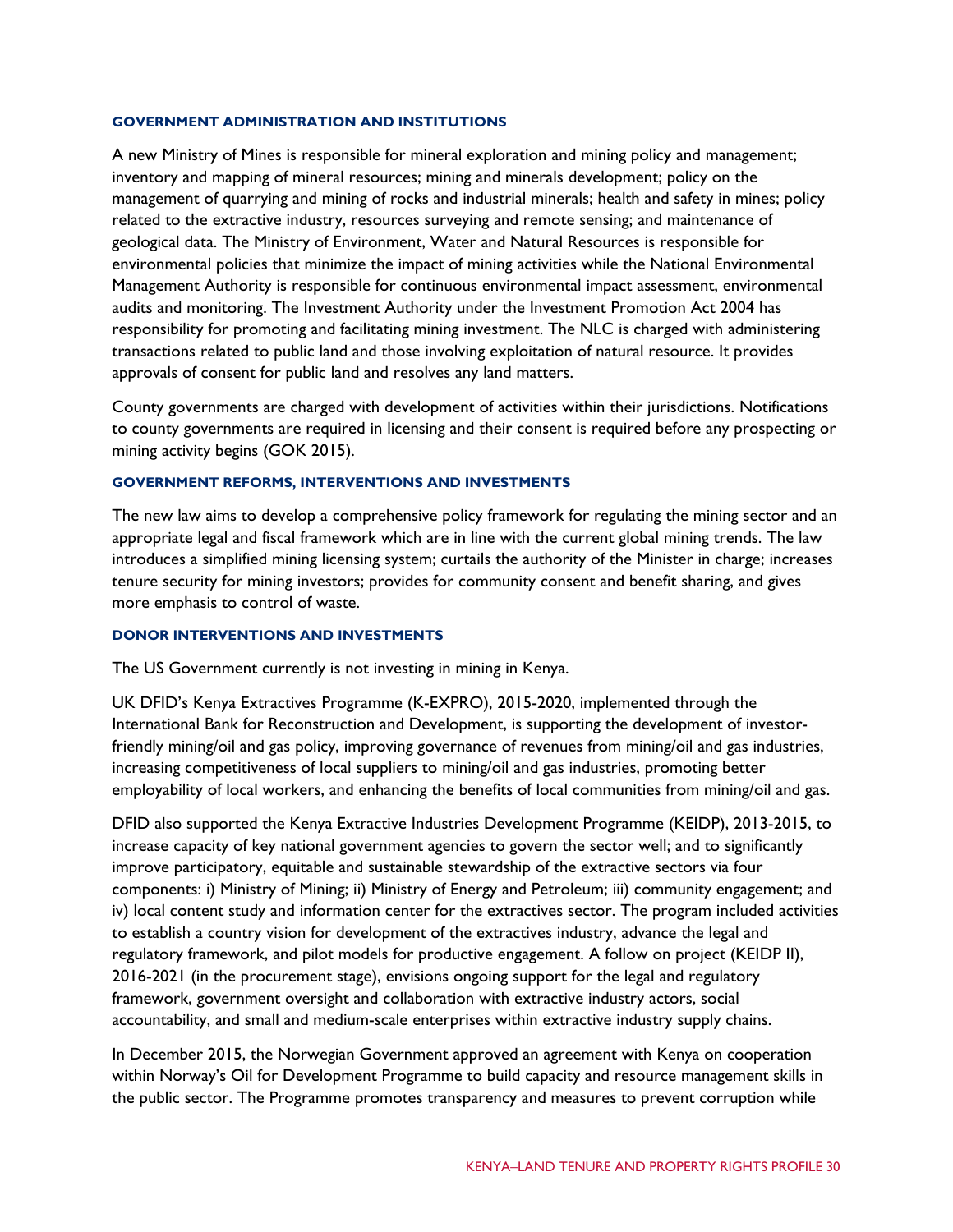providing assistance in the areas of resource management, environmental management, revenue management, safety and preparedness.

Canada's Department of Foreign Affairs through a grant with the World Bank, supported the Kenya Extractives Enabling Environment project, 2014-2016. Working with the Ministry of Energy and Petroleum, the project intends to achieve the following outcomes: develop a Petroleum Master Plan to strengthen the Ministry's capacity to effectively manage the potential of its oil and gas sector; increase capacity of key government institutions to engage with the private sector in oil and gas sector concession and contract agreements; and increase capacity of government institutions and communities to support community engagement, including the development and implementation of community consultation and engagement strategies.

The World Bank is in the process of developing the Petroleum Technical Assistance Project to strengthen the capacity of the GOK to manage its petroleum sector and wealth for sustainable impacts. There are four components of the project: 1) petroleum sector reforms and capacity building; 2) revenue and investment management reforms and capacity building; 3) sustainable impact of oil and gas reforms and capacity building; and 4) project management (World Bank 2014).

# **5. DATA SOURCES (SHORT LIST)**

- Center for International Private Enterprise (CIPE) and Institute of Economic Affairs (IEA). 2011. Kenya Property Market Scorecard: Conditions for Small Businesses. [http://www.cipe.org/sites/default/files/publication-docs/Report-Kenya\\_US\\_0.pdf](http://www.cipe.org/sites/default/files/publication-docs/Report-Kenya_US_0.pdf)
- Chapman, Sophie, Mona Doshi, Caroline Wanjiku Kago, Nelly Kamunde-Aquino, Leah Kiguatha and Yvonne Nana Afua Idun. 2014. Land and Environmental Governance Related to REDD+ Implementation in Kenya. University of Cambridge, Cambridge Centre for Climate Change Mitigation Research, REDD+ Law Project Briefing Paper, July. [http://www.4cmr.group.cam.ac.uk/filecab/redd-law](http://www.4cmr.group.cam.ac.uk/filecab/redd-law-project/20140819%20BP%20Land%20and%20environmental%20governance%20related%20to%20REDD-%20implementation%20in%20Kenya.pdf)[project/20140819%20BP%20Land%20and%20environmental%20governance%20related%20to%20R](http://www.4cmr.group.cam.ac.uk/filecab/redd-law-project/20140819%20BP%20Land%20and%20environmental%20governance%20related%20to%20REDD-%20implementation%20in%20Kenya.pdf) [EDD-%20implementation%20in%20Kenya.pdf](http://www.4cmr.group.cam.ac.uk/filecab/redd-law-project/20140819%20BP%20Land%20and%20environmental%20governance%20related%20to%20REDD-%20implementation%20in%20Kenya.pdf)
- Food and Agriculture Organization. 2015. AQUASTAT: Kenya. [http://www.fao.org/nr/water/aquastat/countries\\_regions/ken/index.stm](http://www.fao.org/nr/water/aquastat/countries_regions/ken/index.stm)
- Gaafar, Reem. 2014. Women's Land and Property Rights in Kenya. Landesa Center for Women's Land Rights, October. [http://www.landesa.org/wp-content/uploads/LandWise-Guide-Womens-land-and](http://www.landesa.org/wp-content/uploads/LandWise-Guide-Womens-land-and-property-rights-in-Kenya.pdf)[property-rights-in-Kenya.pdf](http://www.landesa.org/wp-content/uploads/LandWise-Guide-Womens-land-and-property-rights-in-Kenya.pdf)
- Government of Kenya. 2014. Ministry of Environment, Water and Natural Resources. Forest Policy, 2014. Kenya Forest Service, February. [http://www.kenyaforestservice.org/documents/Forest%20Policy,%202014%20\(Revised%2020-2-](http://www.kenyaforestservice.org/documents/Forest%20Policy,%202014%20(Revised%2020-2-2014).pdf) [2014\).pdf](http://www.kenyaforestservice.org/documents/Forest%20Policy,%202014%20(Revised%2020-2-2014).pdf)
- ———. 2015. Ministry of Mining. Kenya Mining Investment Handbook 2015. [http://www.mining.go.ke/images/banners/Kenya\\_Mining\\_Investment\\_Handbook.pdf](http://www.mining.go.ke/images/banners/Kenya_Mining_Investment_Handbook.pdf)
- Heymans, Chris, Patrick Mwangi and Rolfe Eberhard. 2013. Devolution in Kenya: Opportunities and Challenges for the Water Sector. The World Bank, Water and Sanitation Program: Policy Note,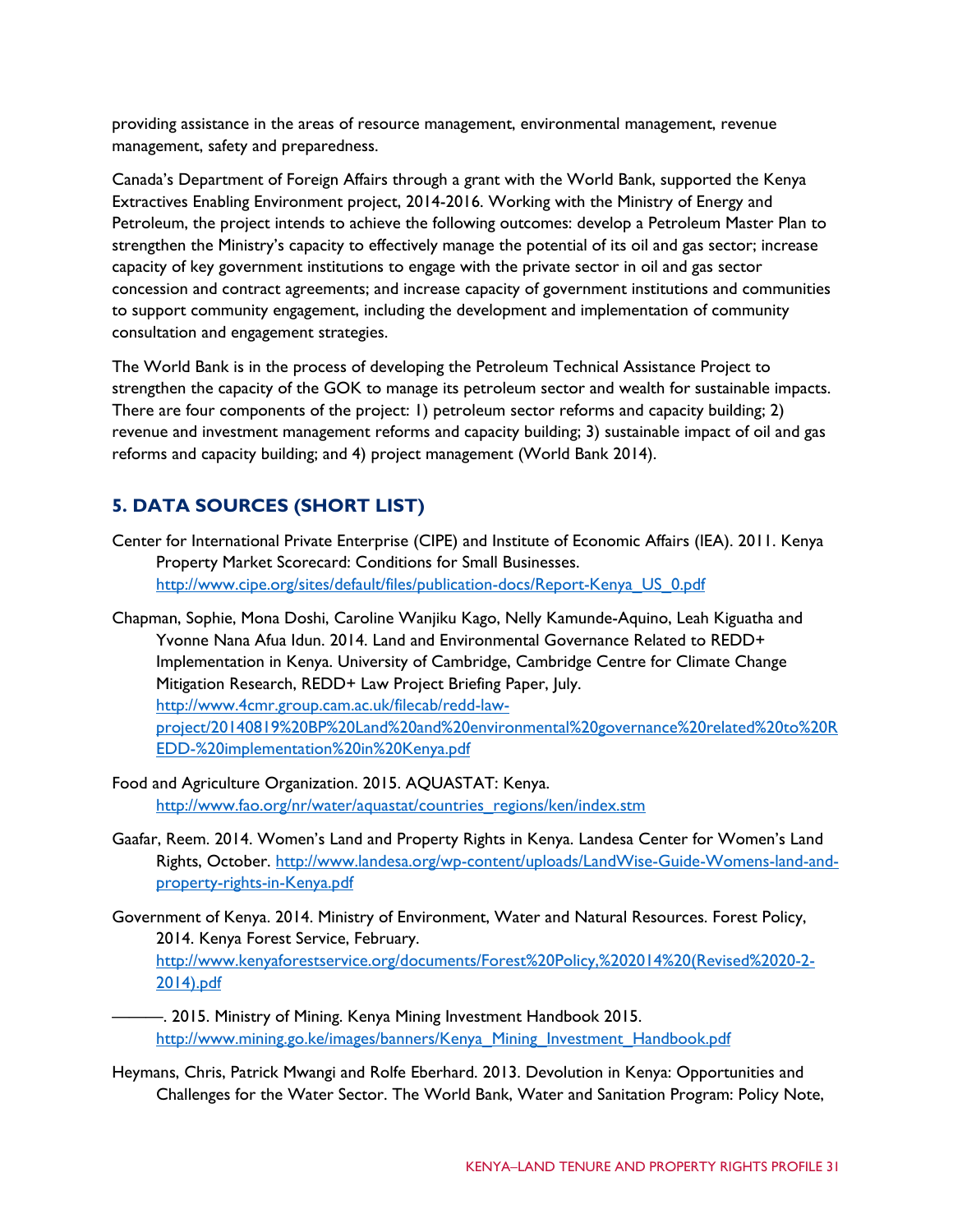September. [https://wsp.org/sites/wsp.org/files/publications/Devolution-in-Kenya-Opportunities](https://wsp.org/sites/wsp.org/files/publications/Devolution-in-Kenya-Opportunities-and-Challenges-for-the-Water-Sector.pdf)[and-Challenges-for-the-Water-Sector.pdf](https://wsp.org/sites/wsp.org/files/publications/Devolution-in-Kenya-Opportunities-and-Challenges-for-the-Water-Sector.pdf)

- Institute for Law and Governance (ILEG). 2015. Community and CSOs Seminar and Experience-Sharing Workshop on Impacts of Oil Exploration in Nyakach on Local Communities. ILEG Workshop Report, September 18-19, Papyrus, Katito, October. <http://www.ilegkenya.org/index.php/publications/reports-downloads>
- Letai, John. 2014. Kenya's Land Reform Agenda: Pastoralism within the Current Land Debate. Future Agricultures Policy Brief 73, June. [http://www.future-agricultures.org/policy-engagement/policy](http://www.future-agricultures.org/policy-engagement/policy-briefs/1883-kenya-s-land-reform-agenda-pastoralism-within-the-current-land-debate/file)[briefs/1883-kenya-s-land-reform-agenda-pastoralism-within-the-current-land-debate/file](http://www.future-agricultures.org/policy-engagement/policy-briefs/1883-kenya-s-land-reform-agenda-pastoralism-within-the-current-land-debate/file)
- Makutsa, Pauline. 2010. Land Grab in Kenya: Implications for Small-holder Farmers. Eastern Africa Farmers Federation. https://www.google.com/?gfe\_rd=ssl&ei=OC30VtzEPlad[gWolqxo#safe=strict&q=Date+of+Land+Grab+in+Kenya:+implications+for+smallholder+farmers](https://www.google.com/?gfe_rd=ssl&ei=OC30VtzEPIad-gWolqxo#safe=strict&q=Date+of+Land+Grab+in+Kenya:+implications+for+smallholder+farmers)
- O'Brien. 2011. Irregular and Illegal Land Acquisition by Kenya's Elites: Trends, Processes, and Impacts of Kenya's Land Grabbing Phenomenon. The Kenya Land Alliance, January. <http://www.kenyalandalliance.or.ke/wp-content/uploads/2015/03/KLA-commercial-pressure.pdf>
- Oloo, William Omondi. 2010. Land Use, Land Use Change and Forestry. Kenya Forestry Research Institute. Paper prepared for the Second National Communication to UNFCCC, Climate Change Mitigation Measures and Options. <http://fornis.net/system/files/land%20use%20change%20and%20climate.pdf>
- Otieno, David J. 2014. More Inclusive Decision-Making Processes in Foreign Land Leasing: Policy Insights from Kenya. CIGI-Africa Initiative Policy Brief No. 8, February. <https://www.ciaonet.org/attachments/24534/uploads>
- Veit, Peter. 2011b. Government Control of Private Land Use. World Resources Institute: Focus on Land in Africa Brief, May. [https://www.google.com/?gfe\\_rd=ssl&ei=NyX9VsbcKoKv-](https://www.google.com/?gfe_rd=ssl&ei=NyX9VsbcKoKv-AWK0I_oDg#safe=strict&q=Government+Control+of+Private+Land+Use%2C+Kenya)[AWK0I\\_oDg#safe=strict&q=Government+Control+of+Private+Land+Use%2C+Kenya](https://www.google.com/?gfe_rd=ssl&ei=NyX9VsbcKoKv-AWK0I_oDg#safe=strict&q=Government+Control+of+Private+Land+Use%2C+Kenya)

# **6. DATA SOURCES (COMPLETE LIST)**

- African Development Bank (ADB) and African Development Fund (ADF). 2007. Kenya country gender profile. [http://www.afdb.org/fileadmin/uploads/afdb/Documents/Project-and-Operations/ADB-BD-](http://www.afdb.org/fileadmin/uploads/afdb/Documents/Project-and-Operations/ADB-BD-IF-2008-16-EN-KENYA-GENDER-PROFILE.PDF)[IF-2008-16-EN-KENYA-GENDER-PROFILE.PDF.](http://www.afdb.org/fileadmin/uploads/afdb/Documents/Project-and-Operations/ADB-BD-IF-2008-16-EN-KENYA-GENDER-PROFILE.PDF)
- Aggarwal, Safia, and Michael Roth. 2008. Land tenure and property rights: Summary of findings and recommendations for USAID programs. Tetra Tech ARD.

Amnesty International-USA. n.d. Background information on the forced evictions in Kenya.

- ———. 2007. Nowhere to go: Forced evictions in the Mau Forest, Kenya. [http://www.amnesty.org/en/library/asset/AFR32/006/2007/en/64050754-d392-11dd-a329-](http://www.amnesty.org/en/library/asset/AFR32/006/2007/en/64050754-d392-11dd-a329-2f46302a8cc6/afr320062007en.pdf) [2f46302a8cc6/afr320062007en.pdf](http://www.amnesty.org/en/library/asset/AFR32/006/2007/en/64050754-d392-11dd-a329-2f46302a8cc6/afr320062007en.pdf)
- Amutabi, Maurice and Mary Lutta-Mukhebi. 2001. Gender and mining in Kenya: The case of Mukibira Mines in Vihiga District. *Jenda: A Journal of Culture and African Women Studies* 1(2). http://www.jendajournal.com/vol1.2/amutabi\_lutta-mukhebi.html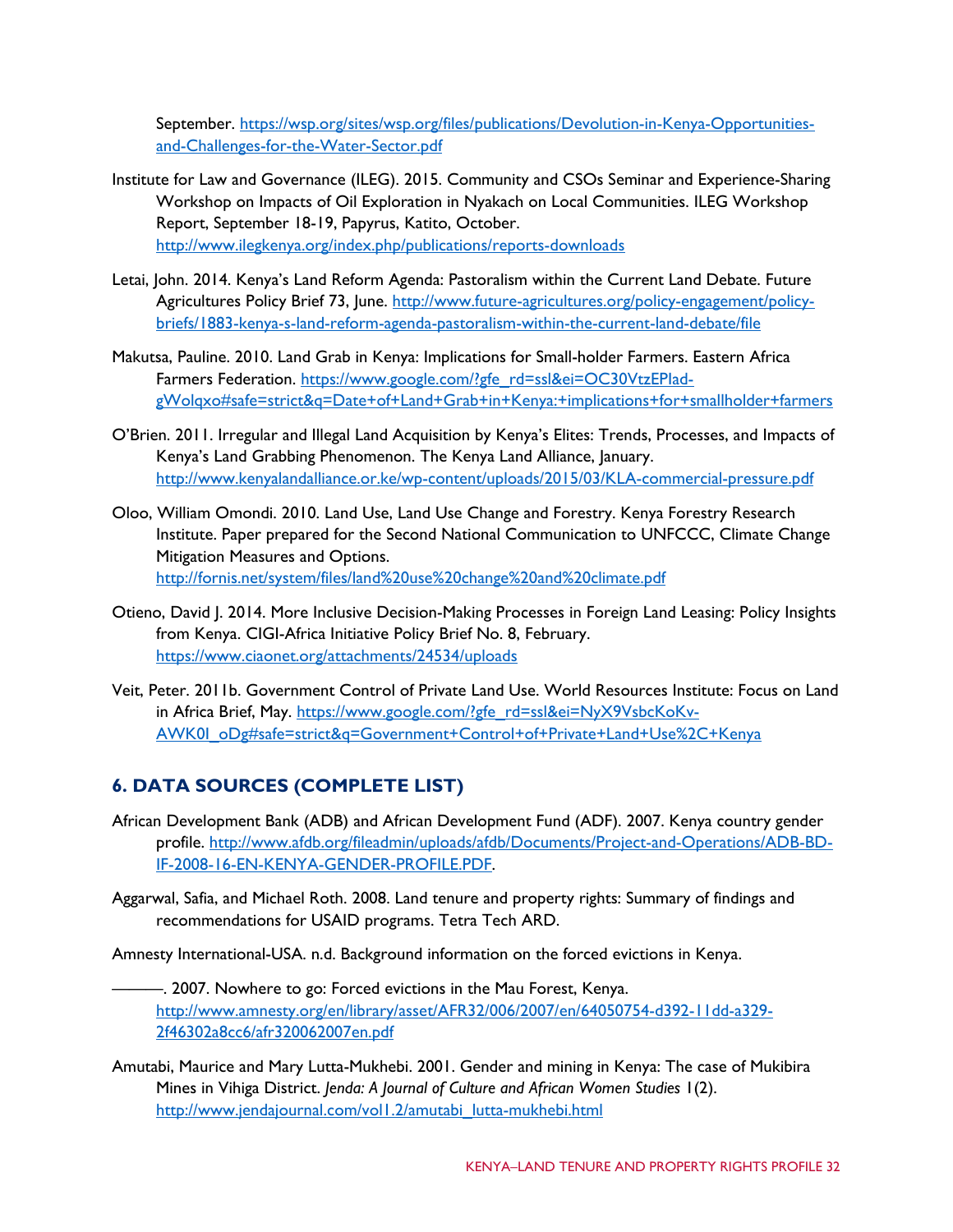- Andres P. Savva and Karen Frenken. 2002. Irrigation Manual: Planning, Development, Monitoring and Evaluation of Irrigated Agriculture with Farmer Participation. Harare: Food and Agriculture Organization of the United Nations (FAO), Sub-Regional Office for East and Southern Africa (SAFR), Volume IV. http://www.fao.org/3/a-ai598e.pdf
- Asaka, Jeremiah. 2012. Water and Land Conflict in Kenya in the Wake of Climate Change. Wilson Center, New Security Beat, September 28th. [https://www.newsecuritybeat.org/2012/09/water](https://www.newsecuritybeat.org/2012/09/water-land-conflict-kenya-wake-climate-change/)[land-conflict-kenya-wake-climate-change/](https://www.newsecuritybeat.org/2012/09/water-land-conflict-kenya-wake-climate-change/)
- Bloomberg Business. 2015. Kenya Flower Exports Seen Rising in 2015 on EU Duty-Free Access, January. [http://www.bloomberg.com/news/articles/2015-01-28/kenya-flower-exports-seen-rising-in-2015](http://www.bloomberg.com/news/articles/2015-01-28/kenya-flower-exports-seen-rising-in-2015-on-eu-duty-free-access) [on-eu-duty-free-access](http://www.bloomberg.com/news/articles/2015-01-28/kenya-flower-exports-seen-rising-in-2015-on-eu-duty-free-access)
- Bruce, John. 2008. Kenya land policy: Analysis and recommendations. Association for Rural Development (ARD) for USAID. [http://pdf.usaid.gov/pdf\\_docs/PNADP494.pdf](http://pdf.usaid.gov/pdf_docs/PNADP494.pdf)
- Business Daily. 2015. Counties to take over Irrigataion Schemes under Proposed Bill, April. [http://www.businessdailyafrica.com/Counties-to-take-over-irrigation-schemes/-/539546/2683644/-](http://www.businessdailyafrica.com/Counties-to-take-over-irrigation-schemes/-/539546/2683644/-/vemuxoz/-/index.html) [/vemuxoz/-/index.html](http://www.businessdailyafrica.com/Counties-to-take-over-irrigation-schemes/-/539546/2683644/-/vemuxoz/-/index.html)
- Center for International Private Enterprise (CIPE) and Institute of Economic Affairs (IEA). 2011. Kenya Property Market Scorecard: Conditions for Small Businesses. [http://www.cipe.org/sites/default/files/publication-docs/Report-Kenya\\_US\\_0.pdf](http://www.cipe.org/sites/default/files/publication-docs/Report-Kenya_US_0.pdf)
- Chapman, Sophie, Mona Doshi, Caroline Wanjiku Kago, Nelly Kamunde-Aquino, Leah Kiguatha and Yvonne Nana Afua Idun. 2014. Land and Environmental Governance Related to REDD+ Implementation in Kenya. University of Cambridge, Cambridge Centre for Climate Change Mitigation Research, REDD+ Law Project Briefing Paper, July. [http://www.4cmr.group.cam.ac.uk/filecab/redd-law](http://www.4cmr.group.cam.ac.uk/filecab/redd-law-project/20140819%20BP%20Land%20and%20environmental%20governance%20related%20to%20REDD-%20implementation%20in%20Kenya.pdf)[project/20140819%20BP%20Land%20and%20environmental%20governance%20related%20to%20R](http://www.4cmr.group.cam.ac.uk/filecab/redd-law-project/20140819%20BP%20Land%20and%20environmental%20governance%20related%20to%20REDD-%20implementation%20in%20Kenya.pdf) [EDD-%20implementation%20in%20Kenya.pdf](http://www.4cmr.group.cam.ac.uk/filecab/redd-law-project/20140819%20BP%20Land%20and%20environmental%20governance%20related%20to%20REDD-%20implementation%20in%20Kenya.pdf)
- DFID. 2012. Operational Plan 2011-2015.

[https://www.gov.uk/government/uploads/system/uploads/attachment\\_data/file/67399/kenya-](https://www.gov.uk/government/uploads/system/uploads/attachment_data/file/67399/kenya-2011.pdf)[2011.pdf](https://www.gov.uk/government/uploads/system/uploads/attachment_data/file/67399/kenya-2011.pdf)

- Doshi, Mona, Caroline Wanjiku Kago, Nelly Kamunde-Aquino, Leah Kiguatha, Yvonne Nana Afua Idun, and Sophie Chapman. 2014. Land Tenure Classifications in Kenya. University of Cambridge, Cambridge Centre for Climate Change Mitigation Research, REDD+ Law Project Briefing Paper, July. [http://www.4cmr.group.cam.ac.uk/filecab/redd-law](http://www.4cmr.group.cam.ac.uk/filecab/redd-law-project/20140821%20BP%20Land%20Tenure%20Classifications%20in%20Kenya.pdf)[project/20140821%20BP%20Land%20Tenure%20Classifications%20in%20Kenya.pdf](http://www.4cmr.group.cam.ac.uk/filecab/redd-law-project/20140821%20BP%20Land%20Tenure%20Classifications%20in%20Kenya.pdf)
- Economic and Social Rights Centre (ESRC). n.d. The Water and Sanitation Kenya: Sectoral Position Paper. Nairobi: Hakijamii.<http://www.hakijamii.com/images/HealthWater/sectorppr.pdf>
- Economist. 2007. The strange allure of the slums: people prefer urban squalor to rural hopelessness. (From print edition, 3 May). [http://www.economist.com/specialreports/displaystory.cfm?story\\_id=9070714](http://www.economist.com/specialreports/displaystory.cfm?story_id=9070714)
- Ellis, Amanda. 2007. Gender and economic growth in Kenya: Unleashing the power of women. Washington DC: The World Bank.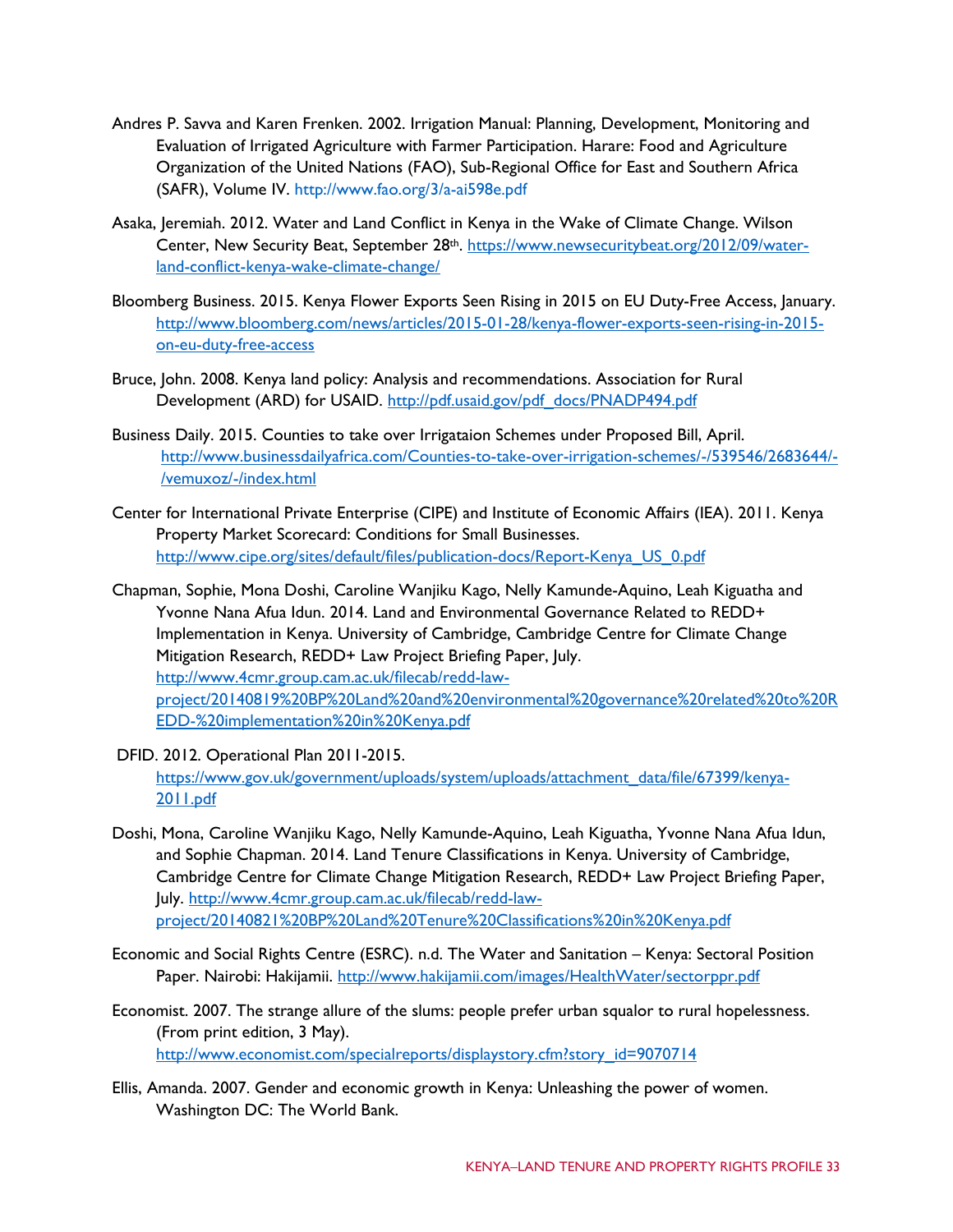[http://www.ifc.org/ifcext/enviro.nsf/AttachmentsByTitle/p\\_GEM\\_GenderandEconomicGrowthinKe](http://www.ifc.org/ifcext/enviro.nsf/AttachmentsByTitle/p_GEM_GenderandEconomicGrowthinKenya/$FILE/Gender+and+Economic+Growth+in+Kenya.pdf) [nya/\\$FILE/Gender+and+Economic+Growth+in+Kenya.pdf](http://www.ifc.org/ifcext/enviro.nsf/AttachmentsByTitle/p_GEM_GenderandEconomicGrowthinKenya/$FILE/Gender+and+Economic+Growth+in+Kenya.pdf)

- FIAN International. 2010. Land Grabbing in Kenya and Mozambique: A report on two research missions—and a human rights analysis of land grabbing. <http://www.fian.at/assets/StudieLandgrabbinginKeniaMozambiqueFIAN2010.pdf>
- Food and Agriculture Organization. 2005. Livestock Information, Sector Analysis and Policy Branch. Livestock Sector Brief: Kenya, March. [http://www.fao.org/ag/againfo/resources/en/publications/sector\\_briefs/lsb\\_KEN.pdf](http://www.fao.org/ag/againfo/resources/en/publications/sector_briefs/lsb_KEN.pdf)
- ———. 2006. Compendium of food and agriculture indicators 2006: Kenya. [http://www.fao.org/es/ess/compendium\\_2006/pdf/KEN\\_ESS\\_E.pdf](http://www.fao.org/es/ess/compendium_2006/pdf/KEN_ESS_E.pdf)
- ——. 2007. Forest area statistics. http://www.fao.org/forestry/32185/en/ken/
- ———. 2015a. AQUASTAT: Kenya. [http://www.fao.org/nr/water/aquastat/countries\\_regions/ken/index.stm](http://www.fao.org/nr/water/aquastat/countries_regions/ken/index.stm)
- ———. 2015b. Global Forest Resources Assessment 2015: Desk Reference. Rome: FAO. <http://www.fao.org/forest-resources-assessment/current-assessment/en/>
- ———. 2015c. Sweden's We Effect and FAO to support small-scale forest and farm producers, August 31. http://www.fao.org/news/story/en/item/326664/icode/
- ———. 2016. FAOSTAT. FAO Statistics Division.<http://faostat3.fao.org/download/>
- Federation of Women Lawyers Kenya (FIDA-Kenya) and the International Women's Human Rights Clinic (IWHRC), Georgetown University Law Center. 2008. Kenyan laws and harmful customs curtail women's equal enjoyment of ICESCR rights. A Supplementary Submission to the Kenyan Government's Initial Report under the ICESCR, scheduled for review by the Committee on Economic, Social, and Cultural Rights during its 41st session (Nov. 3-21, 2008). [http://www2.ohchr.org/english/bodies/cescr/docs/info-ngos/FIDAKenya41.pdf.](http://www2.ohchr.org/english/bodies/cescr/docs/info-ngos/FIDAKenya41.pdf)
- Federation of Women Lawyers Kenya (FIDA-Kenya). 2013. Women's Land and Property Rights in Kenya. FIDA.<http://fidakenya.org/wp-content/uploads/2013/08/Women-land-rights-brochure.pdf>
- Forest Action Network (FAN). n.d. The New Forests Act 2005. <http://www.fankenya.org/downloads/RoleofcommunitiesinForestsAct2005.pdf>
- Gaafar, Reem. 2014. Women's Land and Property Rights in Kenya. Landesa Center for Women's Land Rights, October. [http://www.landesa.org/wp-content/uploads/LandWise-Guide-Womens-land-and](http://www.landesa.org/wp-content/uploads/LandWise-Guide-Womens-land-and-property-rights-in-Kenya.pdf)[property-rights-in-Kenya.pdf](http://www.landesa.org/wp-content/uploads/LandWise-Guide-Womens-land-and-property-rights-in-Kenya.pdf)
- German Agency for Technical Cooperation (GIZ). 2014. Water Sector Reform Programme. <https://www.giz.de/en/worldwide/19853.html>
- Government of Kenya. 2005. Forest Act. Nairobi: Government Printer.
	- -. 2009a. Report of the Government's Task Force on the Conservation of the Mau Forest Complex. Nairobi: Government Printer.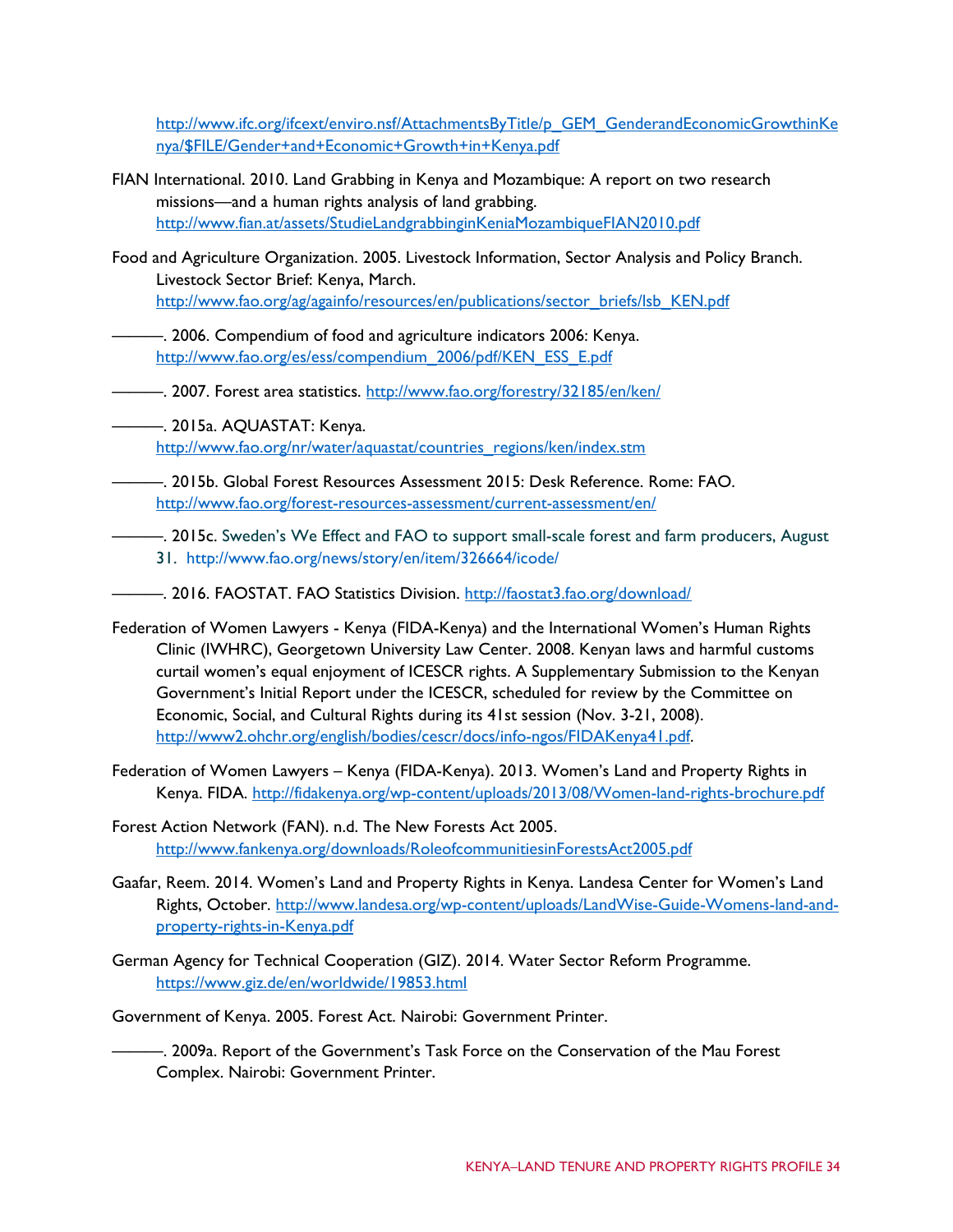———. 2009b. Ministry of Lands. Sessional Paper No. 3 of 2009 on National Land Policy. Nairobi: Government Printer.

[http://www1.uneca.org/Portals/lpi/CrossArticle/1/Land%20Policy%20Documents/Sessional-paper](http://www1.uneca.org/Portals/lpi/CrossArticle/1/Land%20Policy%20Documents/Sessional-paper-on-Kenya-National-Land-Policy.pdf)[on-Kenya-National-Land-Policy.pdf](http://www1.uneca.org/Portals/lpi/CrossArticle/1/Land%20Policy%20Documents/Sessional-paper-on-Kenya-National-Land-Policy.pdf)

- ———. 2010. The Constitution of Kenya. Nairobi: National Council of Law Reporting, May. <https://www.kenyaembassy.com/pdfs/the%20constitution%20of%20kenya.pdf>
- ———. 2012. The Land Act (No. 6 of 2012). Nairobi: National Council of Law Reporting, May. http://www.kenyalaw.org/kl/fileadmin/pdfdownloads/Acts/Land Act\_\_No\_6\_of\_2012\_\_\_1\_.pdf

———. 2012. The Land Registration Act (No. 3 of 2012). Nairobi: National Council of Law Reporting, May.

[http://www.kenyalaw.org/kl/fileadmin/pdfdownloads/Acts/Land\\_Registration\\_Act\\_\\_\\_No\\_3\\_of\\_20](http://www.kenyalaw.org/kl/fileadmin/pdfdownloads/Acts/Land_Registration_Act___No_3_of_2012_.pdf) [12\\_.pdf](http://www.kenyalaw.org/kl/fileadmin/pdfdownloads/Acts/Land_Registration_Act___No_3_of_2012_.pdf)

———. 2012. National Land Commission Act (Chapter 5D, Revised 2014 [2012]. Nairobi: National Council of Law Reporting, May.

[http://www.kenyalaw.org:8181/exist/rest//db/kenyalex/Kenya/Legislation/English/Acts%20and%20R](http://www.kenyalaw.org:8181/exist/rest/db/kenyalex/Kenya/Legislation/English/Acts%20and%20Regulations/N/National%20Land%20Commission%20Act%20Cap.%205D%20-%20No.%205%20of%202012/docs/NationalLandCommission5of2012.pdf) [egulations/N/National%20Land%20Commission%20Act%20Cap.%205D%20-](http://www.kenyalaw.org:8181/exist/rest/db/kenyalex/Kenya/Legislation/English/Acts%20and%20Regulations/N/National%20Land%20Commission%20Act%20Cap.%205D%20-%20No.%205%20of%202012/docs/NationalLandCommission5of2012.pdf) [%20No.%205%20of%202012/docs/NationalLandCommission5of2012.pdf](http://www.kenyalaw.org:8181/exist/rest/db/kenyalex/Kenya/Legislation/English/Acts%20and%20Regulations/N/National%20Land%20Commission%20Act%20Cap.%205D%20-%20No.%205%20of%202012/docs/NationalLandCommission5of2012.pdf)

———. 2014a. Ministry of Environment, Water and Natural Resources. Forest Policy, 2014. Kenya Forest Service, February. [http://www.kenyaforestservice.org/documents/Forest%20Policy,%202014%20\(Revised%2020-2-](http://www.kenyaforestservice.org/documents/Forest%20Policy,%202014%20(Revised%2020-2-2014).pdf)

[2014\).pdf](http://www.kenyaforestservice.org/documents/Forest%20Policy,%202014%20(Revised%2020-2-2014).pdf)

- ———. 2014b. The Water Bill 2014. Nairobi: National Council of Law Reporting, March. http://kenyalaw.org/kl/fileadmin/pdfdownloads/bills/2014/WaterBill2014.pdf
- ———. 2015a. Ministry of Mining. Kenya Mining Investment Handbook 2015. [http://www.mining.go.ke/images/banners/Kenya\\_Mining\\_Investment\\_Handbook.pdf](http://www.mining.go.ke/images/banners/Kenya_Mining_Investment_Handbook.pdf)
	- —. 2015b. Parliament of Kenya. Irrigation Act 2015 (Draft). [http://www.kilimo.go.ke/wp](http://www.kilimo.go.ke/wp-content/uploads/2015/06/National-Irrigation-Bill-Draft.pdf)[content/uploads/2015/06/National-Irrigation-Bill-Draft.pdf](http://www.kilimo.go.ke/wp-content/uploads/2015/06/National-Irrigation-Bill-Draft.pdf)

\_\_\_\_\_\_.2016. The Community Land Act (No. 27 of 2016). Nairobi: National Council for Law Reporting, September. [http://kenyalaw.org/kl/fileadmin/pdfdownloads/Acts/CommunityLandAct\\_27of2016.pdf.](http://kenyalaw.org/kl/fileadmin/pdfdownloads/Acts/CommunityLandAct_27of2016.pdf)

- Gwartney, James, Robert Lawson and Joshua Hall. 2015. Economic Freedom of the World: 2015 Annual Report. Frazer Institute. [http://www.freetheworld.com/2015/economic-freedom-of-the-world-](http://www.freetheworld.com/2015/economic-freedom-of-the-world-2015.pdf)[2015.pdf](http://www.freetheworld.com/2015/economic-freedom-of-the-world-2015.pdf)
- Heymans, Chris, Patrick Mwangi and Rolfe Eberhard. 2013. Devolution in Kenya: Opportunities and Challenges for the Water Sector. The World Bank, Water and Sanitation Program: Policy Note, September. [https://wsp.org/sites/wsp.org/files/publications/Devolution-in-Kenya-Opportunities](https://wsp.org/sites/wsp.org/files/publications/Devolution-in-Kenya-Opportunities-and-Challenges-for-the-Water-Sector.pdf)[and-Challenges-for-the-Water-Sector.pdf](https://wsp.org/sites/wsp.org/files/publications/Devolution-in-Kenya-Opportunities-and-Challenges-for-the-Water-Sector.pdf)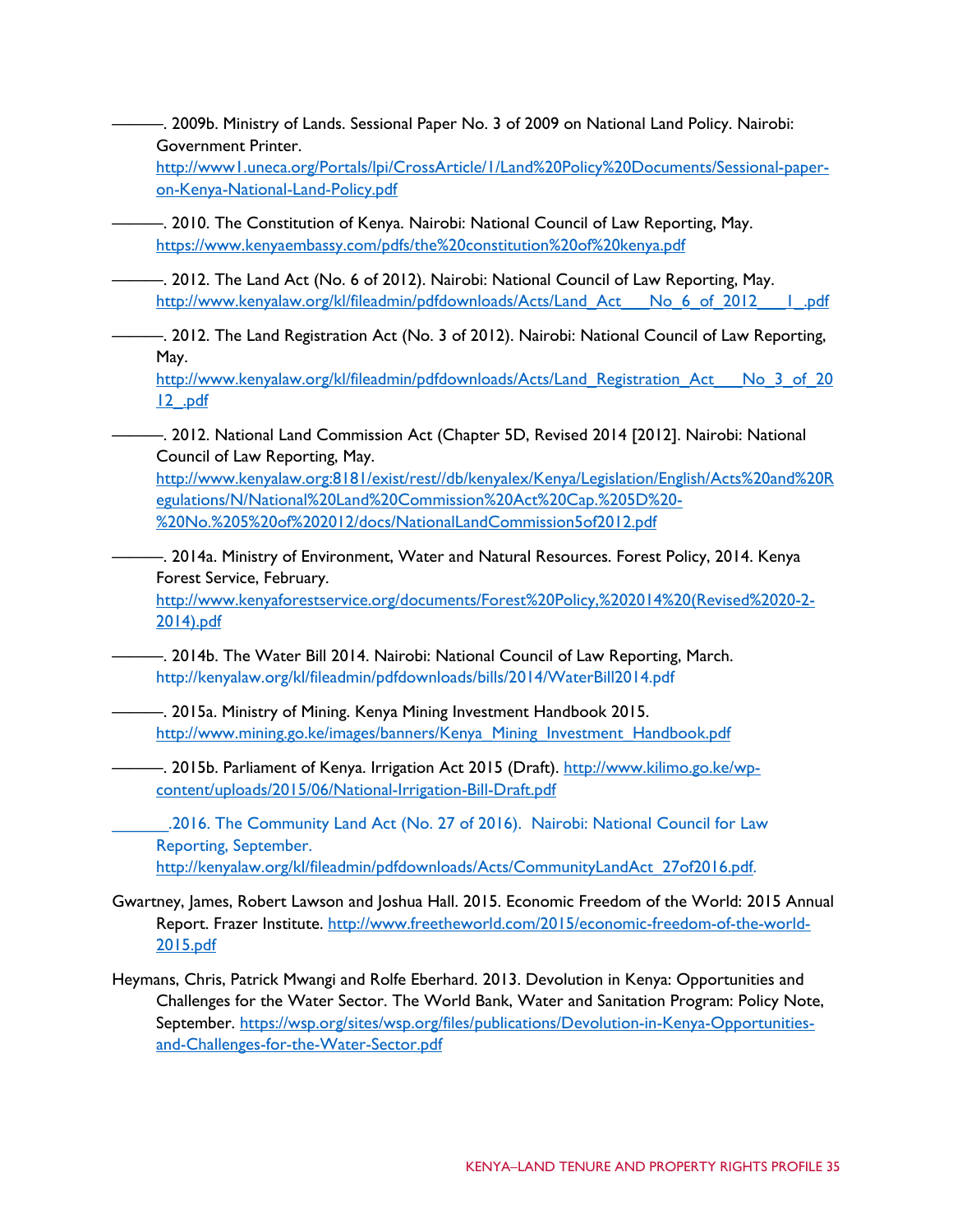- Hilhorst, Thea and Nicolas Porchet. 2012. Food Security and Land Governance Factsheet. Netherlands: IS Academy on Land Governance for Equitable and Sustainable Development. <http://www.landgovernance.org/system/files/Kenya%20Factsheet%20-%202012.pdf>
- Huggins, Chris. 2008. Land Tenure and Violent Conflict in Kenya, discussion post. *Eldis,* 7 November. <http://community.eldis.org/.59bd0de0>
- Human Rights Watch. 2010. Kenya: Landmark Ruling on Indigenous Land Rights. HRW, February 4th. <https://www.hrw.org/news/2010/02/04/kenya-landmark-ruling-indigenous-land-rights>
- IGAD Center for Pastoral Areas & Livestock Development (ICPALD). 2013a. The Contribution of Livestock to the Kenyan Economy. ICPALD Policy Brief No: ICPALD 4/CLE/8/2013. [http://igad.int/attachments/714\\_The%20Contribution%20of%20Livestock%20to%20the%20Kenyan](http://igad.int/attachments/714_The%20Contribution%20of%20Livestock%20to%20the%20Kenyan%20Economy.pdf) [%20Economy.pdf](http://igad.int/attachments/714_The%20Contribution%20of%20Livestock%20to%20the%20Kenyan%20Economy.pdf)
- ———. 2013b. Artisanal Mining in the ASALs of IGAD Region. ICPALD Policy Brief No: 3/Artisinal Mining/8/2013. [http://igad.int/attachments/714\\_AM%20Policy%20brief.pdf](http://igad.int/attachments/714_AM%20Policy%20brief.pdf)
- Index Mundi. 2016. Kenya Facts.<http://www.indexmundi.com/facts/Kenya/>
- Institute for Law and Governance (ILEG). 2015. Community and CSOs Seminar and Experience-Sharing Workshop on Impacts of Oil Exploration in Nyakach on Local Communities. ILEG Workshop Report, September 18-19, Papyrus, Katito, October. <http://www.ilegkenya.org/index.php/publications/reports-downloads>
- Institute for Law and Governance (ILEG) and Friends of Lake Turkana (FOLT). 2013. Natural Resources Management, Extraction and Development in Turkana County: ILEG and FoLT Workshop Report on Capacity Building Seminar for Turkana County Assembly, November 11-12, December. [http://www.ilegkenya.org/images/reports/Report%20of%20Capacity%20Building%20Seminar%20for](http://www.ilegkenya.org/images/reports/Report%20of%20Capacity%20Building%20Seminar%20for%20Tukana%20County%20Assembly.pdf) [%20Tukana%20County%20Assembly.pdf](http://www.ilegkenya.org/images/reports/Report%20of%20Capacity%20Building%20Seminar%20for%20Tukana%20County%20Assembly.pdf)
- International Fund for Agricultural Development (IFAD). 2016. Rural Poverty in Kenya. IFAD Rural Poverty Portal.<http://www.ruralpovertyportal.org/country/home/tags/kenya>

Jayne, T. S. and Milu Muyanga. 2012. Land Constraints in Kenya's Densely Populated Rural Areas: Implications for Food Policy and Institutional Reform. Food Security, 4:399-421. [http://download.springer.com/static/pdf/51/art%253A10.1007%252Fs12571-012-0174-](http://download.springer.com/static/pdf/51/art%253A10.1007%252Fs12571-012-0174-3.pdf?originUrl=http%3A%2F%2Flink.springer.com%2Farticle%2F10.1007%2Fs12571-012-0174-3&token2=exp=1458842443%7Eacl=%2Fstatic%2Fpdf%2F51%2Fart%25253A10.1007%25252Fs12571-012-0174-3.pdf%3ForiginUrl%3Dhttp%253A%252F%252Flink.springer.com%252Farticle%252F10.1007%252Fs12571-012-0174-3*%7Ehmac=0731aac07f4355741fb810d8324b20bb045dd1876056765afd753606f6970d1b) [3.pdf?originUrl=http%3A%2F%2Flink.springer.com%2Farticle%2F10.1007%2Fs12571-012-0174-](http://download.springer.com/static/pdf/51/art%253A10.1007%252Fs12571-012-0174-3.pdf?originUrl=http%3A%2F%2Flink.springer.com%2Farticle%2F10.1007%2Fs12571-012-0174-3&token2=exp=1458842443%7Eacl=%2Fstatic%2Fpdf%2F51%2Fart%25253A10.1007%25252Fs12571-012-0174-3.pdf%3ForiginUrl%3Dhttp%253A%252F%252Flink.springer.com%252Farticle%252F10.1007%252Fs12571-012-0174-3*%7Ehmac=0731aac07f4355741fb810d8324b20bb045dd1876056765afd753606f6970d1b) [3&token2=exp=1458842443~acl=%2Fstatic%2Fpdf%2F51%2Fart%25253A10.1007%25252Fs12571-](http://download.springer.com/static/pdf/51/art%253A10.1007%252Fs12571-012-0174-3.pdf?originUrl=http%3A%2F%2Flink.springer.com%2Farticle%2F10.1007%2Fs12571-012-0174-3&token2=exp=1458842443%7Eacl=%2Fstatic%2Fpdf%2F51%2Fart%25253A10.1007%25252Fs12571-012-0174-3.pdf%3ForiginUrl%3Dhttp%253A%252F%252Flink.springer.com%252Farticle%252F10.1007%252Fs12571-012-0174-3*%7Ehmac=0731aac07f4355741fb810d8324b20bb045dd1876056765afd753606f6970d1b) [012-0174-](http://download.springer.com/static/pdf/51/art%253A10.1007%252Fs12571-012-0174-3.pdf?originUrl=http%3A%2F%2Flink.springer.com%2Farticle%2F10.1007%2Fs12571-012-0174-3&token2=exp=1458842443%7Eacl=%2Fstatic%2Fpdf%2F51%2Fart%25253A10.1007%25252Fs12571-012-0174-3.pdf%3ForiginUrl%3Dhttp%253A%252F%252Flink.springer.com%252Farticle%252F10.1007%252Fs12571-012-0174-3*%7Ehmac=0731aac07f4355741fb810d8324b20bb045dd1876056765afd753606f6970d1b) [3.pdf%3ForiginUrl%3Dhttp%253A%252F%252Flink.springer.com%252Farticle%252F10.1007%252Fs](http://download.springer.com/static/pdf/51/art%253A10.1007%252Fs12571-012-0174-3.pdf?originUrl=http%3A%2F%2Flink.springer.com%2Farticle%2F10.1007%2Fs12571-012-0174-3&token2=exp=1458842443%7Eacl=%2Fstatic%2Fpdf%2F51%2Fart%25253A10.1007%25252Fs12571-012-0174-3.pdf%3ForiginUrl%3Dhttp%253A%252F%252Flink.springer.com%252Farticle%252F10.1007%252Fs12571-012-0174-3*%7Ehmac=0731aac07f4355741fb810d8324b20bb045dd1876056765afd753606f6970d1b) [12571-012-0174-](http://download.springer.com/static/pdf/51/art%253A10.1007%252Fs12571-012-0174-3.pdf?originUrl=http%3A%2F%2Flink.springer.com%2Farticle%2F10.1007%2Fs12571-012-0174-3&token2=exp=1458842443%7Eacl=%2Fstatic%2Fpdf%2F51%2Fart%25253A10.1007%25252Fs12571-012-0174-3.pdf%3ForiginUrl%3Dhttp%253A%252F%252Flink.springer.com%252Farticle%252F10.1007%252Fs12571-012-0174-3*%7Ehmac=0731aac07f4355741fb810d8324b20bb045dd1876056765afd753606f6970d1b) [3\\*~hmac=0731aac07f4355741fb810d8324b20bb045dd1876056765afd753606f6970d1b](http://download.springer.com/static/pdf/51/art%253A10.1007%252Fs12571-012-0174-3.pdf?originUrl=http%3A%2F%2Flink.springer.com%2Farticle%2F10.1007%2Fs12571-012-0174-3&token2=exp=1458842443%7Eacl=%2Fstatic%2Fpdf%2F51%2Fart%25253A10.1007%25252Fs12571-012-0174-3.pdf%3ForiginUrl%3Dhttp%253A%252F%252Flink.springer.com%252Farticle%252F10.1007%252Fs12571-012-0174-3*%7Ehmac=0731aac07f4355741fb810d8324b20bb045dd1876056765afd753606f6970d1b)

- Kamakia, Anthony Munene. 2015. The Analogy of Land Conflicts and Resettlement Schemes in Kenya. Social Science Research Network, September. [http://papers.ssrn.com/sol3/papers.cfm?abstract\\_id=2658159](http://papers.ssrn.com/sol3/papers.cfm?abstract_id=2658159)
- Kariuki, Catherine and Nicky Nzioki. 2011. Some Suggestions Towards an Efficient Land Market in Kenya. Marrakech, Morrocco: FIG Working Week 2011, Bridging the Gap Between Cultures, May 18-22.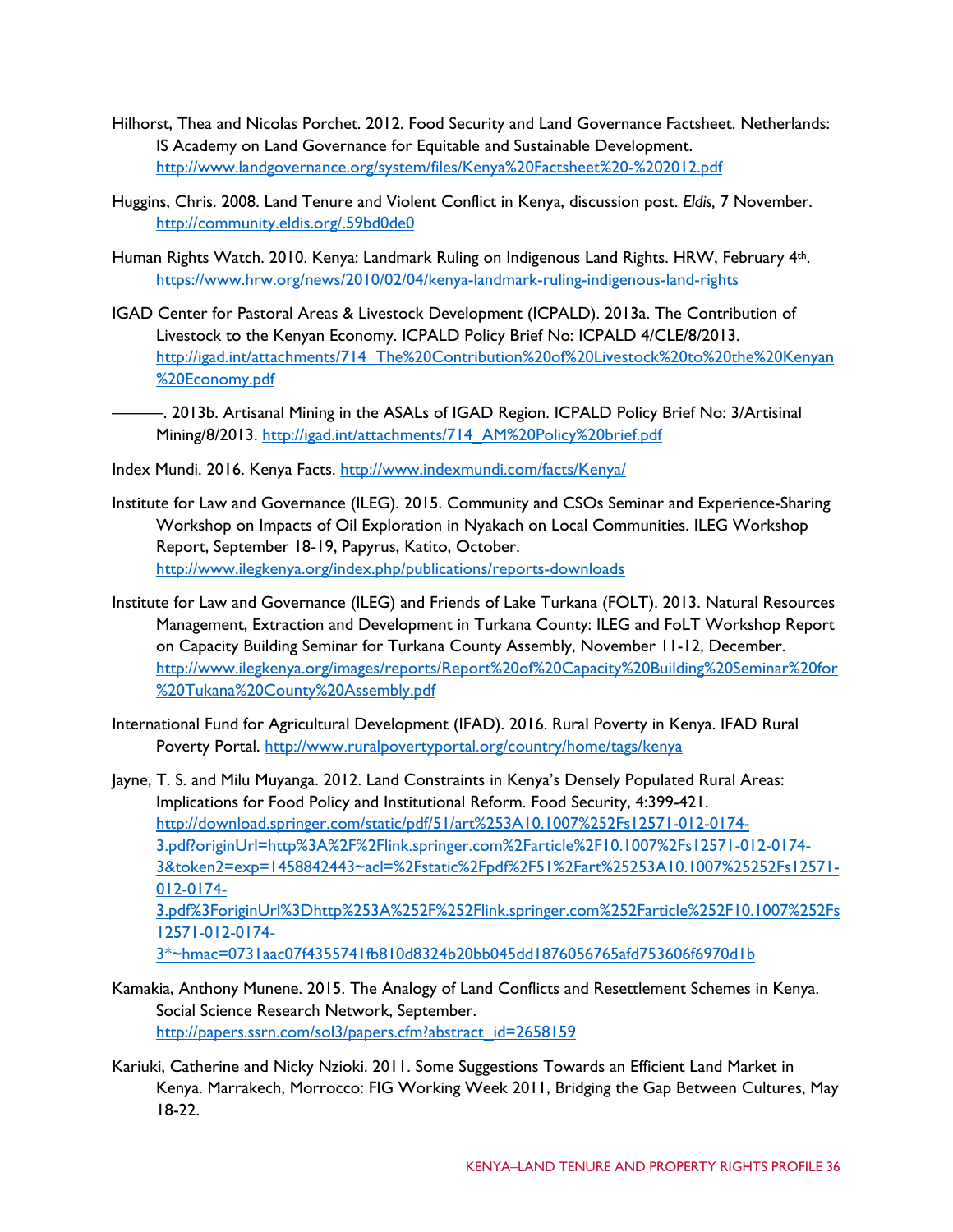[http://www.fig.net/resources/proceedings/fig\\_proceedings/fig2011/papers/ts07j/ts07j\\_kariuki\\_nziok](http://www.fig.net/resources/proceedings/fig_proceedings/fig2011/papers/ts07j/ts07j_kariuki_nzioki_5279.pdf) [i\\_5279.pdf](http://www.fig.net/resources/proceedings/fig_proceedings/fig2011/papers/ts07j/ts07j_kariuki_nzioki_5279.pdf)

- Kenya Land Alliance. 2000. Land Use in Kenya: The Case for a National Land Use Policy. Land Reform vol. 3. [http://www.kenyalandalliance.or.ke/wp](http://www.kenyalandalliance.or.ke/wp-content/uploads/2015/03/kla_land_use_in_kenya_case_for_policy.pdf)[content/uploads/2015/03/kla\\_land\\_use\\_in\\_kenya\\_case\\_for\\_policy.pdf](http://www.kenyalandalliance.or.ke/wp-content/uploads/2015/03/kla_land_use_in_kenya_case_for_policy.pdf)
- Kenya Land Alliance and Michigan State University. 2014. National Conference on Emerging Land Issues in Kenyan Agriculture and their Implications for Food Policy and Institutional Reforms. Nairobi, Kenya: Conference organized by KLA and MSU, October 30th. [http://fsg.afre.msu.edu/gisaia/KLA\\_MSU\\_Land\\_conference\\_report\\_Draft%2013%2012\\_2014\\_mM.](http://fsg.afre.msu.edu/gisaia/KLA_MSU_Land_conference_report_Draft%2013%2012_2014_mM.pdf) [pdf](http://fsg.afre.msu.edu/gisaia/KLA_MSU_Land_conference_report_Draft%2013%2012_2014_mM.pdf)
- Klos, Johanna. 2014. Why Unresolved Land Issues Lay at the Heart of Displacement in Kenya's Coast Region. Internal Displacement Monitoring Centre, July 3<sup>rd</sup>. [http://www.internal](http://www.internal-displacement.org/blog/2014/why-unresolved-land-issues-lay-at-the-heart-of-displacement-in-kenyas-coast-region)[displacement.org/blog/2014/why-unresolved-land-issues-lay-at-the-heart-of-displacement-in](http://www.internal-displacement.org/blog/2014/why-unresolved-land-issues-lay-at-the-heart-of-displacement-in-kenyas-coast-region)[kenyas-coast-region](http://www.internal-displacement.org/blog/2014/why-unresolved-land-issues-lay-at-the-heart-of-displacement-in-kenyas-coast-region)

KNOEMA. 2016. KNOEMA World Data Atlas.<http://knoema.com/atlas/Kenya>

- Kuria, David. Moses Ngigi, Caroline Gikwa, Charles Mundia and Mary Macharia. A Web-Based Pilot Implementation of Africanized Land Administration Domain Model for Kenya – A Case Study of Nyeri County. Journal of Geographic Information System, 8:171-183. [http://file.scirp.org/pdf/JGIS\\_2016041416502902.pdf.](http://file.scirp.org/pdf/JGIS_2016041416502902.pdf)
- Land Development and Governance Institute (LDGI). 2015. Land Reforms in Kenya: Proposed Land Laws 2015. 18th LDGI Land Watch Note, October 28. [http://www.ldgi.org/index.php/media](http://www.ldgi.org/index.php/media-centre/reports-and-publications/82-ldgi-18th-land-watch-note-proposed-land-bills28102015/file)[centre/reports-and-publications/82-ldgi-18th-land-watch-note-proposed-land-bills28102015/file](http://www.ldgi.org/index.php/media-centre/reports-and-publications/82-ldgi-18th-land-watch-note-proposed-land-bills28102015/file)
	- ———. 2016a. LDGI Survey: Status of Public Land Management in Kenya. Nairobie: Land Development & Governance Institute, February. [http://www.ldgi.org/~ldgi/index.php/media-centre/reports-and](http://www.ldgi.org/%7Eldgi/index.php/media-centre/reports-and-publications/86-ldgi-survey-on-status-of-public-land-management-in-kenya/file)[publications/86-ldgi-survey-on-status-of-public-land-management-in-kenya/file](http://www.ldgi.org/%7Eldgi/index.php/media-centre/reports-and-publications/86-ldgi-survey-on-status-of-public-land-management-in-kenya/file)
	- ———. 2016b. Simple Interventions that Would Improve Services in Lands Offices. 19th LDGI Land Watch Note, February 24. [http://www.ldgi.org/~ldgi/index.php/media-centre/reports-and](http://www.ldgi.org/%7Eldgi/index.php/media-centre/reports-and-publications/85-ldgi-19th-land-watch-note-service-delivery-in-lands-offices-eng/file)[publications/85-ldgi-19th-land-watch-note-service-delivery-in-lands-offices-eng/file](http://www.ldgi.org/%7Eldgi/index.php/media-centre/reports-and-publications/85-ldgi-19th-land-watch-note-service-delivery-in-lands-offices-eng/file)
- Landesa. 2013. Enhancing Customary Justice Systems in the Mau Forest, Kenya: Impact Evalation Report. Landesa and Tetra Tech, January. [http://www.usaidlandtenure.net/sites/default/files/USAID\\_Land\\_Tenure\\_Keyna\\_Justice\\_Impact\\_Ev](http://www.usaidlandtenure.net/sites/default/files/USAID_Land_Tenure_Keyna_Justice_Impact_Evaluation.pdf) [aluation.pdf](http://www.usaidlandtenure.net/sites/default/files/USAID_Land_Tenure_Keyna_Justice_Impact_Evaluation.pdf)
- Lengoiboni, Monica, Arnold Bregt and Paul van der Molen. 2010. Pastoralism Within Land Administration in Kenya—the Missing Link. Land Use Policy 27 (2010), pp 579-588. <http://www.sciencedirect.com/science/article/pii/S0264837709000842>
- Letai, John. 2014. Kenya's Land Reform Agenda: Pastoralism within the Current Land Debate. Future Agricultures Policy Brief 73, June. [http://www.future-agricultures.org/policy-engagement/policy](http://www.future-agricultures.org/policy-engagement/policy-briefs/1883-kenya-s-land-reform-agenda-pastoralism-within-the-current-land-debate/file)[briefs/1883-kenya-s-land-reform-agenda-pastoralism-within-the-current-land-debate/file](http://www.future-agricultures.org/policy-engagement/policy-briefs/1883-kenya-s-land-reform-agenda-pastoralism-within-the-current-land-debate/file)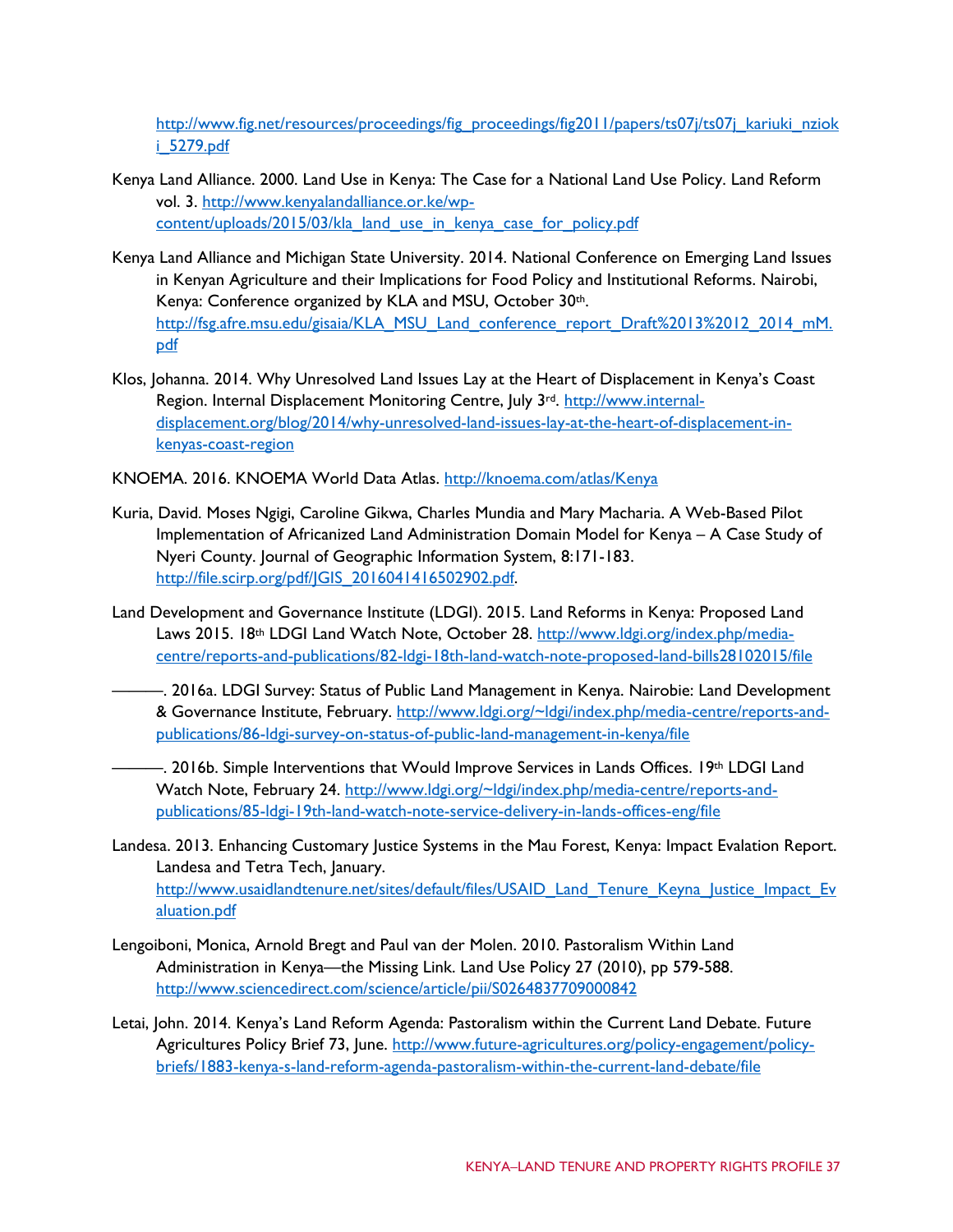- Ludeki, J. V., et al. 2006. Environmental management in Kenya: A framework for sustainable forest management in Kenya – Understanding the new Forest Policy and Forests Act, 2005.Nairobi: Ministry of Environment and Natural Resources, with FAN/WWF and CREEL. [http://empaform.org/Forests\\_Act\\_2005.pdf.](http://empaform.org/Forests_Act_2005.pdf)
- Maasai Education, Research and Conservation (MERC) Institute. 2014a. Land Rights. MERC. <http://www.maasaierc.org/land-rights>

———. 2014b. Breaking News: Historic Mau Narok Case in Court. MERC, February. <http://www.maasaierc.org/blog/categories/listings/land-rights>

- Makindi, Stanley M., Mark N. Mutinda, Nicholas K. W. Olekaikai, Wilson L. Olelebo, and Abdillahi A. Aboud. 2014. Human-Wildlife Conflicts: Causes and Mitigation Measures in Tsavo Conservation Area, Kenya. International Journal of Science and Research, Vol. 3, Issue 6, June. http://www.ijsr.net/archive/v3i6/MDIwMTQyMjI%3D.pdf
- Makutsa, Pauline. 2010. Land Grab in Kenya: Implications for Small-holder Farmers. Eastern Africa Farmers Federation. https://www.google.com/?gfe\_rd=ssl&ei=OC30VtzEPlad[gWolqxo#safe=strict&q=Date+of+Land+Grab+in+Kenya:+implications+for+smallholder+farmers](https://www.google.com/?gfe_rd=ssl&ei=OC30VtzEPIad-gWolqxo#safe=strict&q=Date+of+Land+Grab+in+Kenya:+implications+for+smallholder+farmers)
- Malhotra, Mohini (ed). 2002. The enabling environment for housing microfinance in Kenya. Cities Alliance Shelter Finance for the Poor Series. Washington D.C.: Cities Alliance. Synopsis : [http://www.isted.com/villes-developpement/cities\\_alliance/kenya.pdf.](http://www.isted.com/villes-developpement/cities_alliance/kenya.pdf)
- Matiku, Paul, Mireri Caleb and Ogol Callistus. 2012. Is Participatory Forest Management (PFM) an Asset or Liability to Local Community Households Adjacent to Arabuko Sokoko Forest, Kenya? Journal of African Studies and Development Vol. 43(3), pp. 96-104, April. <http://www.academicjournals.org/journal/JASD/article-full-text-pdf/8528DBA10320>
- McLaren, Robin. 2009. Formulating a Sector Approach to Urban Land Policy: The Case of Kenya. Paper presented at the FIG—World Bank Conference on Land Governance in Support of the Millennium Development Goals, Washington DC, March 9-10. [http://www.google.com/url?sa=t&rct=j&q=&esrc=s&source=web&cd=1&cad=rja&uact=8&ved=0ah](http://www.google.com/url?sa=t&rct=j&q=&esrc=s&source=web&cd=1&cad=rja&uact=8&ved=0ahUKEwjLrOfMiMXLAhULWj4KHThuBhYQFggcMAA&url=http%3A%2F%2Fsiteresources.worldbank.org%2FINTIE%2FResources%2FR_McLaren_Paper_2.doc&usg=AFQjCNGe-Am-RfBwM-BDM-xdUEklVHM6Ag&sig2) [UKEwjLrOfMiMXLAhULWj4KHThuBhYQFggcMAA&url=http%3A%2F%2Fsiteresources.worldban](http://www.google.com/url?sa=t&rct=j&q=&esrc=s&source=web&cd=1&cad=rja&uact=8&ved=0ahUKEwjLrOfMiMXLAhULWj4KHThuBhYQFggcMAA&url=http%3A%2F%2Fsiteresources.worldbank.org%2FINTIE%2FResources%2FR_McLaren_Paper_2.doc&usg=AFQjCNGe-Am-RfBwM-BDM-xdUEklVHM6Ag&sig2) [k.org%2FINTIE%2FResources%2FR\\_McLaren\\_Paper\\_2.doc&usg=AFQjCNGe-Am-RfBwM-BDM](http://www.google.com/url?sa=t&rct=j&q=&esrc=s&source=web&cd=1&cad=rja&uact=8&ved=0ahUKEwjLrOfMiMXLAhULWj4KHThuBhYQFggcMAA&url=http%3A%2F%2Fsiteresources.worldbank.org%2FINTIE%2FResources%2FR_McLaren_Paper_2.doc&usg=AFQjCNGe-Am-RfBwM-BDM-xdUEklVHM6Ag&sig2)[xdUEklVHM6Ag&sig2](http://www.google.com/url?sa=t&rct=j&q=&esrc=s&source=web&cd=1&cad=rja&uact=8&ved=0ahUKEwjLrOfMiMXLAhULWj4KHThuBhYQFggcMAA&url=http%3A%2F%2Fsiteresources.worldbank.org%2FINTIE%2FResources%2FR_McLaren_Paper_2.doc&usg=AFQjCNGe-Am-RfBwM-BDM-xdUEklVHM6Ag&sig2)
- Mediamax Network. 2016. Kenya, Germany Pen Deal on Private Forests, June 28. http://www.mediamaxnetwork.co.ke/people-daily/231569/kenya-germany-pen-deal-on-privateforests/
- Millennium Challenge Corporation. 2016. Scorecard: Kenya. [https://assets.mcc.gov/documents/score](https://assets.mcc.gov/documents/score-fy16-english-ke-kenya.pdf)[fy16-english-ke-kenya.pdf](https://assets.mcc.gov/documents/score-fy16-english-ke-kenya.pdf)
- Ministry for Foreign Affairs of Finland. n.d. Country Strategy for Development Cooperation with Kenya: 2013-2016. [http://formin.finland.fi/public/download.aspx?ID=112588&GUID=%7B68E192DD-3E91-](http://formin.finland.fi/public/download.aspx?ID=112588&GUID=%7B68E192DD-3E91-4525-8105-AE6D32EA2D4B%7D) [4525-8105-AE6D32EA2D4B%7D](http://formin.finland.fi/public/download.aspx?ID=112588&GUID=%7B68E192DD-3E91-4525-8105-AE6D32EA2D4B%7D)
- Mogoi J, Obonyo E, Ongugo P, Oeba V, Mwangi E. 2012. Communities, Property Rights and Forest Decentralisation in Kenya: Early Lessons from Participatory Forestry Management. Conservat Soc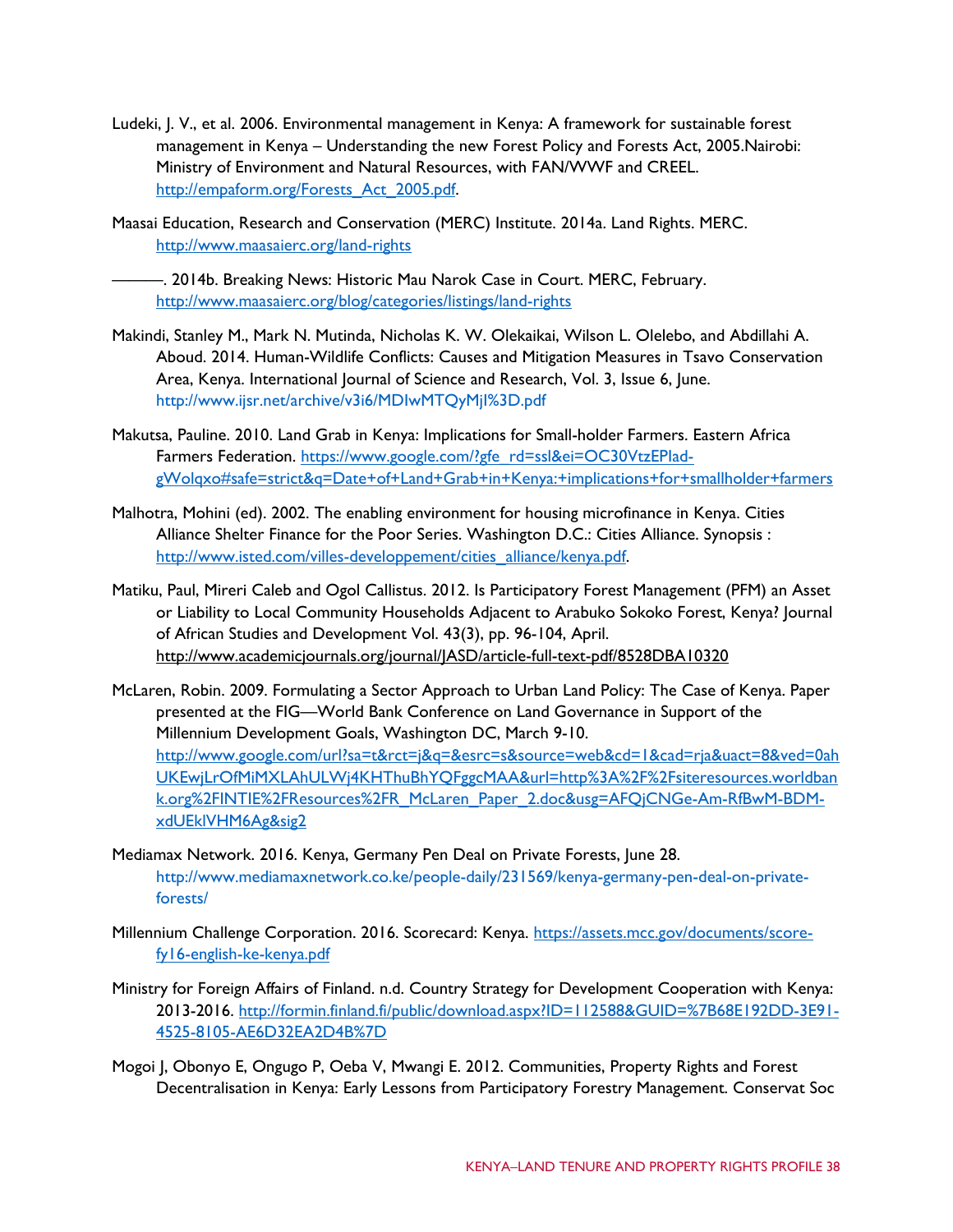[serial online] 2012 [cited 2016 Apr 5];10:182-94. Available from: <http://www.conservationandsociety.org/text.asp?2012/10/2/182/97490>

- Moyo, Jeffrey and Miriam Gathigah. 2014. Africa's Billions and the Poor Won't Touch. Inter Press Service News Agency, January 17. [http://www.ipsnews.net/2014/01/africas-billions-poor-wont](http://www.ipsnews.net/2014/01/africas-billions-poor-wont-touch/)[touch/](http://www.ipsnews.net/2014/01/africas-billions-poor-wont-touch/)
- Mumma, Albert. 2005. Kenya's New Water Law: An analysis of the implications for the rural poor. International Workshop on African Water Laws: Plural Legislative Frameworks for Rural Water Management in Africa, 26–28 January 2005, Johannesburg, South Africa. [http://www.iwmi.cgiar.org/publications/CABI\\_Publications/CA\\_CABI\\_Series/Community\\_Law/pro](http://www.iwmi.cgiar.org/publications/CABI_Publications/CA_CABI_Series/Community_Law/protected/Ch%2010.pdf) [tected/Ch%2010.pdf](http://www.iwmi.cgiar.org/publications/CABI_Publications/CA_CABI_Series/Community_Law/protected/Ch%2010.pdf)
- Mutai, Peter. 2010. Mau evictees to be resettled in two months. *The Standard*, 7 January. <http://www.standardmedia.co.ke/InsidePage.php?id=2000000431&catid=4&a=1>
- Namwaya, Otsieno. 2011. Kenya's Stolen Land. Who Owns Kenyan Land? Kenya's Leading Social Democrats, June. [https://chamachamwananchi.wordpress.com/2011/06/04/kenyas-stollen-land](https://chamachamwananchi.wordpress.com/2011/06/04/kenyas-stollen-land-who-owns-kenyan-land/)[who-owns-kenyan-land/](https://chamachamwananchi.wordpress.com/2011/06/04/kenyas-stollen-land-who-owns-kenyan-land/)
- Nolte, Kerstin and Susanne Johanna Väth. 2013. Interplay of Land Governance and Large-Scale Agricultural Investment: Evidence from Ghana and Kenya. [https://www.uni](https://www.uni-marburg.de/fb02/makro/forschung/magkspapers/50-2013_nolte.pdf)[marburg.de/fb02/makro/forschung/magkspapers/50-2013\\_nolte.pdf](https://www.uni-marburg.de/fb02/makro/forschung/magkspapers/50-2013_nolte.pdf)
- Northern Rangelands Trust. N.D. Lekurruki. http://www.nrt-kenya.org/. For individual conservancies, see Lekurruki Conservation Trust [\(http://www.nrt-kenya.org/lekurruki/\)](http://www.nrt-kenya.org/lekurruki/); Namunyak Wildlife Conservation Trust (http://www.nrt-kenya.org/namunyak/) and Kalama Community Conservancy (http://www.nrt-kenya.org/kalama/).
- Nyamasyo, Stephen Kitina and Bonface Odiara Kihima. 2014. Changing Land Use Patterns and Their Impacts on Wild Ungulates in Kimana Wetland Ecosystem, Kenya. International Journal of Biodiversity Volume 2014, Article ID486727.<http://www.hindawi.com/journals/ijbd/2014/486727/>
- Nyamwaro, Sospter Onchoke. 2006. Conflict minimizing strategies on natural resource management and use: the case for managing and coping with conflicts between wildlife and agro-pastoral production resources in Transmara District, Kenya. Draft paper for Policy Research Conference on Pastoralism and Poverty Reduction in East Africa, 26–28 June, Nairobi, Kenya.
- Obulutsa, George. 2016. Kenyan Wind Power Project Cancelled due to Land Disputes. Reuters, February 23rd.<http://www.reuters.com/article/kenya-electricity-idUSL8N1620QG>
- O'Brien. 2011. Irregular and Illegal Land Acquisition by Kenya's Elites: Trends, Processes, and Impacts of Kenya's Land Grabbing Phenomenon. The Kenya Land Alliance, January. <http://www.kenyalandalliance.or.ke/wp-content/uploads/2015/03/KLA-commercial-pressure.pdf>
- Odhiambo, Michael Ochieng. 2006. Improving tenure security for the rural poor. FAO Support to the Legal Empowerment of the Poor (LEP), Working Paper No. 3. Rome: FAO. [ftp://ftp.fao.org/SD/SDA/SDAR/sard/Kenya%20Tanzania%20Uganda%20case%20\(publication%20rea](ftp://ftp.fao.org/SD/SDA/SDAR/sard/Kenya%20Tanzania%20Uganda%20case%20(publication%20ready).pdf) [dy\).pdf](ftp://ftp.fao.org/SD/SDA/SDAR/sard/Kenya%20Tanzania%20Uganda%20case%20(publication%20ready).pdf)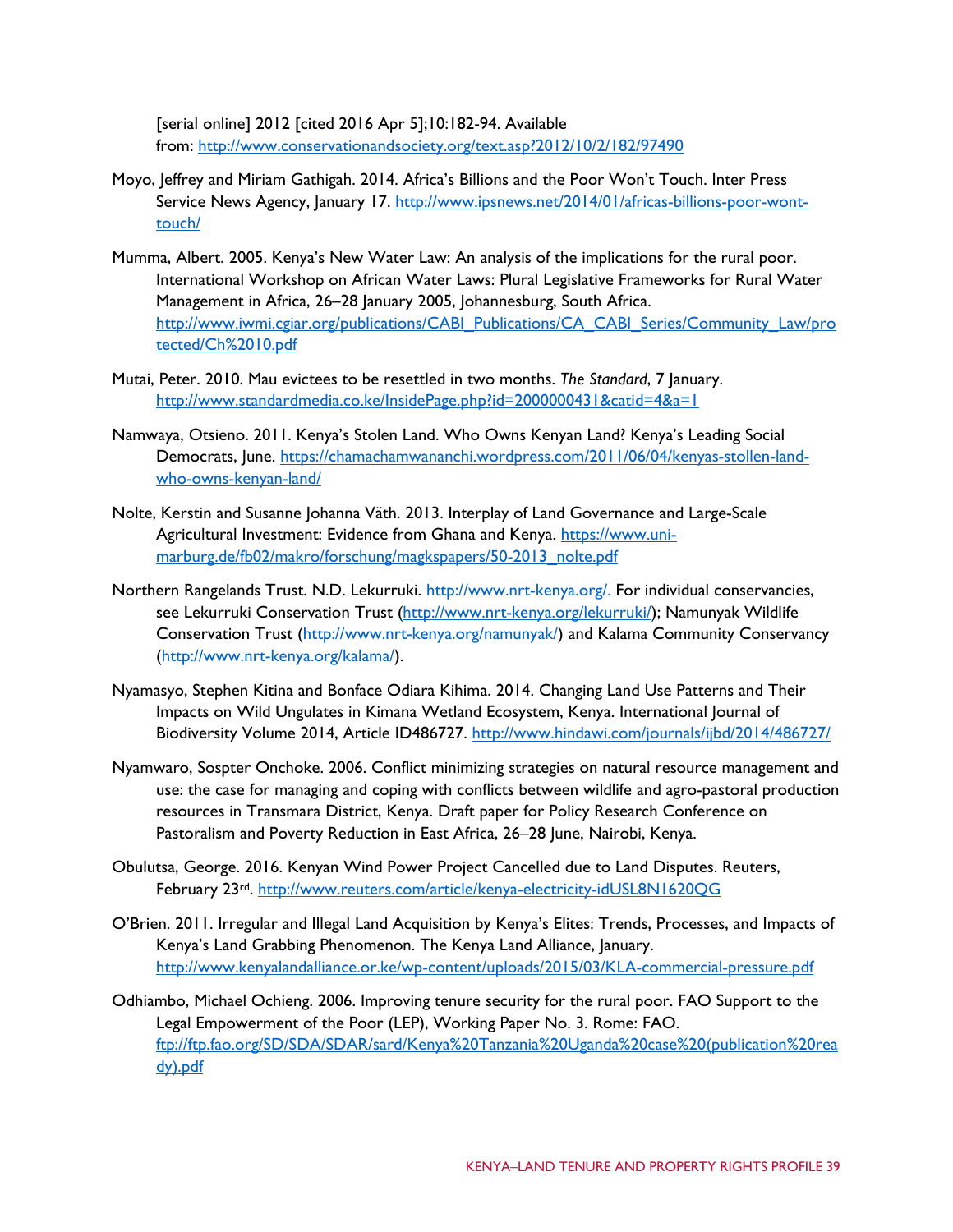- Oloo, William Omondi. 2010. Land Use, Land Use Change and Forestry. Kenya Forestry Research Institute. Paper prepared for the Second National Communication to UNFCCC, Climate Change Mitigation Measures and Options. <http://fornis.net/system/files/land%20use%20change%20and%20climate.pdf>
- Organization for Economic Cooperation and Development (OECD), Development Centre. 2014. Social Institutions and Gender Index. [http://www.genderindex.org/country/kenya.](http://www.genderindex.org/country/kenya)
- Orodho, Apollo Bwonya. 2006. Country Pasture/Forage Resource Profiles: Kenya. United Nations Food and Agriculture Organization. http://www.fao.org/ag/agp/agpc/doc/counprof/PDF%20files/Kenya.pdf
- Otieno, David J. 2014. More Inclusive Decision-Making Processes in Foreign Land Leasing: Policy Insights from Kenya. CIGI-Africa Initiative Policy Brief No. 8, February. <https://www.ciaonet.org/attachments/24534/uploads>
- Oxfam Great Britain. 2009. Urban Poverty and Vulnerability in Kenya. Background paper. [http://www.irinnews.org/pdf/Urban\\_Poverty\\_and\\_Vulnerability\\_in\\_Kenya.pdf](http://www.irinnews.org/pdf/Urban_Poverty_and_Vulnerability_in_Kenya.pdf)
- Oyugi, Jason. 2015. Water Bill 2014 not in sync with new Constitution. Standard Digital News, October 21st. [http://www.standardmedia.co.ke/ureport/story/2000180266/water-bill-2014-not-in-sync-with](http://www.standardmedia.co.ke/ureport/story/2000180266/water-bill-2014-not-in-sync-with-new-constitution)[new-constitution](http://www.standardmedia.co.ke/ureport/story/2000180266/water-bill-2014-not-in-sync-with-new-constitution)
- Pavanello, Sara and Simon Levine. 2011. Rules of the Range: Natural Resources Management in Kenya-Ethiopia Border Areas. Humanitarian Policy Group Working Paper, September. <http://www.odi.org/sites/odi.org.uk/files/odi-assets/publications-opinion-files/7307.pdf>
- Property Rights Alliance. 2015. 2015 International Property Rights Index. Washington DC: PRA. <https://s3.amazonaws.com/ipri2015/2015+IPRI+final.pdf>
- Reynolds, Thomas H. and Arturo A. Flores. 2009. Foreign law guide: Kenya. <http://www.foreignlawguide.com/> (subscription required).
- Siakilo, Emmanuel. 2014. Characteristics and the State of Land Ownership in Informal Settlements in Nairobi, Kenya. International Journal of Innovation and Scientific Research Vol. 3, No. 2, June, pp. 218-226.<http://www.ijisr.issr-journals.org/abstract.php?article=IJISR-14-128-02>
- Siriba David, Winrich Voß and Galcano Mulaku. 2011. The Kenyan Cadastre and Modern Land Administration. Fachbeitrag. [http://www.google.com/url?sa=t&rct=j&q=&esrc=s&source=web&cd=1&cad=rja&uact=8&ved=0ah](http://www.google.com/url?sa=t&rct=j&q=&esrc=s&source=web&cd=1&cad=rja&uact=8&ved=0ahUKEwjQwOPWr9XLAhWC5yYKHVPyAuIQFggcMAA&url=http%3A%2F%2Fgeodaesie.info%2Fsystem%2Ffiles%2Fprivat%2Fzfv_2011_3_Siriba_Voss_Mulaku.pdf&usg=AFQjCNE7TH0RZZ49vLjonH9CJSpP90-vDg&sig2=Ln3MjDyks1sZmaKxORhEYg&bvm=bv.117218890,d.cWw) [UKEwjQwOPWr9XLAhWC5yYKHVPyAuIQFggcMAA&url=http%3A%2F%2Fgeodaesie.info%2Fsy](http://www.google.com/url?sa=t&rct=j&q=&esrc=s&source=web&cd=1&cad=rja&uact=8&ved=0ahUKEwjQwOPWr9XLAhWC5yYKHVPyAuIQFggcMAA&url=http%3A%2F%2Fgeodaesie.info%2Fsystem%2Ffiles%2Fprivat%2Fzfv_2011_3_Siriba_Voss_Mulaku.pdf&usg=AFQjCNE7TH0RZZ49vLjonH9CJSpP90-vDg&sig2=Ln3MjDyks1sZmaKxORhEYg&bvm=bv.117218890,d.cWw) [stem%2Ffiles%2Fprivat%2Fzfv\\_2011\\_3\\_Siriba\\_Voss\\_Mulaku.pdf&usg=AFQjCNE7TH0RZZ49vLjon](http://www.google.com/url?sa=t&rct=j&q=&esrc=s&source=web&cd=1&cad=rja&uact=8&ved=0ahUKEwjQwOPWr9XLAhWC5yYKHVPyAuIQFggcMAA&url=http%3A%2F%2Fgeodaesie.info%2Fsystem%2Ffiles%2Fprivat%2Fzfv_2011_3_Siriba_Voss_Mulaku.pdf&usg=AFQjCNE7TH0RZZ49vLjonH9CJSpP90-vDg&sig2=Ln3MjDyks1sZmaKxORhEYg&bvm=bv.117218890,d.cWw) [H9CJSpP90-vDg&sig2=Ln3MjDyks1sZmaKxORhEYg&bvm=bv.117218890,d.cWw](http://www.google.com/url?sa=t&rct=j&q=&esrc=s&source=web&cd=1&cad=rja&uact=8&ved=0ahUKEwjQwOPWr9XLAhWC5yYKHVPyAuIQFggcMAA&url=http%3A%2F%2Fgeodaesie.info%2Fsystem%2Ffiles%2Fprivat%2Fzfv_2011_3_Siriba_Voss_Mulaku.pdf&usg=AFQjCNE7TH0RZZ49vLjonH9CJSpP90-vDg&sig2=Ln3MjDyks1sZmaKxORhEYg&bvm=bv.117218890,d.cWw)
- Siriba, David and Jasper Mwenda. 2013. Towards Kenya's Profile of the Land Administration Domain Model (LADM). Paper presented at the 5<sup>th</sup> Land Administration Domain Model Workshop, 24-25 September 2013, Kuala Lumpur, Malaysia. [https://www.fig.net/resources/proceedings/2013/2013\\_ladm/19.pdf](https://www.fig.net/resources/proceedings/2013/2013_ladm/19.pdf)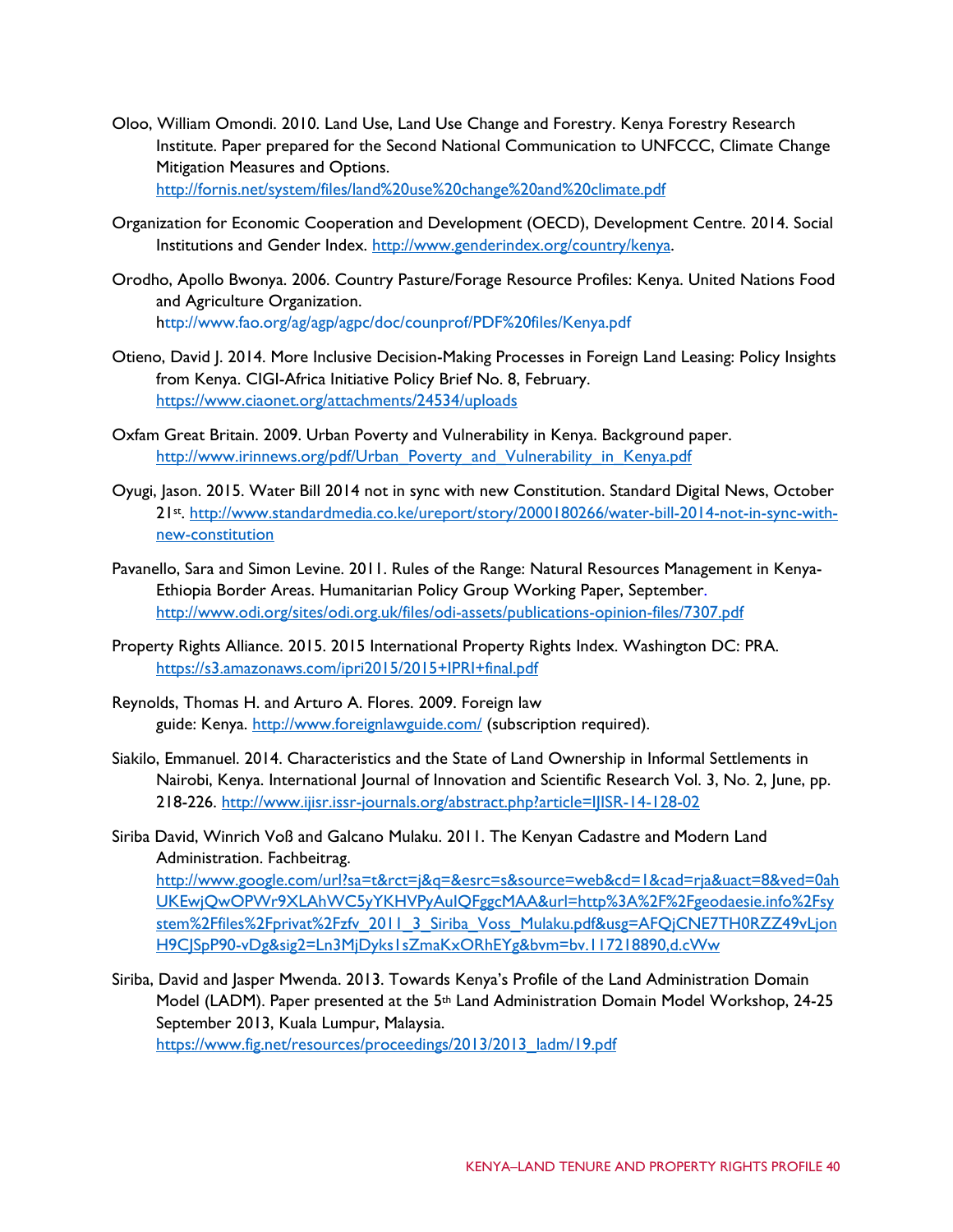- Standard Media. 2016. State Cancels KenGen's Controversial Deal with Land Company. Standard Digital, March 3<sup>rd</sup>. [http://www.standardmedia.co.ke/article/2000193669/state-cancels-kengen-s](http://www.standardmedia.co.ke/article/2000193669/state-cancels-kengen-s-controversial-deal-with-land-company)[controversial-deal-with-land-company](http://www.standardmedia.co.ke/article/2000193669/state-cancels-kengen-s-controversial-deal-with-land-company)
- Swedish International Development Cooperation Agency (SIDA). 2015. Kenya-Sweden Development Cooperation. [http://www.sida.se/contentassets/7f42ba29b87045d98d6f4bc6e1642687/kenya](http://www.sida.se/contentassets/7f42ba29b87045d98d6f4bc6e1642687/kenya-sweden-development-cooperation_447.pdf)[sweden-development-cooperation\\_447.pdf](http://www.sida.se/contentassets/7f42ba29b87045d98d6f4bc6e1642687/kenya-sweden-development-cooperation_447.pdf)
- The Heritage Foundation. 2016. 2016 Index of Economic Freedom: Promoting Economic Opportunity and Prosperity. Institute for Economic Freedom and Opportunity. <http://www.heritage.org/index/about>
- Tulow Oil. N.D. East Africa Kenya. http://www.tullowoil.com/operations/east-africa/kenya.
- United Kingdom AID. 2012. Support for Refugees in Kenya (2012-2016). UK Department for International Development.<https://devtracker.dfid.gov.uk/countries/KE/projects>
- United Nations Development Program. 2012. Il Ngwesi Group Ranch, Kenya. New York: Equator Initiative Case Study Series, http://icca-productiondocuments.s3.amazonaws.com/docs/26/original\_pdf.
- United Nations Environment Programme (UNEP). 2010. Kenya Water Profile. <http://www.unep.org/dewa/Portals/67/pdf/Kenya.pdf>
- United Nations Food and Agriculture Organization. 2015. Gender and Land Rights Database. Rome: FAO. [http://www.fao.org/gender-landrights-database/data-map/statistics/en/?sta\\_id=1169](http://www.fao.org/gender-landrights-database/data-map/statistics/en/?sta_id=1169)
- United States Department of Agriculture (USDA), Foreign Agricultural Service. 2013. The World's Largest Black Tea Exporter. Global Agricultural Information Network Report, October. [http://gain.fas.usda.gov/Recent%20GAIN%20Publications/The%20World's%20Largest%20Black%20](http://gain.fas.usda.gov/Recent%20GAIN%20Publications/The%20World) [Tea%20Exporter%20\\_Nairobi\\_Kenya\\_10-31-2013.pdf](http://gain.fas.usda.gov/Recent%20GAIN%20Publications/The%20World)
- United States Agency for International Development Kenya. 2009a. Kenya Land Policy: Analysis and Recommendations. [http://pdf.usaid.gov/pdf\\_docs/PNADP494.pdf](http://pdf.usaid.gov/pdf_docs/PNADP494.pdf) ).
	- ———. 2009b. Kenya SECURE Project: Securing rights to land and natural resources for biodiversity and livelihoods in the North Coast.
- ———. 2010. Kenya Promara Project Gets Underway. USAID Land Tenure and Property Rights Portal, September 15. [http://www.usaidlandtenure.net/commentary/2010/09/kenya-promara-project-gets](http://www.usaidlandtenure.net/commentary/2010/09/kenya-promara-project-gets-underway)[underway](http://www.usaidlandtenure.net/commentary/2010/09/kenya-promara-project-gets-underway)
- ———. 2010. Agriculture and Micro-Enterprise Program.<http://www.usaid.gov/ke/ke.agbuen/index.html>
	- ———. 2011. Land Tenure and Property Rights: Kenya SECURE Project. USAID Program Brief, March. [http://www.usaidlandtenure.net/sites/default/files/USAID\\_Land\\_Tenure\\_Kenya\\_SECURE\\_Project\\_](http://www.usaidlandtenure.net/sites/default/files/USAID_Land_Tenure_Kenya_SECURE_Project_Brief_0.pdf) [Brief\\_0.pdf](http://www.usaidlandtenure.net/sites/default/files/USAID_Land_Tenure_Kenya_SECURE_Project_Brief_0.pdf)

———. 2013. Enhancing Customary Justice Systems in the Mau Forest: Kenya. <http://www.usaidlandtenure.net/projects/kenya>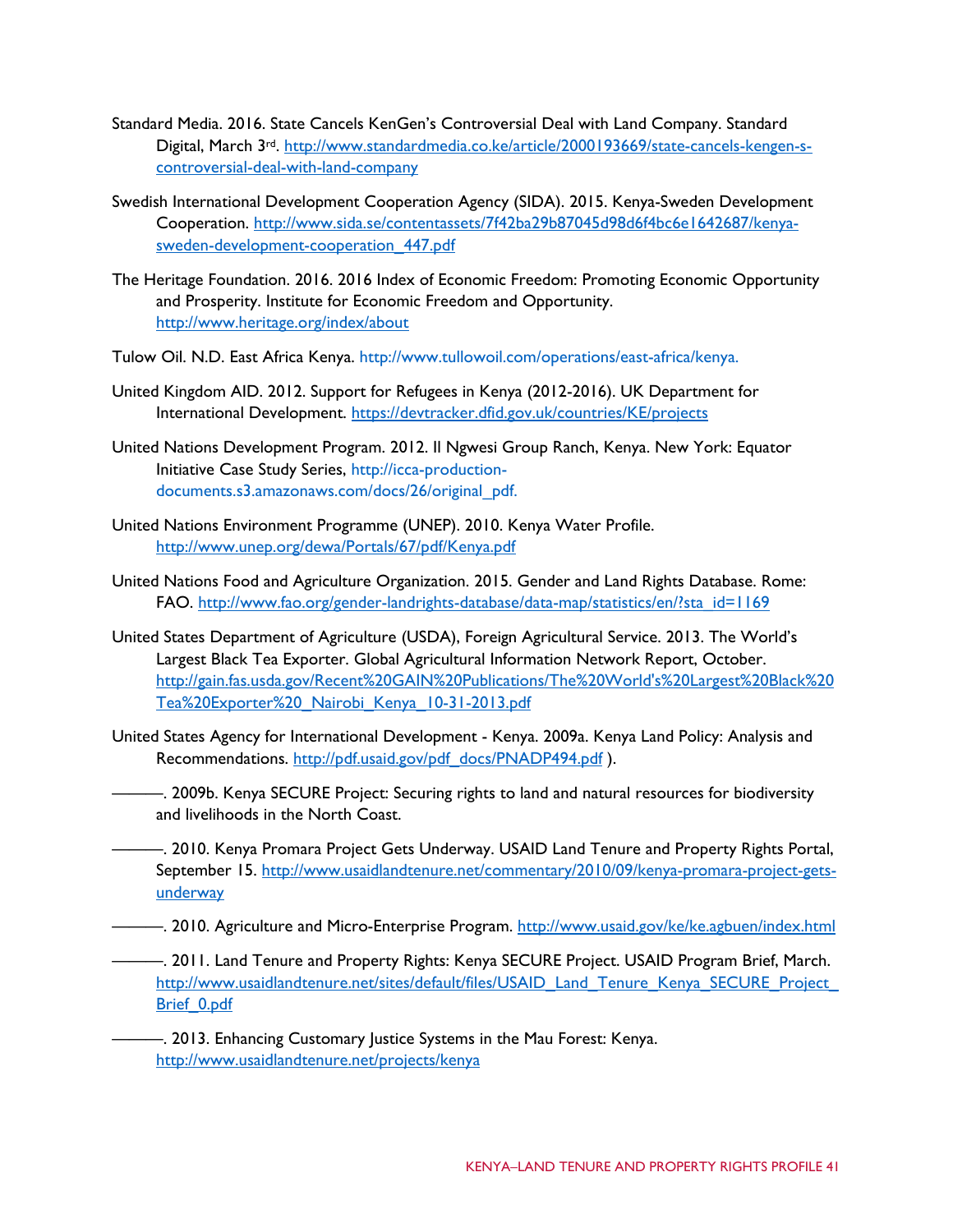- ———. 2014. Supporting Government of Kenya Reform Efforts through the Kenya Transition Initiative (2008-2013). Nairobi: USAID. [http://www.usaidlandtenure.net/content/kenya-transition-initiative](http://www.usaidlandtenure.net/content/kenya-transition-initiative-factsheet-supporting-government-kenya-reform-efforts)[factsheet-supporting-government-kenya-reform-efforts](http://www.usaidlandtenure.net/content/kenya-transition-initiative-factsheet-supporting-government-kenya-reform-efforts)
- ———. 2014b. Supporting Land Reform through the Kenya Transition Initiative (2008-2013). Nairobi : USAID. [http://www.usaidlandtenure.net/content/kenya-transition-initiative-factsheet-supporting](http://www.usaidlandtenure.net/content/kenya-transition-initiative-factsheet-supporting-land-reform)[land-reform](http://www.usaidlandtenure.net/content/kenya-transition-initiative-factsheet-supporting-land-reform)
- ———. 2014c. Safeguarding the World's Water: USAID Report of Water Sector Activities. USAID Water and Development Strategy Implementation—Year One. [https://www.usaid.gov/sites/default/files/documents/1865/Safeguarding\\_Worlds\\_Water\\_151124.pd](https://www.usaid.gov/sites/default/files/documents/1865/Safeguarding_Worlds_Water_151124.pdf) [f](https://www.usaid.gov/sites/default/files/documents/1865/Safeguarding_Worlds_Water_151124.pdf)
	- ———. 2014d. Kenya: Water, Sanitation and Hygiene (WASH) Program. USAID/Kenya, August. [https://www.usaid.gov/sites/default/files/documents/1860/WASH%20Program%20August%202014.](https://www.usaid.gov/sites/default/files/documents/1860/WASH%20Program%20August%202014.pdf) [pdf](https://www.usaid.gov/sites/default/files/documents/1860/WASH%20Program%20August%202014.pdf)
- ———. 2014e. Kenya Arid Lands Disaster Risk Reduction—Water, Sanitation and Hygiene (WASH) program. USAID/Kenya, August.

[https://www.usaid.gov/sites/default/files/documents/1860/Kenya%20Arid%20Lands%20Disaster%20](https://www.usaid.gov/sites/default/files/documents/1860/Kenya%20Arid%20Lands%20Disaster%20Risk%20reduction%20Fact%20Sheet%20August%202014.pdf) [Risk%20reduction%20Fact%20Sheet%20August%202014.pdf](https://www.usaid.gov/sites/default/files/documents/1860/Kenya%20Arid%20Lands%20Disaster%20Risk%20reduction%20Fact%20Sheet%20August%202014.pdf)

———. 2015a. SERVIR: Implementation of the Land Administration Domain Model for Kenya (pilot). USAID. [http://servircatalogue.net/appoutput/product\\_2z\\_N\\_Mo6.pdf](http://servircatalogue.net/appoutput/product_2z_N_Mo6.pdf)

- ———. 2015b. Environment and Natural Resources Management Kenya. USAID/Kenya, July. [https://www.usaid.gov/sites/default/files/documents/1860/ENV%20factsheet%20-%20Kenya%20-](https://www.usaid.gov/sites/default/files/documents/1860/ENV%20factsheet%20-%20Kenya%20-%20July%202015.pdf) [%20July%202015.pdf](https://www.usaid.gov/sites/default/files/documents/1860/ENV%20factsheet%20-%20Kenya%20-%20July%202015.pdf)
- Veit, Peter. 2009. Balancing acts: Compulsory land acquisitions and secure private property in East Africa. Presentation for USAID Conference Best Practices for Land Tenure and Natural Resource Governance, Washington DC [http://www.ardinc.com/upload/photos/6263\\_Veit\\_PPT\\_FINAL.pdf](http://www.ardinc.com/upload/photos/6263_Veit_PPT_FINAL.pdf)
	- ———. 2011a. Rise and Fall of Group Ranches in Kenya. Focus on Land in Africa Brief, March. [http://www.google.com/url?sa=t&rct=j&q=&esrc=s&source=web&cd=1&cad=rja&uact=8&ved=0ah](http://www.google.com/url?sa=t&rct=j&q=&esrc=s&source=web&cd=1&cad=rja&uact=8&ved=0ahUKEwjpj8iB98zLAhXJqB4KHW6eAGsQFggcMAA&url=http%3A%2F%2Fwww.focusonland.com%2Fdownload%2F521381711a57a%2F&usg=AFQjCNGHigc6lfuL9nkyxC4hYW0-tWbnng&sig2=md68CRyoJ-bwuu2ceHwlUw&bvm=bv.117218890,d.dmo) [UKEwjpj8iB98zLAhXJqB4KHW6eAGsQFggcMAA&url=http%3A%2F%2Fwww.focusonland.com%2](http://www.google.com/url?sa=t&rct=j&q=&esrc=s&source=web&cd=1&cad=rja&uact=8&ved=0ahUKEwjpj8iB98zLAhXJqB4KHW6eAGsQFggcMAA&url=http%3A%2F%2Fwww.focusonland.com%2Fdownload%2F521381711a57a%2F&usg=AFQjCNGHigc6lfuL9nkyxC4hYW0-tWbnng&sig2=md68CRyoJ-bwuu2ceHwlUw&bvm=bv.117218890,d.dmo) [Fdownload%2F521381711a57a%2F&usg=AFQjCNGHigc6lfuL9nkyxC4hYW0](http://www.google.com/url?sa=t&rct=j&q=&esrc=s&source=web&cd=1&cad=rja&uact=8&ved=0ahUKEwjpj8iB98zLAhXJqB4KHW6eAGsQFggcMAA&url=http%3A%2F%2Fwww.focusonland.com%2Fdownload%2F521381711a57a%2F&usg=AFQjCNGHigc6lfuL9nkyxC4hYW0-tWbnng&sig2=md68CRyoJ-bwuu2ceHwlUw&bvm=bv.117218890,d.dmo) [tWbnng&sig2=md68CRyoJ-bwuu2ceHwlUw&bvm=bv.117218890,d.dmo](http://www.google.com/url?sa=t&rct=j&q=&esrc=s&source=web&cd=1&cad=rja&uact=8&ved=0ahUKEwjpj8iB98zLAhXJqB4KHW6eAGsQFggcMAA&url=http%3A%2F%2Fwww.focusonland.com%2Fdownload%2F521381711a57a%2F&usg=AFQjCNGHigc6lfuL9nkyxC4hYW0-tWbnng&sig2=md68CRyoJ-bwuu2ceHwlUw&bvm=bv.117218890,d.dmo)
	- ———. 2011b. Government Control of Private Land Use. World Resources Institute: Focus on Land in Africa Brief, May. [https://www.google.com/?gfe\\_rd=ssl&ei=NyX9VsbcKoKv-](https://www.google.com/?gfe_rd=ssl&ei=NyX9VsbcKoKv-AWK0I_oDg#safe=strict&q=Government+Control+of+Private+Land+Use%2C+Kenya)[AWK0I\\_oDg#safe=strict&q=Government+Control+of+Private+Land+Use%2C+Kenya](https://www.google.com/?gfe_rd=ssl&ei=NyX9VsbcKoKv-AWK0I_oDg#safe=strict&q=Government+Control+of+Private+Land+Use%2C+Kenya)

———. 2011c. History of Land Conflicts in Kenya. World Resources Institute: Focus on Land in Africa Brief, March.

[http://www.google.com/url?sa=t&rct=j&q=&esrc=s&source=web&cd=1&cad=rja&uact=8&ved=0ah](http://www.google.com/url?sa=t&rct=j&q=&esrc=s&source=web&cd=1&cad=rja&uact=8&ved=0ahUKEwi-y_y-k-zLAhVJPRoKHRo3C14QFggcMAA&url=http%3A%2F%2Fwww.focusonland.com%2Fdownload%2F52076c59cca75%2F&usg=AFQjCNGJCxPN_iseesC-uxjq3C3oKliNUQ&sig2=M8s3sEKo1GdHTB72RALZTg&bvm=bv.118443451,d.eWE) [UKEwi-y\\_y-k-](http://www.google.com/url?sa=t&rct=j&q=&esrc=s&source=web&cd=1&cad=rja&uact=8&ved=0ahUKEwi-y_y-k-zLAhVJPRoKHRo3C14QFggcMAA&url=http%3A%2F%2Fwww.focusonland.com%2Fdownload%2F52076c59cca75%2F&usg=AFQjCNGJCxPN_iseesC-uxjq3C3oKliNUQ&sig2=M8s3sEKo1GdHTB72RALZTg&bvm=bv.118443451,d.eWE)

[zLAhVJPRoKHRo3C14QFggcMAA&url=http%3A%2F%2Fwww.focusonland.com%2Fdownload%2F](http://www.google.com/url?sa=t&rct=j&q=&esrc=s&source=web&cd=1&cad=rja&uact=8&ved=0ahUKEwi-y_y-k-zLAhVJPRoKHRo3C14QFggcMAA&url=http%3A%2F%2Fwww.focusonland.com%2Fdownload%2F52076c59cca75%2F&usg=AFQjCNGJCxPN_iseesC-uxjq3C3oKliNUQ&sig2=M8s3sEKo1GdHTB72RALZTg&bvm=bv.118443451,d.eWE) [52076c59cca75%2F&usg=AFQjCNGJCxPN\\_iseesC-](http://www.google.com/url?sa=t&rct=j&q=&esrc=s&source=web&cd=1&cad=rja&uact=8&ved=0ahUKEwi-y_y-k-zLAhVJPRoKHRo3C14QFggcMAA&url=http%3A%2F%2Fwww.focusonland.com%2Fdownload%2F52076c59cca75%2F&usg=AFQjCNGJCxPN_iseesC-uxjq3C3oKliNUQ&sig2=M8s3sEKo1GdHTB72RALZTg&bvm=bv.118443451,d.eWE)

[uxjq3C3oKliNUQ&sig2=M8s3sEKo1GdHTB72RALZTg&bvm=bv.118443451,d.eWE](http://www.google.com/url?sa=t&rct=j&q=&esrc=s&source=web&cd=1&cad=rja&uact=8&ved=0ahUKEwi-y_y-k-zLAhVJPRoKHRo3C14QFggcMAA&url=http%3A%2F%2Fwww.focusonland.com%2Fdownload%2F52076c59cca75%2F&usg=AFQjCNGJCxPN_iseesC-uxjq3C3oKliNUQ&sig2=M8s3sEKo1GdHTB72RALZTg&bvm=bv.118443451,d.eWE)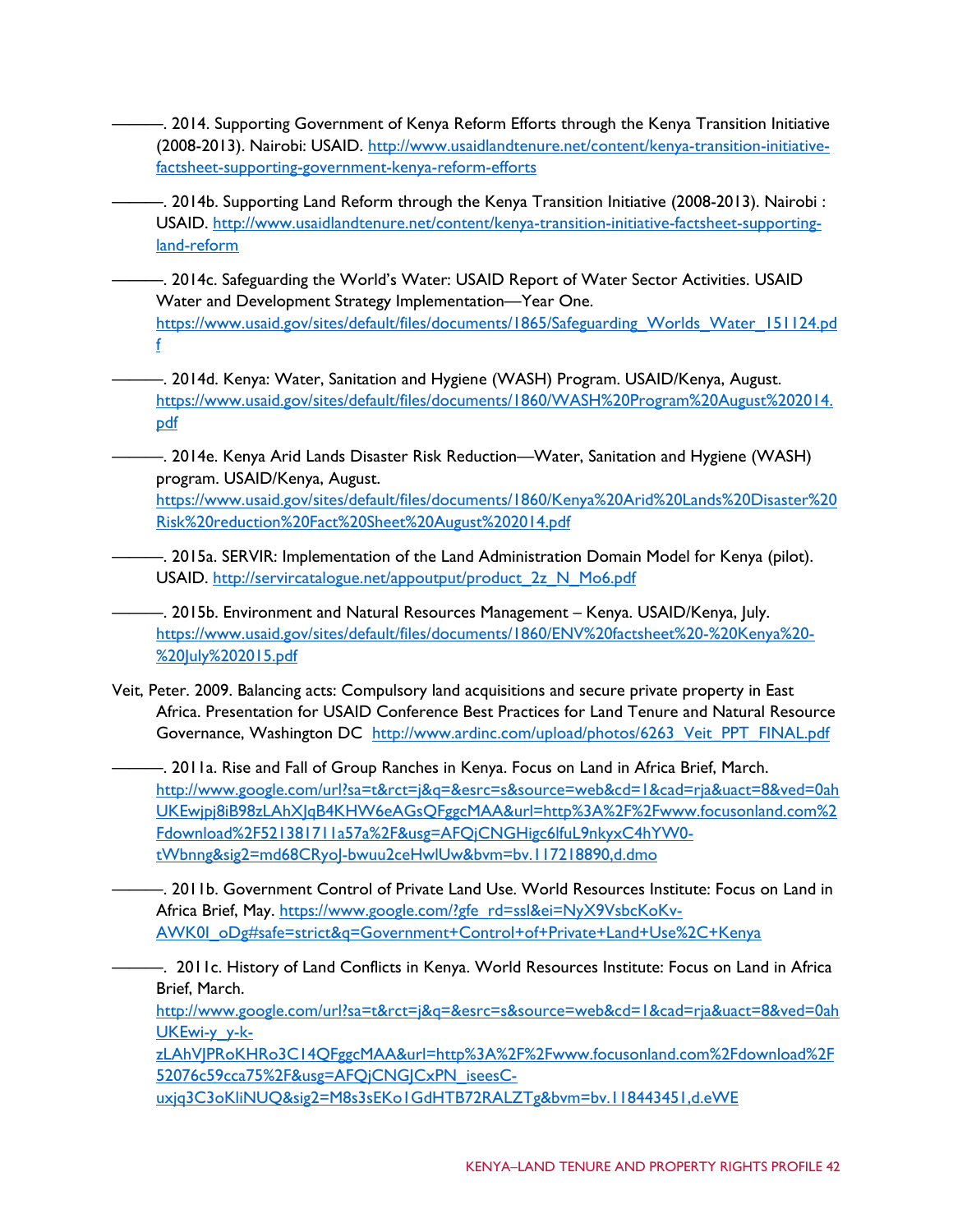- Wakhungu, Judi W., et al. 2008. Land tenure and violent conflict in Kenya : In the context of local, national and regional legal and policy frameworks. Consultative Conference Proceedings Report. Nairobi: African Centre for Technology Studies. [http://www.landcoalition.org/pdf/ACTS\\_LandConflict\\_report.pdf](http://www.landcoalition.org/pdf/ACTS_LandConflict_report.pdf)
- Wakoko, Valentine D. B. n.d. The Evolution of Land Law in Kenya. Academia. [https://www.academia.edu/8972722/THE\\_EVOLUTION\\_OF\\_LAND\\_LAW\\_IN\\_KENYA](https://www.academia.edu/8972722/THE_EVOLUTION_OF_LAND_LAW_IN_KENYA)
- Wikipedia. 2016. Coffee Production in Kenya, February. [https://en.wikipedia.org/wiki/Coffee\\_production\\_in\\_Kenya](https://en.wikipedia.org/wiki/Coffee_production_in_Kenya)
- Wildlife Extra News. 2008. Threat to Major Kenyan Wetland from Biofuels, May 6. http://www.wildlifeextra.com/go/news/tana-biofuel830.html#cr
- World Bank. 2008. Kenya poverty and inequality assessment, Volume 1: Synthesis Report (Draft). World Bank Poverty Reduction and Economic Management (PREM) Unit, Africa Region. Washington D.C.: World Bank.
- —. 2009a. 2009 World Development Indicators. Washington DC: The World Bank. [http://ddp](http://ddp-ext.worldbank.org/ext/DDPQQ/member.do?method=getMembers&userid=1&queryId=137)[ext.worldbank.org/ext/DDPQQ/member.do?method=getMembers&userid=1&queryId=137](http://ddp-ext.worldbank.org/ext/DDPQQ/member.do?method=getMembers&userid=1&queryId=137)
- ———. 2013. Kenya Water Security and Climate Resilience Project. World Bank Project and Operations. [http://www.worldbank.org/projects/P117635/kenya-enhancing-water-security-climate](http://www.worldbank.org/projects/P117635/kenya-enhancing-water-security-climate-resilience?lang=en)[resilience?lang=en](http://www.worldbank.org/projects/P117635/kenya-enhancing-water-security-climate-resilience?lang=en)
- ———. 2014. Kenya: World Bank grants US\$4.3 million to extend water and sanitation services to 80,000 residents in Nairobi's informal settlements. World Bank Water and Sanitation Program. [https://www.gpoba.org/sites/gpoba/files/Nairobi%20W%26S%20Press%20Release.2014.Jan15.Final\\_](https://www.gpoba.org/sites/gpoba/files/Nairobi%20W%26S%20Press%20Release.2014.Jan15.Final_.pdf) [.pdf](https://www.gpoba.org/sites/gpoba/files/Nairobi%20W%26S%20Press%20Release.2014.Jan15.Final_.pdf)
- ———. 2014. Kenya—Petroleum Technical Assistance Project. The World Bank: A Project Appraisal Document. [http://documents.worldbank.org/curated/en/2014/06/19776747/kenya-petroleum](http://documents.worldbank.org/curated/en/2014/06/19776747/kenya-petroleum-technical-assistance-project)[technical-assistance-project](http://documents.worldbank.org/curated/en/2014/06/19776747/kenya-petroleum-technical-assistance-project)
	- ———. 2015a. Kenya Economic Update: Storm Clouds Gathering The Economy Facing Strong Headwinds with a Special Focus on Public Participation. Kenya Economic Update, edition no. 12. Washington DC: The World Bank Group, June. [http://documents.worldbank.org/curated/en/2015/10/25153454/kenya-economic-update-storm-](http://documents.worldbank.org/curated/en/2015/10/25153454/kenya-economic-update-storm-clouds-gathering-economy-facing-strong-headwinds-special-focus-public-participation)

[clouds-gathering-economy-facing-strong-headwinds-special-focus-public-participation](http://documents.worldbank.org/curated/en/2015/10/25153454/kenya-economic-update-storm-clouds-gathering-economy-facing-strong-headwinds-special-focus-public-participation)

- ———. 2015b. Kenya Overview, October.<http://www.worldbank.org/en/country/kenya/overview>
- —. 2016a. Development Indicators.<http://data.worldbank.org/indicator/>
- ———. 2016b. Doing Business 2016: Country Profile for Kenya. World Bank, Washington DC World Bank.<http://www.doingbusiness.org/data/exploretopics/registering-property#sub-menu-item-link>
- World Economic Forum. 2015. The Global Competitiveness Report 2015-2016—Kenya Country/Economic Profile.<http://www3.weforum.org/docs/gcr/2015-2016/KEN.pdf>
- World Resources Institute. 2013. Large-Scale Land Acquisitions in Kenya: Environment and Social lmpacts. Publication produced on behalf of Africa Biodiversity Collaborative Group, November.